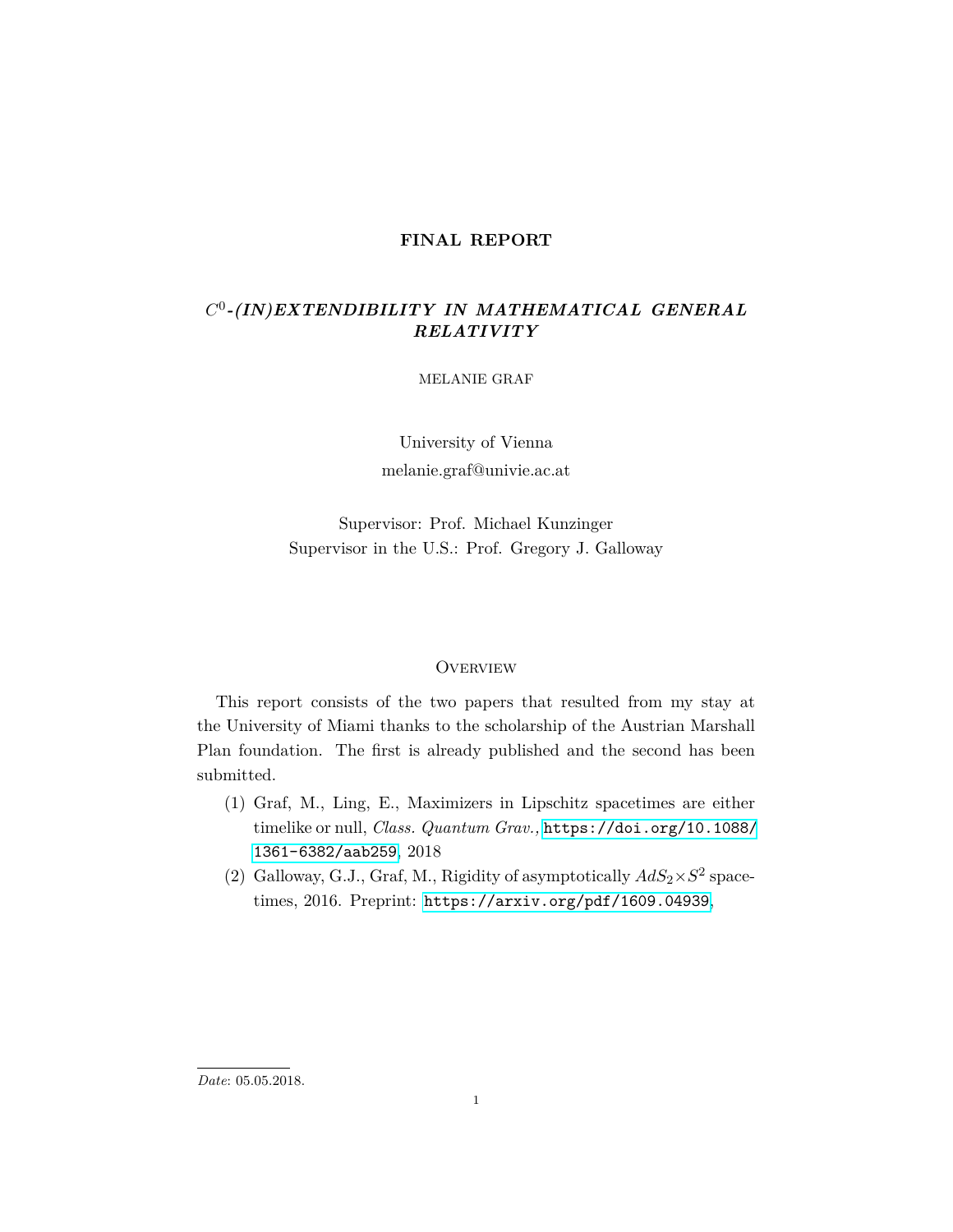### Maximizers in Lipschitz spacetimes are either timelike or null

Melanie Graf<sup>∗</sup> , Eric Ling†

March 6, 2018

#### Abstract

We prove that causal maximizers in  $C^{0,1}$  spacetimes are either timelike or null. This question was posed in [17] since bubbling regions in  $C^{0,\alpha}$  spacetimes  $(\alpha < 1)$  can produce causal maximizers that contain a segment which is timelike and a segment which is null, cf.  $[3]$ . While  $C^{0,1}$  spacetimes do not produce bubbling regions, the causal character of maximizers for spacetimes with regularity at least  $C^{0,1}$  but less than  $C^{1,1}$  was unknown until now. As an application we show that timelike geodesically complete spacetimes are  $C^{0,1}$ -inextendible.

#### 1 Introduction

Recently, there has been an interest in low regularity aspects of general relativity motivated in part by the strong cosmic censorship conjecture. Roughly, the conjecture states that the maximal globally hyperbolic development of generic initial data for the Einstein equations is inextendible as a suitably regular Lorentzian manifold. Formulating a precise statement of the strong cosmic censorship conjecture is itself a challenge because one needs to make precise the phrases 'generic initial data' and 'suitably regular Lorentzian manifold'. Understanding the latter is where general relativity in low regularity and in particular (in-)extendibility results become significant.

Christodoulou [1] established a  $C^0$ -inextendibility result for spacetimes satisfying the Einstein-scalar field equations within the class of spherically symmetric spacetimes. Likewise, the authors in  $[7]$  demonstrated the  $C^0$ -inextendibility of open FLRW spacetimes which are not Milne-like also within the class of spherically symmetric spacetimes. Moreover, they demonstrate, to the contrary, that Milne-like spacetimes are always  $C^0$ -extendible (but might be  $C^2$ -inextendible). Dafermos [4, 5] demonstrated the  $C^0$ -extendibility of the maximal globally hyperbolic development of solutions to the spherically symmetric Einstein-Maxwell-scalar field system arising from small perturbations of Reissner-Nordström initial data. In fact, more recently, Dafermos and Luk  $[6]$  have given a proof, without symmetry assumptions, of the  $C<sup>0</sup>$  stability of the Kerr-Cauchy horizon. This gives firm evidence that the strong cosmic censorship censorship is false in the  $C^0$  setting. The current suggestion for the statement of

<sup>∗</sup>University of Vienna, Faculty of Mathematics, melanie.graf@univie.ac.at

<sup>†</sup>University of Miami, Department of Mathematics, eling@math.miami.edu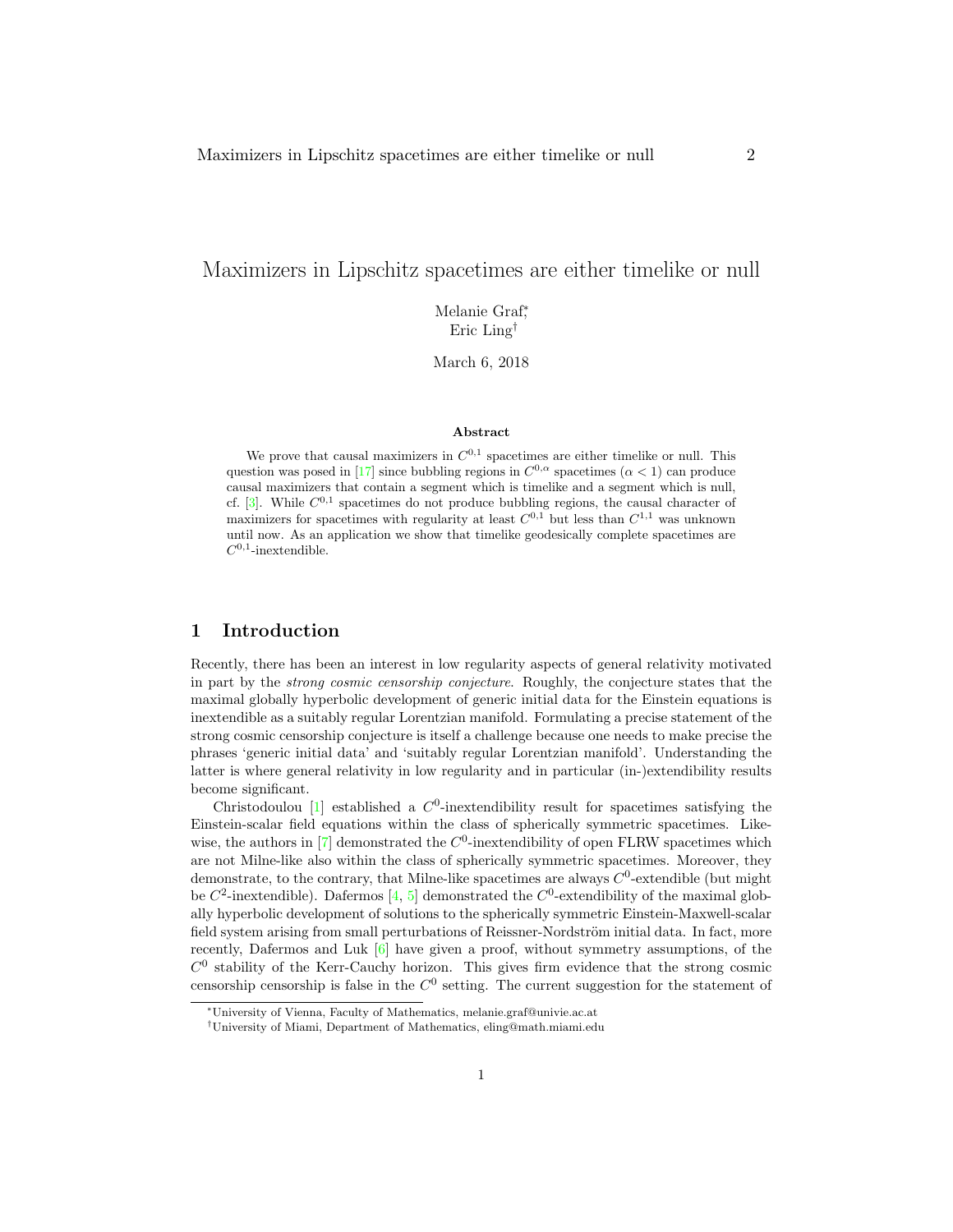the strong cosmic censorship conjecture is to require inextendibility as a Lorentzian manifold with a continuous metric and Christoffel symbols locally in  $L^2$  [2, 6].

Still, there are some interesting new results establishing the  $C^0$ -inextendibility of spacetimes without any symmetry assumptions of the extension. The first such example was given by Sbierski  $[18]$  with his proof of the  $C^0$ -inextendibility of the Schwarzschild spacetime. Further advancements have been made in this direction [8], and our second application adds to the list of these inextendibility results.

A systematic study of general relativity in low regularity began with the influential paper [3] where the authors studied causal theory in spacetimes where the regularity of the metric was less than  $C^2$ . Since then further advancements have established that most of classical causal theory remains valid for  $C^{1,1}$  spacetimes [11, 12, 16] and even the singularity theorems hold in this regularity class [13, 14, 9]. Therefore spacetimes with  $C^{1,1}$  metrics can be seen as the threshold to where classical causality theory applies.

Once the regularity drops below  $C^{1,1}$ , causality theory departs significantly from classical theory. Example 1.11 in [3] shows that the push-up Lemma (i.e.  $I^+(J^+(\Omega)) = I^+(\Omega)$ ) does not necessarily hold in  $C^{0,\alpha}$  spacetimes,  $\alpha \in (0,1)$ . This led the authors to define the so-called bubbling regions for these spacetimes. From Example 1.11 it is readily seen that any causal curve from the origin to a point  $p$  in the bubbling region must begin null on some interval. Thus any causal curve which maximizes the Lorentzian length between the origin and  $p$  is null on an interval, hence not timelike. However, since these points have positive Lorentzian distance, it must be timelike on a set of non-zero measure, so it cannot be null. This deviates drastically from classical (at least  $C^{1,1}$ ) theory where maximizers must be geodesics and hence either timelike or null.

On the other hand [3, Corollary 1.17] shows that  $C^{0,1}$  spacetimes (i.e. spacetimes with a Lipschitz continuous metric) do not admit bubbling regions. This leaves open the question of whether maximizers in  $C^{0,1}$  spacetimes must be either timelike or null. In fact this question was posed in [17]. In this paper we prove the following theorem which answers the question affirmatively.

**Theorem 1.1.** Let  $(M, g)$  be a Lipschitz spacetime. If  $p, q \in M$  with  $q \in J^+(p)$ , then any maximizing causal curve from p to q is either timelike or null.

As an application we show

**Theorem 1.2.** Let  $(M, g)$  be a smooth timelike geodesically complete spacetime. Then  $(M, g)$ is  $C^{0,1}$ -inextendible.

This provides a partial answer to a question raised in [18] which asks whether timelike geodesically complete spacetimes are  $C^0$ -inextendible. Together with the corresponding result from [8], which states that smooth timelike geodesically complete globally hyperbolic spacetimes are  $C^0$ -inextendible, this shows that if  $(M_{\text{ext}}, g_{\text{ext}})$  is a  $C^0$  extension of a timelike geodesically complete spacetime  $(M, g)$ , then  $(M, g)$  is not globally hyperbolic and  $g_{\text{ext}}$  is not Lipschitz.

We also note that this establishes that strongly causal Lipschitz spacetimes are examples of regular Lorentzian length spaces as introduced in [10].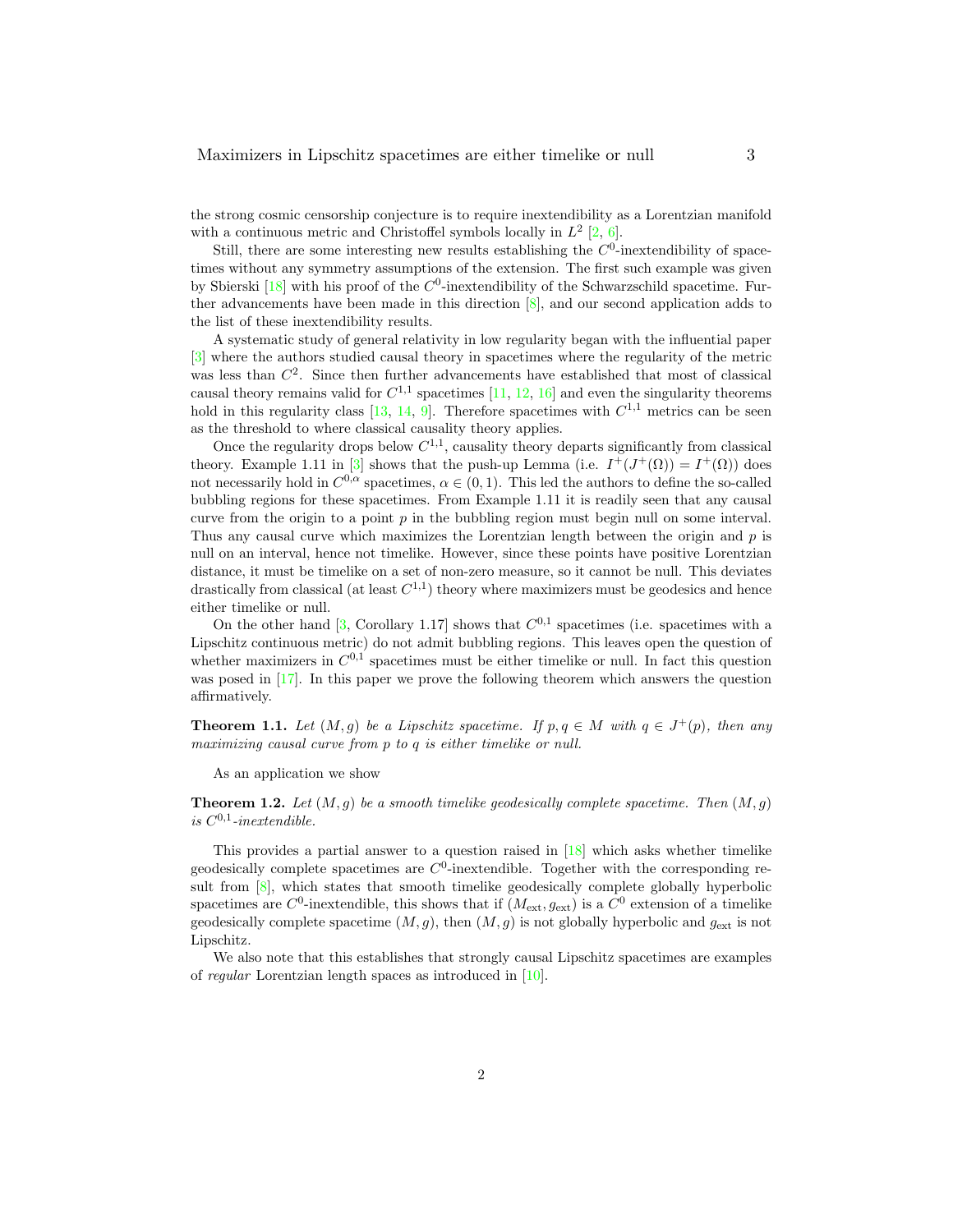#### 2 Proofs of Theorems 1.1 and 1.2

Our definitions for a  $C^{k,\alpha}$  spacetime and future causal curves  $\gamma: I \to M$  follow that of [3]. In particular we use Lipschitz causal curves which implies that the derivative  $\dot{\gamma}$  of  $\gamma$  exists almost everywhere and  $\dot{\gamma}$  is locally in  $L^{\infty}$ . We say a Lipschitz curve is future causal if  $\dot{\gamma}$ is future causal almost everywhere. A future causal curve is *timelike* if  $\dot{\gamma}$  is timelike almost everywhere and it is *null* if  $\dot{\gamma}$  is null almost everywhere. The *Lorentzian length* of a future causal curve  $\gamma: I \to M$  is the integral  $L(\gamma) = \int_I \sqrt{-g(\dot{\gamma}, \dot{\gamma})}$  and  $\gamma$  is said to be *maximizing* or a maximizer if  $L(\gamma) > L(\lambda)$  for any future causal curve  $\lambda$  whose endpoints agree with those of  $\gamma$ .

*Proof of Theorem 1.1.* Suppose  $\gamma: I \to M$  is a maximizing future directed causal curve from p to q which is not null. We will prove that  $\gamma$  is timelike. Seeking a contradiction, suppose the set  $N_I := \{ s \in I : \dot{\gamma}(s) \text{ exists and is null} \} \subseteq I$  has positive measure. Below we will construct another causal curve from p to q which is longer than  $\gamma$ , and hence contradicting the fact that  $\gamma$  is a maximizer.

To do this, we first want to localize the situation. By compactness we may cover  $I$  by finitely many open intervals I<sub>k</sub> (half open intervals on the endpoints of I) such that each  $\gamma|_{I_k}$ is contained in a relatively compact chart domain  $(U_k, \varphi_k)$  on which  $g(\partial_0^{\varphi_k}, \partial_0^{\varphi_k}) < c_k < 0$ . We are now going to show that for at least one of these  $I_k$ , we have  $0 < \mu(N_{I_k}) < \mu(I_k)$  where  $\mu$ is the usual Lebesgue measure on R. That is we will show there is a k such that  $\gamma|_{I_k}$  is causal but neither timelike nor null. Assume for the moment that  $\mu(N_{I_j}) = 0$  for some j. Then, since the intersection of the neighbouring intervals  $I_{j-1}$  and  $I_{j+1}$  with  $I_j$  must be non-empty and open, either one of those has the desired property or  $\mu(N_{I_{j-1}}) = \mu(N_{I_{j-1}}) = 0$ . The existence of a suitable  $I_k$  now follows by induction and noting that  $\mu(N_I) \neq 0$ . If instead  $\mu(N_{I_j}) = \mu(I_j)$ , one proceeds the same way, using  $\mu(N_I) \neq \mu(I)$  in the end.

This shows that we may assume w.l.o.g. that  $\gamma(I)$  is contained in such a chart domain  $(U, \varphi)$ . By reparametrizing  $\gamma$  we may further assume that  $\dot{\gamma}(0)$  exists and is timelike. Using a linear change of coordinates corresponding to a Gram-Schmidt orthogonalization process of  $\{\partial_0^{\varphi},\ldots,\partial_{n-1}^{\varphi}\}\big|_{\gamma(0)}$  and a translation we get new coordinates  $\psi$  on U for which  $\partial_0^{\psi} \propto \partial_0^{\varphi}$  (and hence  $g(\partial_0^{\psi}, \partial_0^{\psi}) < c < 0$  on U,  $\gamma^{\psi}(0) = 0$  and  $g^{\psi}(0) = \eta$  where  $\eta$  is the Minkowski metric.

To sum up, we need only consider the case  $M = \mathbb{R}^n$ ,  $\gamma: [a, b] \to U \subseteq \mathbb{R}^n$ ,  $\gamma(0) = 0$ ,  $\gamma$  is differentiable at 0 and  $\dot{\gamma}(0)$  is timelike,  $\mu(N_{[a,0]}) > 0$  (if instead  $\mu(N_{[0,b]}) > 0$  one just needs to reverse the time orientation),  $g(0) = \eta$  and  $\partial_0$  (uniformly) timelike on U.

We first look at  $\gamma_1 := \gamma|_{[a,0]}$ . As in [3, Lem. 1.15], given a Lipschitz function  $f : [a, 0] \rightarrow$  $[0,\infty)$ , we define a new Lipschitz curve  $\Gamma_1: [a,0] \to \mathbb{R}^n$  by  $\Gamma_1^{\mu}(s) := \gamma_1^{\mu}(s) + \epsilon f(s)T^{\mu}$  where  $T^{\mu}$ is defined via  $\partial_0 = T^{\mu} \partial_{\mu}$  (i.e.  $T^0 = 1$  and  $T^{\mu} = 0$  for  $\mu \neq 0$ ). Then the proof of [3, Lem. 1.15] shows that for a Lipschitz metric one can find a specific  $f \in C^{0,1}([a,0])$  such that  $\Gamma_1 \subseteq U$ ,  $\Gamma_1(a) = \gamma_1(a), \Gamma_1(0) = (\varepsilon f(0), 0, \dots, 0)$  and

$$
g_{\Gamma_1}(\dot{\Gamma}_1, \dot{\Gamma}_1) \le g_{\gamma_1}(\dot{\gamma}_1, \dot{\gamma}_1) - \frac{\varepsilon}{2}
$$
\n(2.1)

a.e. on [a, 0] for all  $\varepsilon$  less than some  $\varepsilon_0$ . This gives the following estimate for the lengths of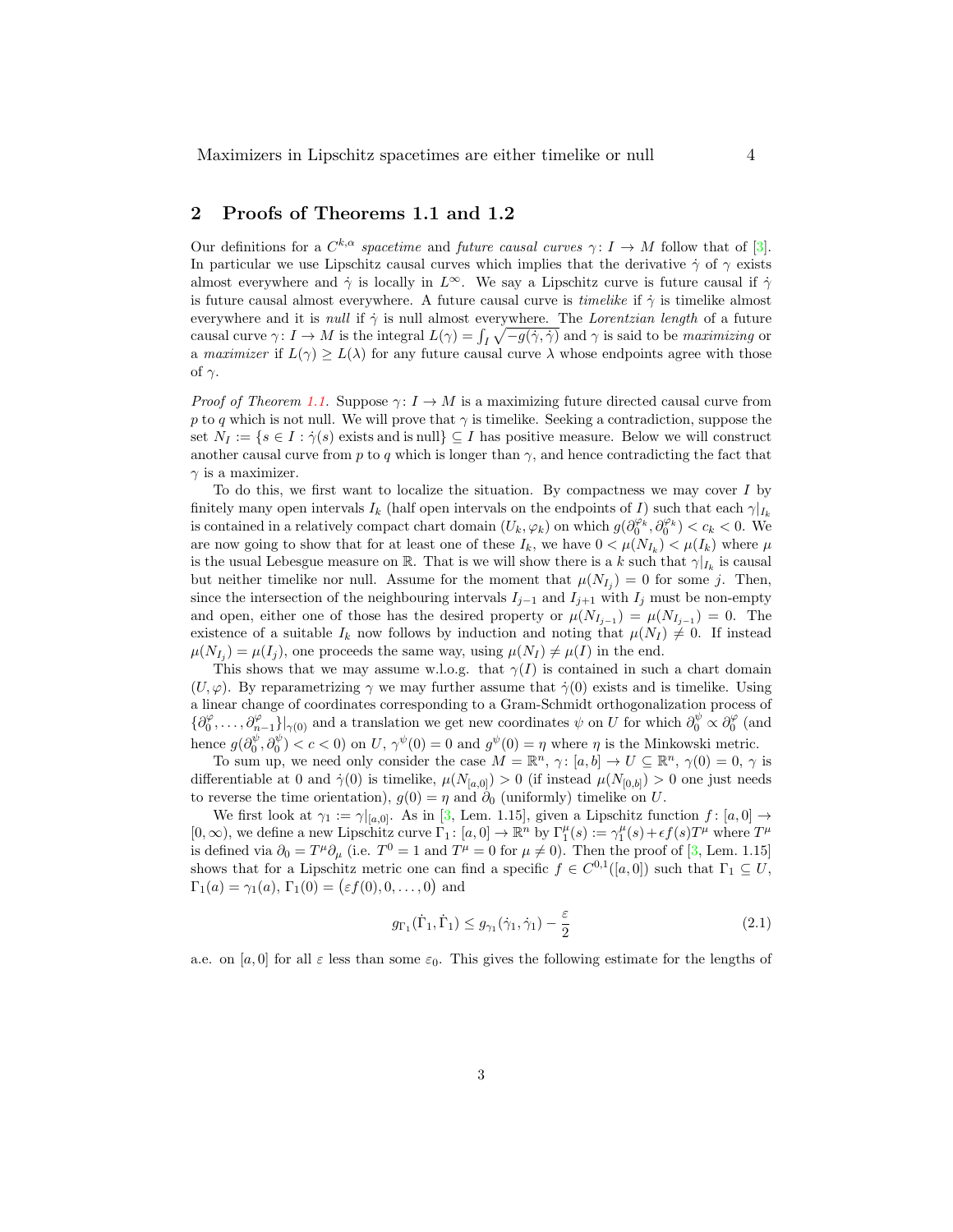Maximizers in Lipschitz spacetimes are either timelike or null 5

 $\gamma_1$  and  $\Gamma_1$ :

$$
L(\Gamma_1) = \int_a^0 \sqrt{-g_{\Gamma_1}(\dot{\Gamma}_1, \dot{\Gamma}_1)} = \int_{N_{[a,0]}} \sqrt{-g_{\Gamma_1}(\dot{\Gamma}_1, \dot{\Gamma}_1)} + \int_{[a,0] \backslash N_{[a,0]}} \sqrt{-g_{\Gamma_1}(\dot{\Gamma}_1, \dot{\Gamma}_1)} \tag{2.2}
$$

$$
\geq \frac{\mu(N_{[a,0]})}{\sqrt{2}} \sqrt{\varepsilon} + \int_{[a,0] \setminus N_{[a,0]}} \sqrt{-g_{\Gamma_1}(\dot{\Gamma}_1, \dot{\Gamma}_1)}
$$
(2.3)

$$
\geq \frac{\mu(N_{[a,0]})}{\sqrt{2}} \sqrt{\varepsilon} + L(\gamma_1). \tag{2.4}
$$

Note that this not only shows that  $L(\Gamma_1) \geq L(\gamma_1)$  but more importantly that the length difference is bounded from below by an expression that scales like  $\sqrt{\varepsilon}$  as  $\varepsilon \to 0$ .

We now turn to  $\gamma|_{[0,b]}$  and assume that  $\gamma|_{[0,b]}$  is parametrized by the  $x^0$ -coordinate. The chain rule ensures that  $\dot{\gamma}(0)$  exists under this reparameterization and hence remains timelike. Since  $\Gamma_1(0) \neq \gamma(0)$  we have to find  $\tau_{\varepsilon} > 0$  and a future directed causal curve  $\Gamma_2$  from  $\Gamma_1(0) = (\varepsilon f(0), 0)$  to  $\gamma(\tau_{\varepsilon}) = (\tau_{\varepsilon}, \bar{\gamma}(\tau_{\varepsilon})) \in \mathbb{R} \times \mathbb{R}^{n-1}$  (see figure 1) and such that for  $\varepsilon$  small enough  $L(\Gamma_1)+L(\Gamma_2) > L(\gamma_1)+L(\gamma_2)$  where  $\gamma_2 := \gamma|_{[0,\tau_{\varepsilon}]}$ . It should be noted that the segment  $\gamma_2$  of  $\gamma$  depends on  $\tau_{\varepsilon}$  and hence depends on  $\varepsilon$  itself. It suffices to show  $L(\Gamma_1) > L(\gamma_1) + L(\gamma_2)$ . And using (2.2) we see that this holds if  $L(\gamma_2)$  has an upper bound that scales like  $\varepsilon^k$  for some  $k > \frac{1}{2}$  as  $\varepsilon \to 0$ . Below we will show this is true for  $k = 1$ .

Since  $\gamma$  is differentiable at  $s = 0$ , Taylor's theorem gives

$$
\gamma(s) = \gamma(0) + \dot{\gamma}(0)s + h(s)s = (\dot{\gamma}(0) + h(s))s,
$$
\n(2.5)

where  $h(s) \to 0$  as  $s \to 0$ . Since we further assumed  $\dot{\gamma}(0) =: (v^0, \bar{v})$  to be timelike and  $g(0) = \eta$ , we can choose  $\alpha > 1$  such that  $\frac{v^0}{|\overline{v}|_e} > \alpha$  where  $|\cdot|_e$  is the usual Euclidean norm. Together with (2.5) this shows that there exists  $s_0 > 0$  such that  $s = \gamma^0(s) > \alpha |\bar{\gamma}(s)|_e$  for all s  $s < s_0$ . Choose  $1 < \beta < \alpha$  and let  $C_{\beta,d}$  denote the future cone with slope  $\beta$  that has its tip in  $(d, 0)$ , i.e.,  $C_{\beta,d} = \{(\beta|\bar{x}|_e + d, \bar{x}) : \bar{x} \in \mathbb{R}^{n-1}\}\.$  Since  $\beta > 1$  and  $g(0) = \eta$  the continuity of g allows us to find a small neighbourhood V of 0 such that  $C_{\beta,d} \cap V \setminus \{(d,0)\} \subseteq I^+((d,0))$  for all small  $d > 0$ . We have  $(s, \overline{\gamma}(s)) \in C_{\beta,s-\beta|\overline{\gamma}(s)|_e} \cap V \subseteq I^+((s-\beta|\overline{\gamma}(s)|_e, 0))$  for small s. Since  $s > \alpha |\bar{\gamma}(s)|_e$  we have  $s - \beta |\bar{\gamma}(s)|_e > s(1 - \frac{\beta}{\alpha})$  which shows that  $(s, \bar{\gamma}(s)) \in I^+((s(1 - \frac{\beta}{\alpha}), 0))$ for small s. Thus  $\gamma(\tau_{\varepsilon}) = (\tau_{\varepsilon}, \bar{\gamma}(\tau_{\varepsilon})) \in I^+((\varepsilon f(0), 0))$  for  $\tau_{\varepsilon} = \frac{f(0)}{1-\varepsilon}$  $\frac{f(0)}{1-\frac{\beta}{\alpha}}\varepsilon$  if  $\varepsilon$  is small enough. Therefore we have demonstrated that we can construct  $\Gamma_2$  from  $\Gamma_1^{\alpha}(0)$  to  $\gamma(\tau_{\varepsilon})$  for small  $\varepsilon$ . Finally, for  $L(\gamma_2)$  an estimate from the proof of Thm. 3.3 in [8] shows that, if  $\gamma_2 \subseteq V$ , where V is a neighborhood of 0 on which  $|g_{\mu\nu} - \eta_{\mu\nu}| < \delta$ , then

$$
L(\gamma_2) \le \tau_{\varepsilon} \sqrt{1 + \delta + 4(n - 1)^2 \delta} = \varepsilon \frac{f(0)}{1 - \frac{\beta}{\alpha}} \sqrt{1 + \delta + 4(n - 1)^2 \delta}.
$$
 (2.6)

So  $L(\gamma_2)$  is indeed bounded from above by a term of order  $\varepsilon$ . Now choose  $\varepsilon$  small enough so that

$$
\frac{\mu(N_{[a,0]})}{\sqrt{2}}\sqrt{\varepsilon} \geq \varepsilon \frac{f(0)}{1-\frac{\beta}{\alpha}}\sqrt{1+\delta+4(n-1)^2\delta},
$$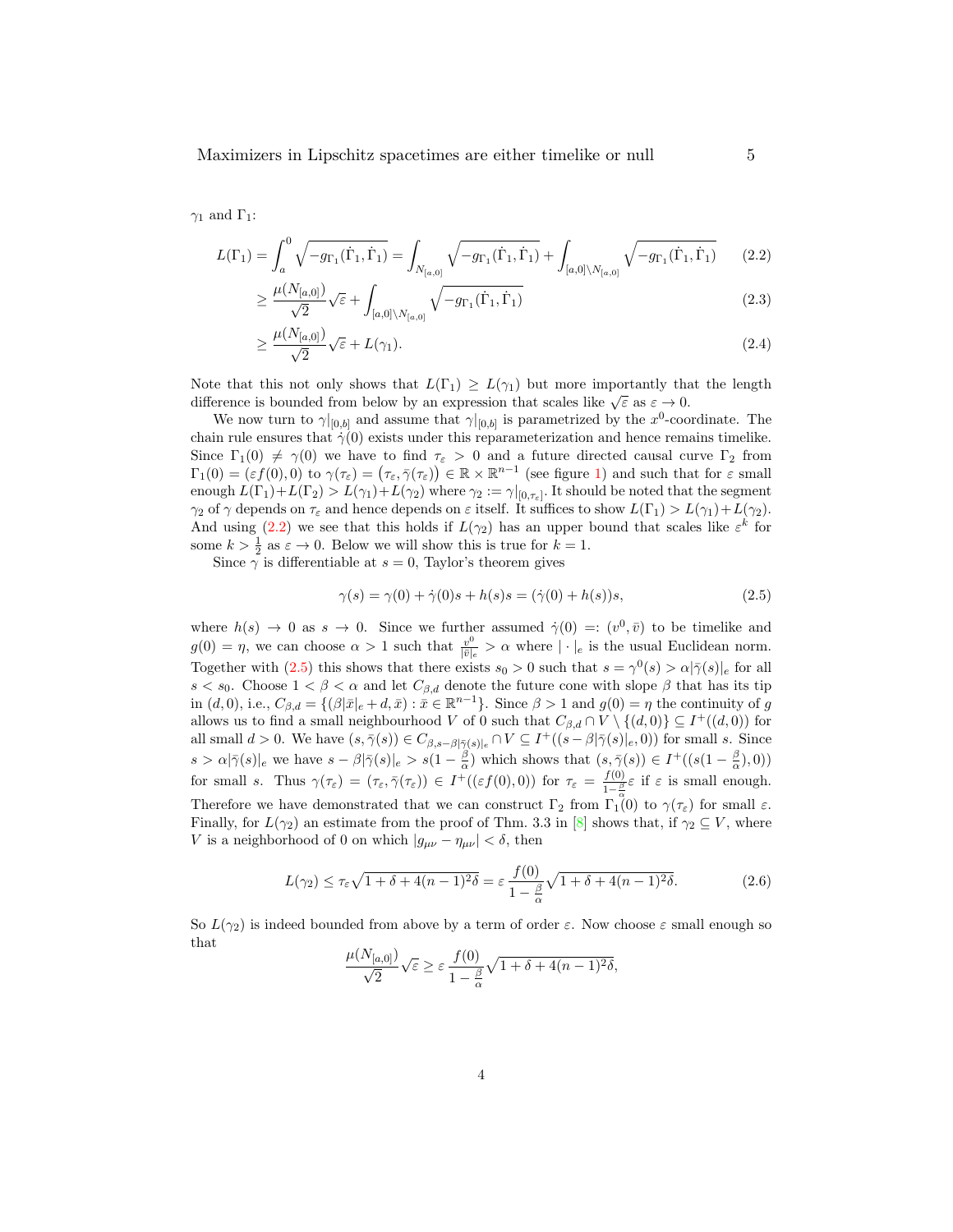then we have

$$
L(\Gamma_1) + L(\Gamma_2) \ge L(\Gamma_1) \ge L(\gamma_1) + \frac{\mu(N_{[a,0]})}{\sqrt{2}} \sqrt{\varepsilon}
$$
  
 
$$
\ge L(\gamma_1) + \varepsilon \frac{f(0)}{1 - \frac{\beta}{\alpha}} \sqrt{1 + \delta + 4(n - 1)^2 \delta}
$$
  
 
$$
\ge L(\gamma_1) + L(\gamma_2),
$$

and so we are done.



Figure 1: The causal curve formed by concatenating  $\Gamma_1$  and  $\Gamma_2$  has Lorentzian length greater than that of  $\gamma|_{[a,\tau_{\varepsilon}]}$ . Hence  $\gamma$  cannot be maximizing.

Remark. Our proof also shows if  $\gamma$  is a maximizing null curve between two points, then  $\gamma$ does not contain a single timelike tangent. This result is also obtained in [15, Theorem 18] under much weaker differentiability assumptions.

*Proof of Theorem 1.2.* Seeking a contradiction, suppose such a Lipschitz extension  $(M_{ext}, g_{ext})$ exists. Following the proof of [8, Theorem 3.3], the future causal curve  $\alpha$  is a maximizer from  $q \in M$  to  $p \in \partial^+M$  within a small globally hyperbolic set V containing q and p. Since q and p are timelike separated within V, the curve  $\alpha$  is timelike by Theorem 1.1. Since  $\alpha$  is a timelike maximizer and leaves M, the portion of  $\alpha$  that lies in M is an inextendible (within M) timelike geodesic. Then timelike geodesic completeness of  $(M, g)$  implies  $L(\alpha) = \infty$ , contradicting  $L(\alpha) = d_V(q, p) < \infty$ . contradicting  $L(\alpha) = d_V(q, p) < \infty$ .

Lastly we remark that in [17], it was suggested that if maximizers in  $C<sup>1</sup>$  spacetimes are timelike, then it may be possible to apply the du Bois-Reymond-trick to show that the maximizers must be  $C^2$  timelike geodesics. However it seems like the du Bois-Reymond-trick does not apply for timelike maximizers in the Lorentzian setting. This is because one can not ensure that the variation of the maximizer is timelike, since the tangent of a Lipschitz timelike

 $\Box$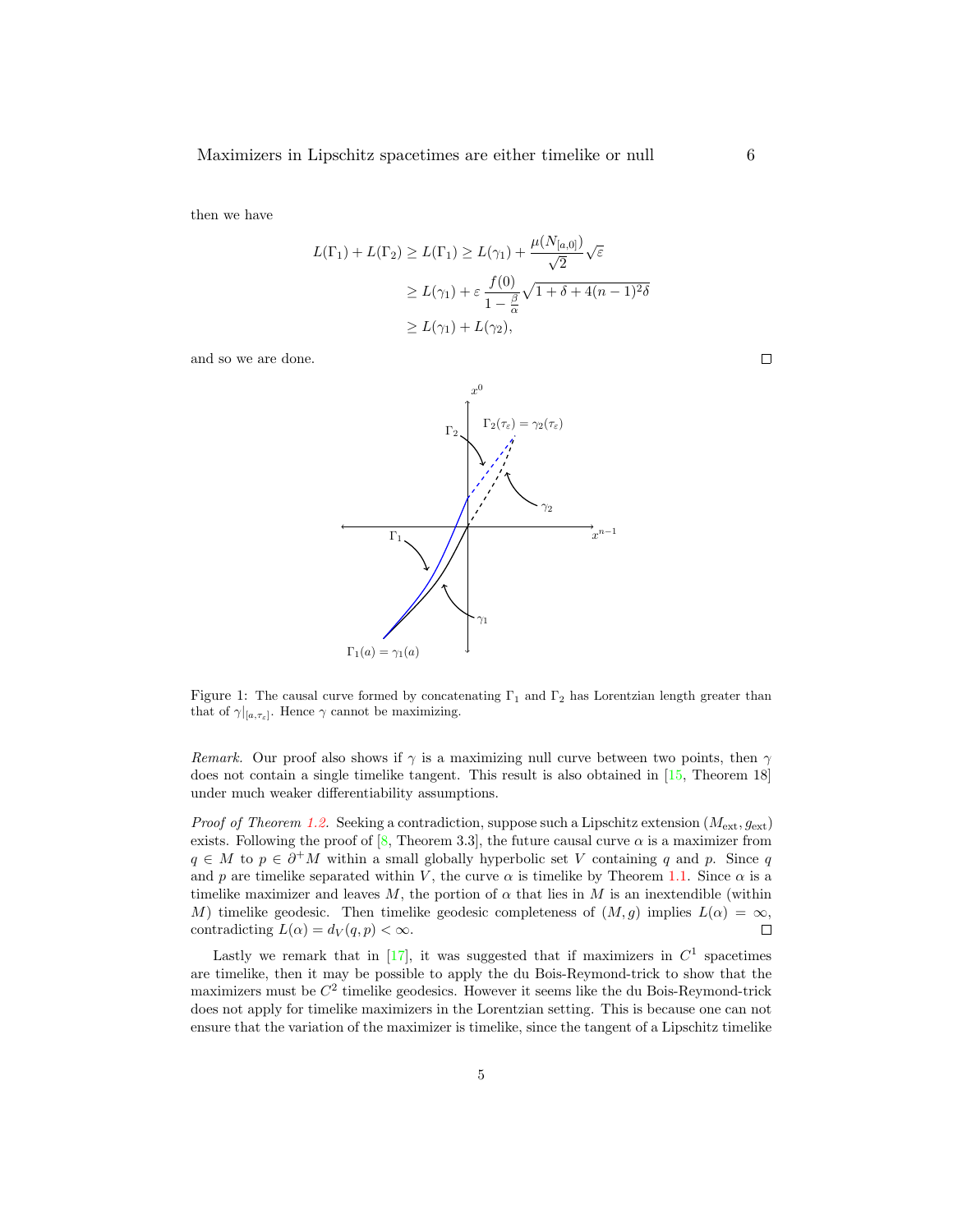curve may still come arbitrarily close to being null. This is not an issue in the Riemannian setting since there is no causal distinction between the curves.

Acknowledgements. Melanie Graf is the recepient of a DOC-fellowship of the Austrian Academy of Sciences. This work was completed as part of her research stay at the University of Miami made possible by a scholarship of the Austrian Marshall Plan Foundation. This work was also partially supported by project P28770 of the Austrian Science Fund FWF. The authors are grateful to Greg Galloway for helpful comments. The authors would also like to thank Clemens Sämann and Michael Kunzinger for suggesting the problem and Ettore Minguzzi for bringing  $[15]$  to their attention. We also thank an anonymous referee for pointing out the problems with the du Bois-Reymond-trick.

#### References

- [1] Christodoulou, D., The instability of naked singularities in the gravitational collapse of a scalar field, Ann. of Math. (2) 149 (1999), no. 1, 183–217.
- [2] Christodoulou, D., The formation of black holes in general relativity. EMS Monographs in Mathematics. European Mathematical Society (EMS), Zürich, 2009.
- [3] Chrusciel, P.T., Grant, J.D.E., On Lorentzian causality with continuous metrics, Classical Quantum Gravity 29(14) 145001, 32 pp., 2012.
- [4] Dafermos, M., Stability and instability of the Cauchy horizon for the spherically symmetric Einstein-Maxwell-scalar field equations, Ann. of Math. (2) 158 (2003), no. 3, 875–928.
- [5] Dafermos, M. The interior of charged black holes and the problem of uniqueness in general relativity, Comm. Pure Appl. Math. 58 (2005), no. 4, 445–504.
- [6] Dafermos, M., Luk, J., The interior of dynamical vacuum black holes I: The  $C^0$ -stability of the Kerr Cauchy Horizon, arXiv:1710.01722.
- [7] Galloway, G., Ling, E., Some Remarks on the  $C^0$ -(In)Extendibility of Spacetimes. Ann. Henri Poincaré 18, pp 3427—3447, 2017.
- [8] Galloway, G., Ling, E., Sbierski, J., Timelike completeness as an obstruction to  $C^0$ extensions. Commun. Math. Phys., https://doi.org/10.1007/s00220-017-3019-2, 2017.
- [9] Graf, M., Grant, J.D.E., Kunzinger, M., Steinbauer, R., The Hawking-Penrose singularity theorem for  $C^{1,1}$ -Lorentzian metrics. Commun. Math. Phys., https://doi.org/10.1007/s0 0220-017-3047-y, 2017.
- [10] Kunzinger, M., Sämann, S., Lorentzian length spaces.  $arXiv:1711.08990$ .
- [11] Kunzinger, M., Steinbauer, R., Stojković, M., The exponential map of a  $C^{1,1}$ -metric. Differential Geom. Appl. 34, 14–24, 2014.
- [12] Kunzinger, M., Steinbauer, R., Stojković, M., Vickers, J.A., A regularisation approach to causality theory for  $C^{1,1}$ -Lorentzian metrics. Gen. Relativ. Gravit. 46:1738, 18 pp, 2014.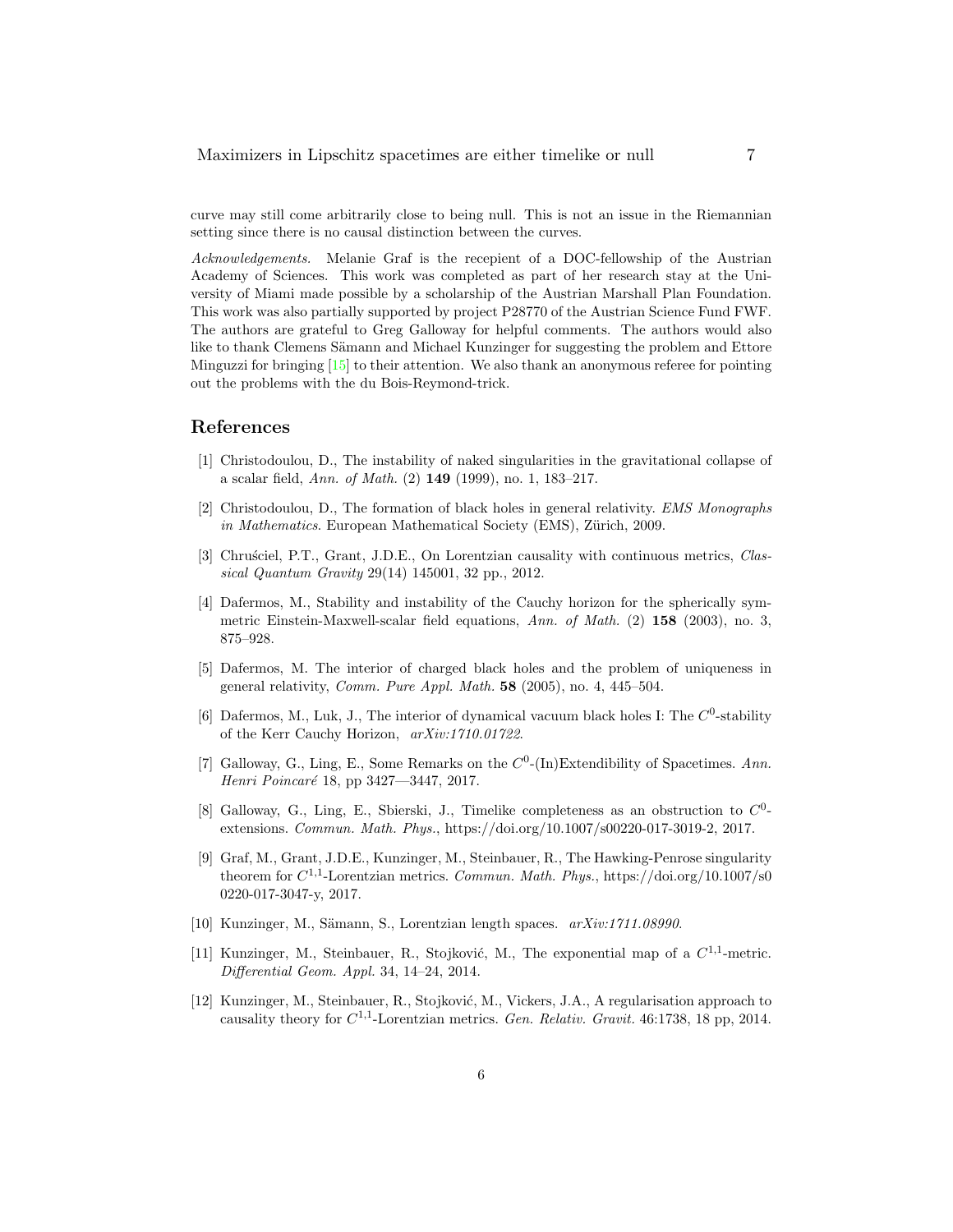- [13] Kunzinger, M., Steinbauer, R., Stojković, M., Vickers, J.A., Hawking's singularity theorem for  $C^{1,1}$ -metrics. Classical Quantum Gravity 32, 075012, 19pp, 2015
- [14] Kunzinger, M., Steinbauer, R., Vickers, J.A., The Penrose singularity theorem in regularity  $C^{1,1}$ . Classical Quantum Gravity 32, 155010, 12pp, 2015
- [15] Minguzzi, E., Causality theory for closed cone structures with applications. arXiv:1709.06494v3
- [16] Minguzzi, E., Convex neighborhoods for Lipschitz connections and sprays. Monatsh. Math. 177, no. 4, 569–625, 2015
- [17] Sämann, C., Steinbauer, R., On geodesics in low regularity. Journal of Physics: Conferences Series. 968, 2018
- [18] Sbierski, J., The  $C^0$ -inextendibility of the Schwarzschild spacetime and the spacelike diameter in Lorentzian geometry. Preprint arXiv:1507.00601. To appear in Journal of Differential Geometry.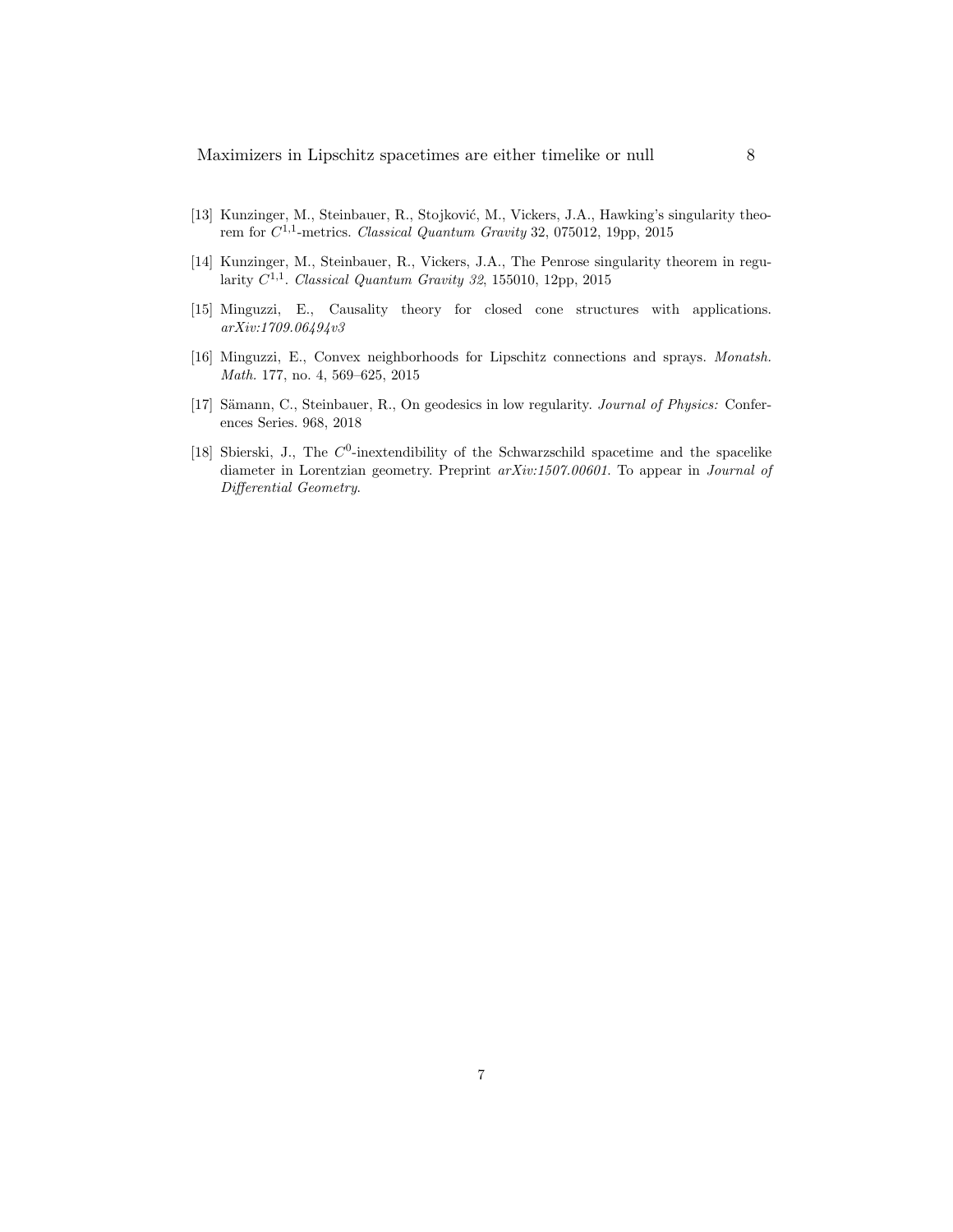# Rigidity of asymptotically  $AdS_2 \times S^2$  spacetimes

Gregory J. Galloway\* and Melanie Graf†

\*Department of Mathematics, University of Miami, Coral Gables, FL, USA †Faculty of Mathematics, University of Vienna, Vienna, Austria

#### April 1, 2018

#### Abstract

The spacetime  $AdS_2 \times S^2$  is well known to arise as the 'near horizon' geometry of the extremal Reissner-Nordstrom solution, and for that reason it has been studied in connection with the AdS/CFT correspondence. Here we consider asymptotically  $AdS_2 \times S^2$  spacetimes that obey the null energy condition (or a certain averaged version thereof). In support of a conjecture of Juan Maldacena, we show that any such spacetime must have a geometry very similar to  $AdS_2 \times S^2$  (and under certain circumstances must be isometric to  $AdS_2 \times S^2$ ).

# 1 Introduction

An interesting feature of the spacetime  $AdS_2 \times S^2$  is that it arises as the 'near horizon' geometry of the extremal Reissner-Nordstrom solution; see e.g. [6]. For this reason, this spacetime (sometimes referred to as the Robinson-Bertotti solution) has been studied in various works in connection with the  $AdS/CFT$  correspondence  $[8]$ ; see e.g. [10] and references therein. More recently a class of horizon free supersymmetric solutions to Einstein-Maxwell theory having  $AdS_2 \times S^2$  asymptotics has been constructed by Lunin [7]. However, on the basis of an example considered in [10, Section 2.2], and also a result in [5] (Theorem 2.1), Maldacena has suggested that any asymptotically  $AdS_2 \times S^2$  spacetime that obeys the null energy condition (NEC), or more generally the average null energy condition (ANEC), should be quite special. In fact he has conjectured that the only such spacetime is  $AdS_2 \times S^2$  itself [9]. In particular, consistent with the example in [10] mentioned above, 4-dimensional spacetimes that satisfy the ANEC *strictly* could not have  $AdS_2 \times S^2$  asymptotics. All of this suggests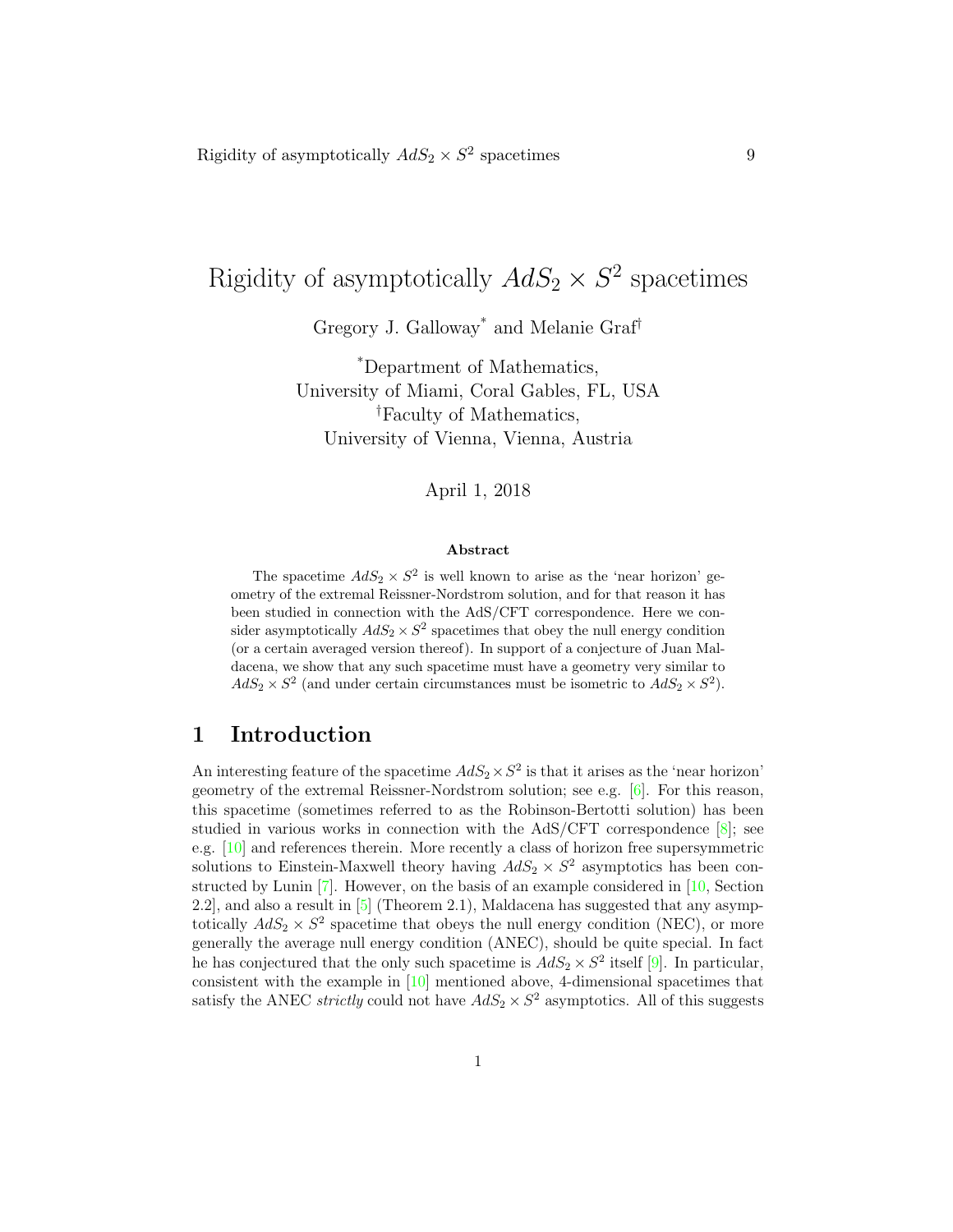that the examples constructed in [7] cannot be globally regular, which, in fact, has since been confirmed by Lunin [9].

In this paper we obtain some results on the *rigidity* of asymptotically  $AdS_2 \times S^2$ spacetimes satisfying the NEC, which support the conjectural picture put forth by Maldacena. While precise statements are postponed to Section 3, our main result may be paraphrased as follows.

**Theorem 1.1.** Let  $(M, g)$  be an asymptotically  $AdS_2 \times S^2$  spacetime (see Definition 2.4) that satisfies the null energy condition (NEC),  $\text{Ric}(X, X) \geq 0$  for all null vectors X. Then the following holds.

- (i)  $(M, g)$  is foliated by smooth totally geodesic null hypersurfaces  $N_u \approx \mathbb{R} \times S^2$ ,  $u \in \mathbb{R}$ .
- (ii) By time-dualizing, one obtains a second foliation by smooth totally geodesic null hypersurfaces  $\hat{N}_v \approx \mathbb{R} \times S^2$ ,  $v \in \mathbb{R}$ , transverse to the foliation  $\{N_u\}_{u \in \mathbb{R}}$ . By considering the intersections of the  $N_u$ 's and  $\hat{N}_v$ 's, this double null foliation gives rise to a foliation of  $(M, q)$  by totally geodesic isometric round (i.e. constant curvature) 2-spheres  $S(u, v)$ .

The properties (i) and (ii) are, of course, basic features of  $AdS_2 \times S^2$ . One of the main results leading to the proof of Theorem 1.1, Proposition 3.3, together with a known result concerning the existence of null conjugate points  $[14, 2]$  confirms that there do not exist any asymptotically  $AdS_2 \times S^2$  spacetimes obeying the strict ANEC.

While we have stated Theorem 1.1 and Theorem 1.2 below with respect to the NEC, in fact both results remain valid under a weaker curvature condition (which, however, is stronger than the ANEC): It is sufficient to assume that along all future or past complete *null rays*  $\eta : [0, \infty) \to M$ , one has,

$$
\int_0^\infty \text{Ric}(\eta'(s), \eta'(s))ds \ge 0.
$$
 (1.1)

In order to simplify a bit the presentation of the proofs of Theorems 1.1 and 1.2, we postpone to an appendix a discussion of the changes needed to prove these theorems under the curvature condition (1.1).

Theorem 1.1 falls short of showing that  $(M, q)$  splits as a metric product along the totally geodesic 2-spheres. A necessary condition for this is that the distribution of timelike 2-planes orthogonal to the 2-spheres be integrable. This is what occurs in the next result. Although not itself an Einstein manifold,  $AdS_2 \times S^2$  is a product of Einstein manifolds, and as such its Ricci tensor is covariant constant,  $\nabla$ Ric = 0. Under this added assumption we obtain the following.

**Theorem 1.2.** Let  $(M, g)$  be an asymptotically  $AdS_2 \times S^2$  spacetime that satisfies the NEC. If the Ricci tensor is covariant constant then  $(M, g)$  is globally isometric to  $AdS_2 \times S^2$ .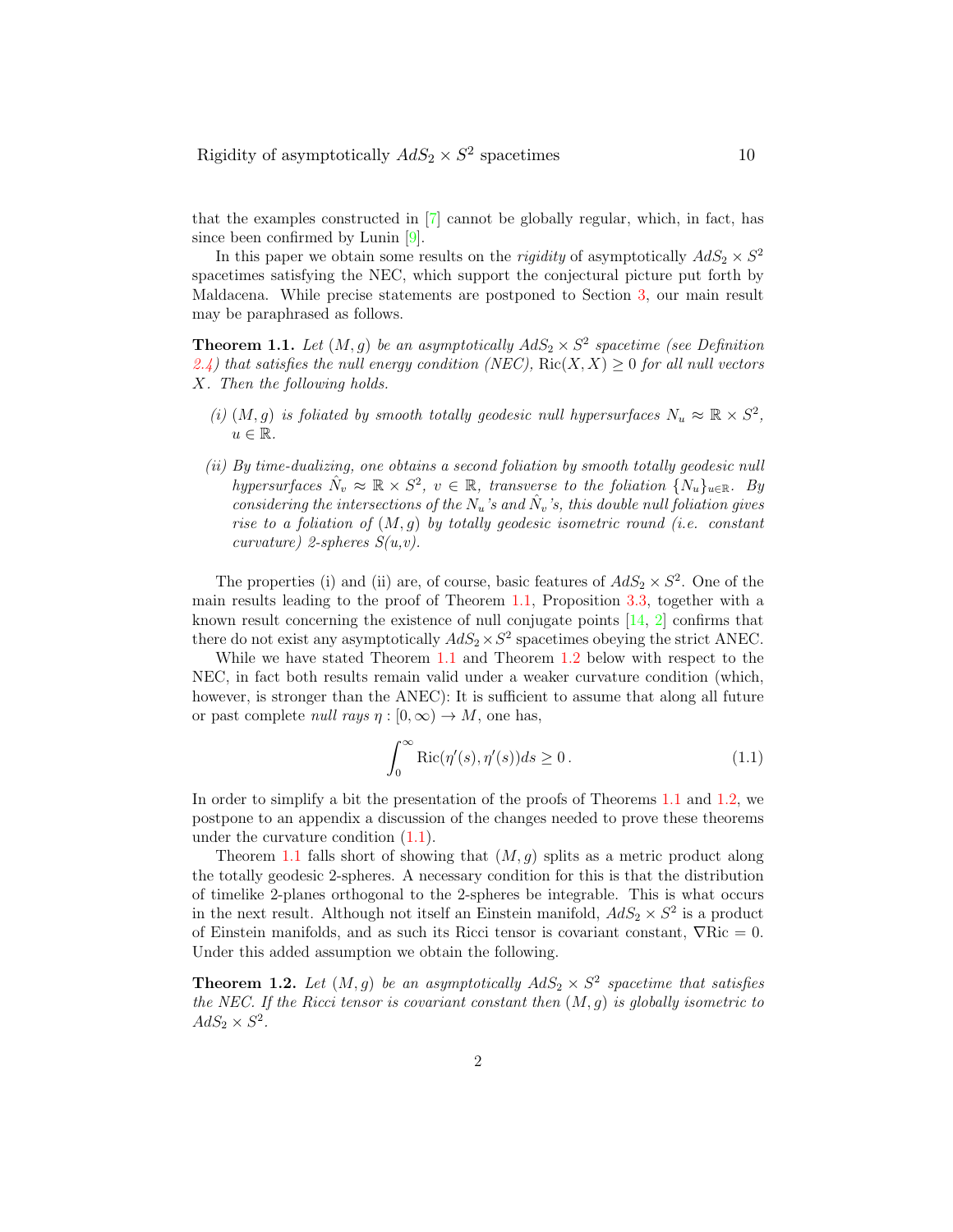We would like to say a word about the approach to the asymptotics taken here. One possible approach to the asymptotics, which will be considered in a subsequent paper, is to introduce a notion of a 'singular' timelike conformal boundary. In fact,  $AdS_2 \times S^2$  admits, in a fairly natural way, such a boundary. The more customary analytic approach taken in the present paper, is to require that the spacetime metric g asymptote at a suitable rate, with respect to a natural coordinate system, to the  $AdS_2 \times S^2$  metric  $\mathring{g}$  on approach to infinity. This approach to the asymptotics gives strong control over the causal structure and allows one to obtain rather fine geometric properties needed to establish Theorem 1.1.

In Section 2 we give the formal definition of an asymptotically  $AdS_2 \times S^2$  spacetime, and derive some consequences of the assumed asymptotics. In Section 3 we establish the existence of a foliation by totally geodesic null hypersurfaces, and a foliation by totally geodesic isometric round 2-spheres, thereby establishing Theorem 1.1. In Section 4 we present a proof of Theorem 1.2.

ACKNOWLEDGEMENTS. The authors are very grateful to Juan Maldacena for bringing this problem to their attention and for many valuable comments. The authors would also like to thank Eric Ling for his interest in this work and for helpful comments. GJG's research was partially supported by the NSF under the grant DMS-171080. MG's research was supported by project P28770 of the Austrian Science Fund FWF and a scholarship from the Austrian Marshall Plan Foundation to visit the University of Miami.

# 2 Asymptotically  $AdS_2 \times S^2$  spacetimes

In this section we describe in a precise manner what it means for a spacetime  $(M, g)$ to be asymptotically  $AdS_2 \times S^2$ , and we obtain some consequences of these assumed asymptotics.

# **2.1** Exact  $AdS_2 \times S^2$  space

Let  $\mathring{M} = \mathbb{R} \times \mathbb{R} \times S^2$ . We set

$$
\mathring{g} = -\cosh^2(x)dt^2 + dx^2 + d\Omega^2.
$$

For future reference, the non-zero Christoffels for this metric are

$$
\mathring{\Gamma}_{tx}^t = \tanh(x), \, \mathring{\Gamma}_{tt}^x = \cosh(x)\sinh(x), \, \mathring{\Gamma}_{\phi\theta}^{\phi} = \cot(\theta), \, \mathring{\Gamma}_{\phi\phi}^{\theta} = \sin(\theta)\cos(\theta),
$$

the Riemann tensor can be expressed as

$$
\mathring{R}=\mathring{R}_{AdS_2}+\mathring{R}_{S^2}
$$

and the same holds for Ric. Explicitly one has

$$
\mathring{\mathrm{Ric}}_{tt} = \cosh(x)^2, \mathring{\mathrm{Ric}}_{xx} = -1, \mathring{\mathrm{Ric}}_{\theta\theta} = 1, \mathring{\mathrm{Ric}}_{\phi\phi} = \sin^2(\theta).
$$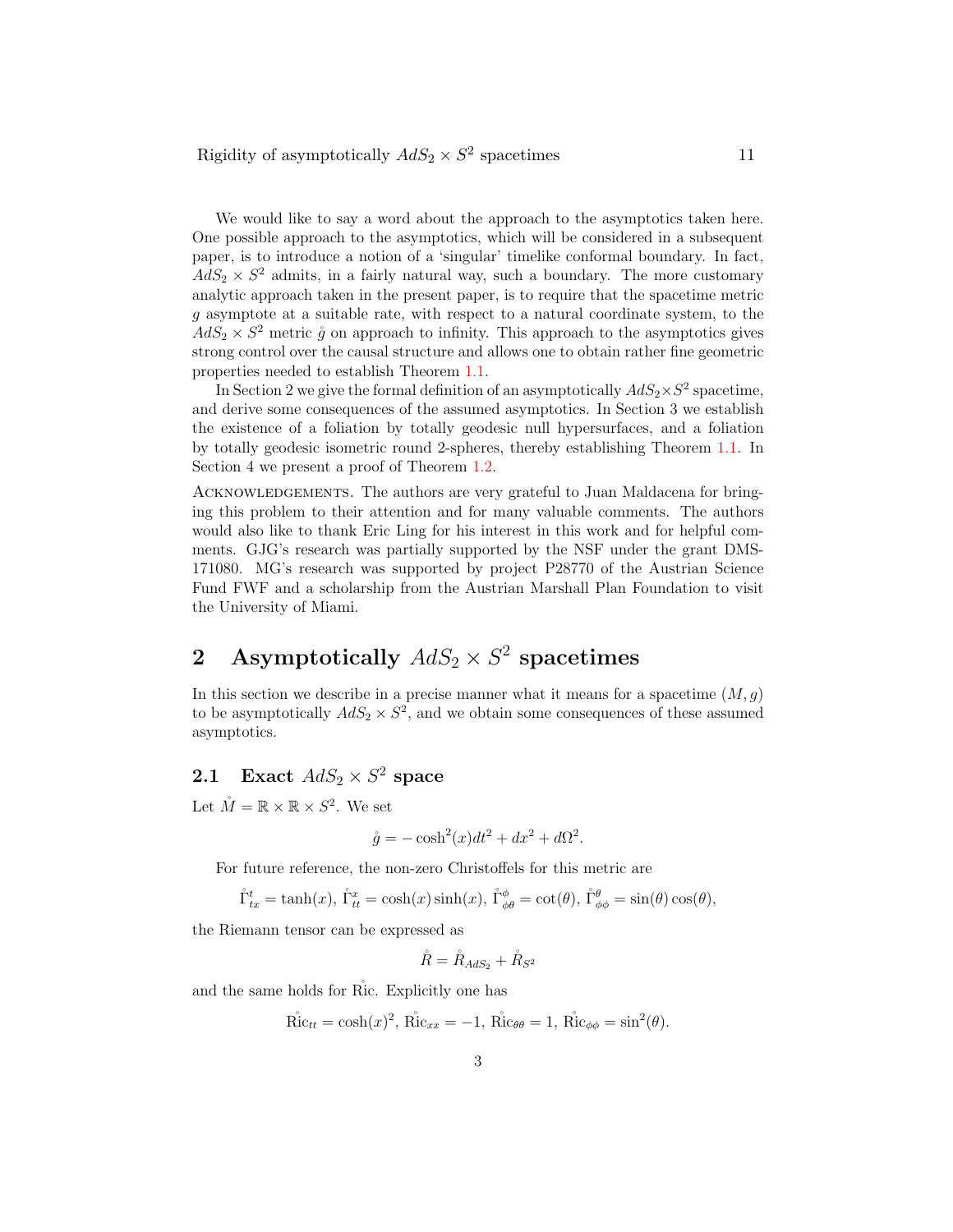The scalar curvature vanishes. Note that while  $AdS_2 \times S^2$  is not an Einstein manifold, one can still nicely express Ric in terms of the metric:  $\mathring{Ric} = -\mathring{g} + 2d\Omega^2$ .

#### 2.2 The metrics  $\mathring{g}_{\alpha}$

To get a better handle on the asymptotics of  $q$  we will further define a family of metrics  $\mathring{g}_{\alpha}$   $(\alpha \in \mathbb{R}_{+})$  on M via

$$
\mathring{g}_{\alpha} = -\alpha \cosh^2(x)dt^2 + dx^2 + d\Omega^2.
$$

The importance of these metrics for the asymptotics lies in Lemma 2.6, stating that, in essence, there exist  $\beta > 1$  and  $\alpha < 1$  such that far out  $\mathring{g}_{\alpha} \prec g \prec \mathring{g}_{\beta}$  and  $\beta, \alpha \to 1$ as one approaches infinity. (Recall, for Lorentzian metrics  $g_1$  and  $g_2$ ,  $g_1 \prec g_2$  means that the null cones of  $g_2$  are wider than those of  $g_1$  in the sense that for any vector  $X \neq 0$ , if  $g_1(X, X) \leq 0$  then  $g_2(X, X) < 0$ .

Along the null curves of  $\mathring{g}_{\alpha}$  with  $\theta = \theta_0$ ,  $\phi = \phi_0$ , one has

$$
dt = \pm \frac{1}{\sqrt{\alpha} \cosh x} dx \, .
$$

Integrating gives the following.

**Lemma 2.1** (Null curves for  $\mathring{g}_{\alpha}$ ). The curves  $s \mapsto (f_{\alpha}(s, t_0, x_0), s + x_0, \phi_0, \theta_0)$  and  $s \mapsto (-f_{\alpha}(s, -t_0, x_0), s + x_0, \phi_0, \theta_0),$  where

$$
f_{\alpha}(s,t_0,x_0):=\frac{2}{\sqrt{\alpha}}\big(\tan^{-1}(e^{s+x_0})-\tan^{-1}(e^{x_0})\big)+t_0,
$$

are future, resp. past, directed achronal null curves in  $(M, \mathring{g}_{\alpha})$  passing through the point  $(t_0, x_0, \phi_0, \theta_0)$ .

Remark 2.2. For future reference we note the following.

$$
\lim_{s \to -\infty} f_{\alpha}(s, t_0, x_0) = t_0 - \frac{2 \tan^{-1}(e^{x_0})}{\sqrt{\alpha}}
$$

and

$$
\lim_{s \to \infty} f_{\alpha}(s, t_0, x_0) = t_0 - \frac{2 \tan^{-1}(e^{x_0})}{\sqrt{\alpha}} + \frac{\pi}{\sqrt{\alpha}} \le t_0 + \frac{\pi}{\sqrt{\alpha}}.
$$

Since  $f_{\alpha}$  is increasing this means that  $f_{\alpha}(s, t_0, x_0) \le t_0 - \frac{2 \tan^{-1}(e^{x_0})}{\sqrt{\alpha}} + \frac{\pi}{\sqrt{\alpha}}$  for all s.

The timelike futures  $\mathring{I}_{\alpha}^{+}(p)$  are easily seen to satisfy the following.

**Lemma 2.3.** Let  $p = (t_0, x_0, \omega_0) \in (\mathring{M}, \mathring{g}_\alpha)$ . Then  $\{t > t_0 + \frac{\pi}{\sqrt{\alpha}}\} \times \mathbb{R} \times {\{\omega_0\}} \subseteq \mathring{I}_\alpha^+(p)$ .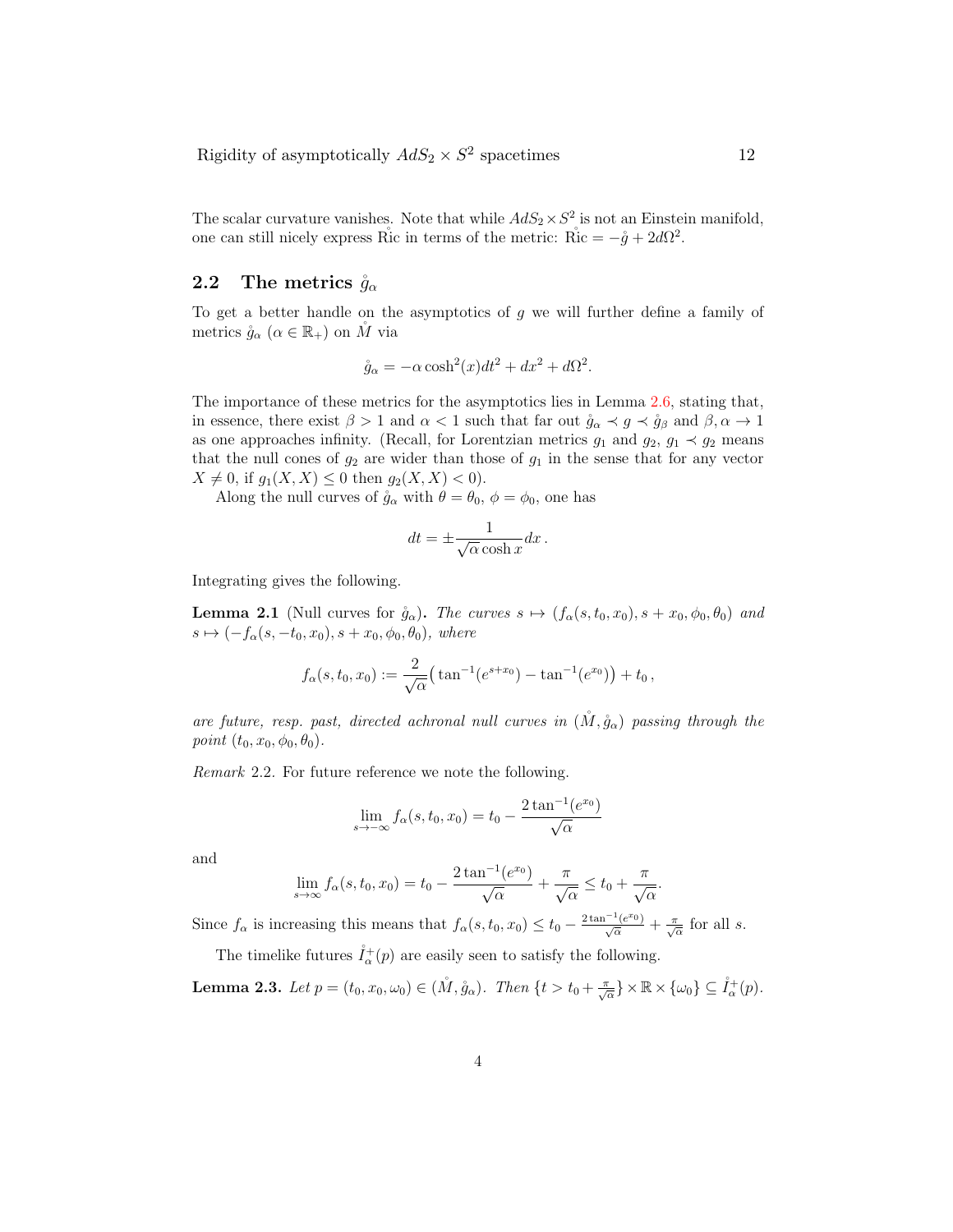# **2.3** Definition of asymptotically  $AdS_2 \times S^2$  spacetimes

Throughout we shall assume that spacetime is *causally simple*. Following [11, Sec. 3.10], we say that a spacetime is causally simple provided  $J^{\pm}(p)$  is closed for all  $p \in M$  and  $(M, g)$  is causal (i.e. contains no closed causal curves). As a consequence, the sets  $J^{\pm}(K)$  are closed for all compact sets K in M, and  $(M, g)$  is strongly causal.

In order to prove our main results, a careful treatment of the asymptotics, as layed out in the following definition, is required.

**Definition 2.4.** Lat  $(M, g)$  be a 4-dimensional causally simple spacetime. We say that  $(M, g)$  is asymptotically  $AdS_2 \times S^2$  provided the following conditions hold.

 $(a_1)$  There exists a closed subset  $A \subseteq M$  such that  $M \setminus A^\circ$  is the disjoint union of two manifolds with boundary  $M_1$  and  $M_2$  such that

$$
M_1 \cong \mathbb{R} \times (-\infty, -a] \times S^2 \text{ and } M_2 \cong \mathbb{R} \times [a, \infty) \times S^2,
$$
  

$$
p \in M_1 \cup M_2 \mapsto (t(p), x(p), \omega(p)),
$$

 $a \geq 1$ , and the boundary  $\partial A$  is mapped to  $(\mathbb{R} \times \{-a\} \times S^2) \cup (\mathbb{R} \times \{a\} \times S^2)$ .

 $(a_2)$  For all  $p \in A$  and  $k = 1, 2$ :

$$
I^+(p) \cap M_k \neq \emptyset
$$
 and  $I^-(p) \cap M_k \neq \emptyset$ 

and

$$
A \setminus (I^+(p) \cup I^-(p))
$$
 is compact.

 $(b_1)$  We require that there exist constants  $c_{ij} > 0$  and with  $c_{00} < a$ , such that for any  $p \in M_1 \cup M_2$  and any  $\mathring{g}$ -othonormal basis  $\{e_i(p)\}_{i=0}^3 \subseteq T_pM$ , with  $e_0 = \frac{1}{\cosh x} \frac{\partial}{\partial t}$ ,

$$
|h(e_i(p), e_j(p))| \le \frac{c_{ij}}{|x(p)|},
$$
\n(2.1)

where  $h = g|_{M_1 \cup M_2} - \hat{g}|_{M_1 \cup M_2}$ .

 $(b_2)$  We further require the following decay on first derivatives of  $h$ , i.e., we assume there exists  $C_1 > 0$  such that

$$
|e_k(h(e_i, e_j))(p)| \le \frac{C_1}{|x(p)|}, \quad |e_0(h(e_i, e_j))(p)| \le \frac{C_1}{|x(p)|^2} \tag{2.2}
$$

for  $k = 1, 2, 3$  (note the faster decay on the time derivative). Additionally, we require the following decay on second derivatives,

$$
|e_l(e_m(h(e_i, e_j))) (p)| \le \frac{C_1}{|x(p)|} \tag{2.3}
$$

for  $l, m = 0, \ldots, 3$ .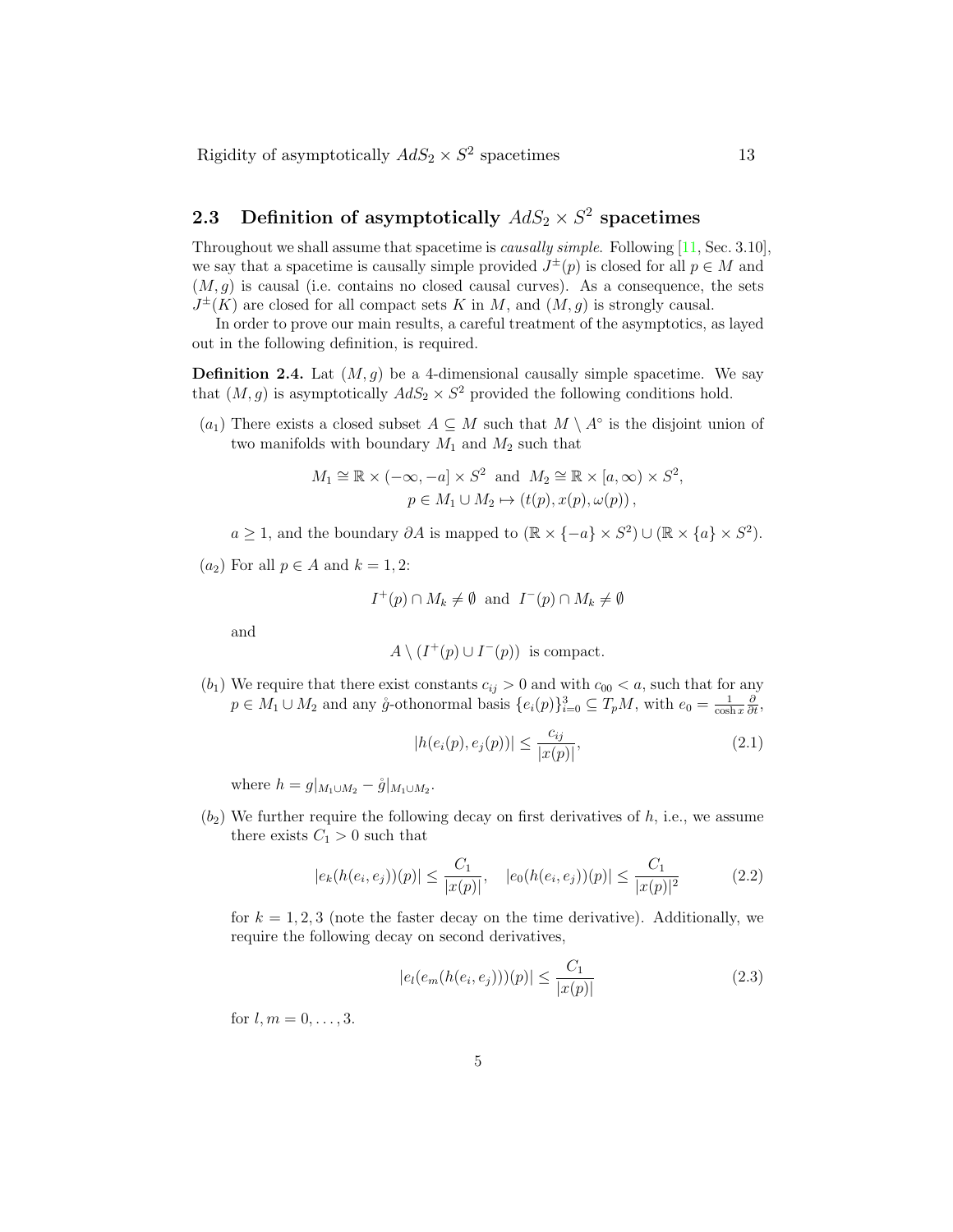It will be convenient to require,

$$
\frac{16\max\{c_{ij}\}}{a} < 1\,. \tag{2.4}
$$

*Remark* 2.5. In many of the arguments involving the asymptotics  $(2.1)-(2.3)$  we will not use  $\mathring{g}$ -othonormal frames but rather work in specific charts which we will now introduce. Let  $(U, \psi)$  denote either of two charts covering  $S^2$ , with  $\psi(U) = \{(\theta, \phi) :$  $\frac{\pi}{6} < \theta < \frac{5\pi}{6}$ ,  $0 < \phi < 2\pi$ , and let  $\psi : p \to (t(p), x(p), \psi(p))$  be the corresponding chart on  $M_1 \cup M_2$ . From (2.1) we see that there exists a constant  $C > 0$  such that in these charts

$$
|h_{ij}| \le \frac{C}{|x|}, \ |h_{ti}| \le \frac{C \cosh(x)}{|x|}, \ |h_{tt}| \le \frac{C \cosh^2(x)}{|x|} \tag{2.5}
$$

for  $i, j \neq t$ . And for  $l, m, i, j$  arbitrary and  $k \neq t$ 

$$
|\partial_k h_{ij}| \le \frac{C \cosh^{\#t}(x)}{|x|}, \ |\partial_t h_{ij}| \le \frac{C \cosh^{\#t}(x)}{|x|^2}, \ |\partial_l \partial_m h_{ij}| \le \frac{C \cosh^{\#t}(x)}{|x|} \tag{2.6}
$$

where  $#t$  denotes the number of t's appearing as lower indices.

We are also going to need some estimates for the Christoffel symbols and the curvature of g. Let now  $\#t$  denote the number of t's appearing as lower indices minus the number of  $t$ 's appearing as upper indices. Using  $(2.5)$  and  $(2.6)$  one can show that there exists a constant C such that

$$
|\mathring{g}^{ij} - g^{ij}| \le \frac{C \cosh^{\#t}(x)}{|x|}, \ |\mathring{\Gamma}_{ij}^k - \Gamma_{ij}^k| \le \frac{C \cosh^{\#t}(x)}{|x|}
$$
(2.7)

and

$$
|\mathring{R}_{iklm} - R_{iklm}| \le \frac{C \cosh^{\#t}(x)}{|x|}, \ |\mathring{\text{Ric}}_{ij} - \text{Ric}_{ij}| \le \frac{C \cosh^{\#t}(x)}{|x|}, \ |\mathring{R} - R| \le \frac{C}{|x|}. \tag{2.8}
$$

These estimates follow in a straightforward way from  $(2.5)$  and  $(2.6)$ , nevertheless their derivation is carried out in some detail in the appendix.

To simplify the constants appearing in later arguments we will always choose C such that additionally

$$
C \ge \max\{c_{ij}, C_1\} \,. \tag{2.9}
$$

#### 2.4 Consequences of the asymptotics

We will start by introducing some notations: First, for any  $x_0 \in \mathbb{R}$  with  $|x_0| \ge a$  we will use the shorthand  $\{x = x_0\}$  for the submanifold  $\mathbb{R} \times \{x_0\} \times S^2$  of  $M_k$  (where  $k = 1$  for  $x_0 < 0$  and  $k = 2$  for  $x_0 > 0$ ). Further, for  $r \in \mathbb{R}_+$  and  $k = 1, 2$  we use  $M_k(r) := M_k \cap (\mathbb{R} \times \{x : |x| \geq r\} \times S^2)$  to denote the part of  $M_k$  that lies between  $\{|x|=r\}$  and infinity. We also set  $M(r) := M_1(r) \cup M_2(r)$ .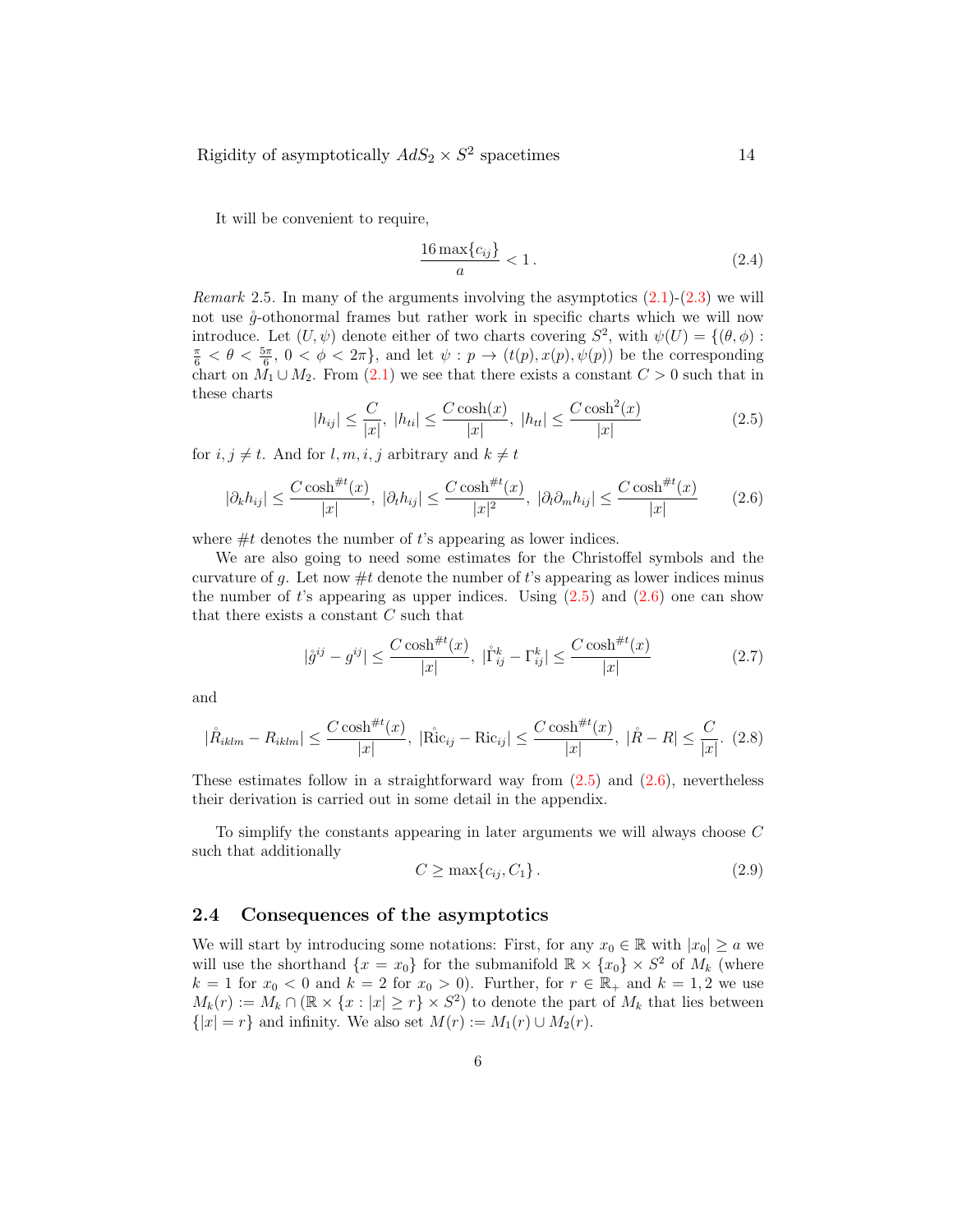**Lemma 2.6.** For any  $r \in [a, \infty)$  there exists  $\beta_r > 1$  and  $\alpha_r < 1$  such that on  $M(r)$ 

$$
\mathring{g}_{\alpha_r} \prec g \prec \mathring{g}_{\beta_r}
$$

and one can choose  $\beta_r$  and  $\alpha_r$  such that  $\beta_r$  is decreasing in r and  $\alpha_r$  is increasing in r and  $\beta_r, \alpha_r \to 1$  as  $r \to \infty$ .

*Proof.* We first show the existence of a suitable  $\alpha_r$ . Let  $\{e_i\}_{i=0}^3$  be a  $\mathring{g}$ -orthonormal basis for  $T_pM(r)$  and let  $v=v^i$ basis for  $T_pM(r)$  and let  $v = v^i e_i$  be such that  $\mathring{g}_{\alpha}(v, v) \leq 0$ . We may w.l.o.g. assume  $\sum_{i=0}^{3} |v^i|^2 = 1$ . Now,  $\mathring{g}_{\alpha}(v, v) \leq 0$  gives

$$
\alpha |v^0|^2 \ge \sum_{i=1}^3 |v^i|^2 = 1 - |v^0|^2. \tag{2.10}
$$

Then

$$
g(v, v) = \mathring{g}(v, v) + h(v, v) = -|v^0|^2 + \sum_{i=1}^3 |v^i|^2 + h(v, v) \le
$$
  
 
$$
\leq (\alpha - 1)|v^0|^2 + h(v, v) \leq (\alpha - 1)|v^0|^2 + \frac{16C}{|x(p)|} \leq (\alpha - 1)|v^0|^2 + \frac{16C}{r}.
$$
 (2.11)

Now if  $\alpha < 1$  we can use  $|v^0|^2 \geq \frac{1}{\alpha+1}$  to further estimate

$$
g(v,v) \le \frac{\alpha - 1}{1 + \alpha} + \frac{16C}{r}.
$$

Thus, setting  $\alpha_r < \frac{1-\frac{16C}{r}}{1+\frac{16C}{r}} < 1$  guarantees  $g(v, v) < 0$  and since  $\frac{1-\frac{16C}{r}}{1+\frac{16C}{r}} \to 0$  as  $r \to \infty$ and is strictly decreasing we can choose  $\alpha_r$  to be increasing and  $\alpha_r \to 1$ .

For  $\beta_r$  we note that it suffices to show that  $\mathring{g}_{\beta_r}(v, v) \ge 0$  implies  $g(v, v) > 0$ . Now  $\mathring{g}_{\beta}(v, v) \leq 0$  gives  $1 - \sum_{i=1}^{3} |v^{i}|^{2} = |v^{0}|^{2} \leq \frac{1}{\beta} \sum_{i=1}^{3} |v^{i}|^{2}$ . So we have

$$
g(v, v) = \mathring{g}(v, v) + h(v, v) \ge -|v^0|^2 + \sum_{i=1}^3 |v^i|^2 - |h(v, v)| \ge
$$
  

$$
\ge (1 - \frac{1}{\beta}) \sum_{i=1}^3 |v^i|^2 - \frac{16C}{r} \ge \frac{1 - \frac{1}{\beta}}{1 + \frac{1}{\beta}} - \frac{16C}{r}.
$$
 (2.12)

This implies the existence of a suitable  $\beta_r$ .

This allows us to bound the time it takes for the entire  $S^2$ -factor to be contained in the future of a point depending on how far out (in the  $x$ -direction) this point lies. **Lemma 2.7.** For any  $r \in [a,\infty)$  there exists a time  $\tau_r$  such that for any  $p \in M_k(r)$  $\{t \ge t(p) + \tau_r\} \times \{x(p)\} \times S^2 \subseteq I^+(p),$ 

 $\tau_r$  is decreasing in r and  $\tau_r \to 0$  as  $r \to \infty$ .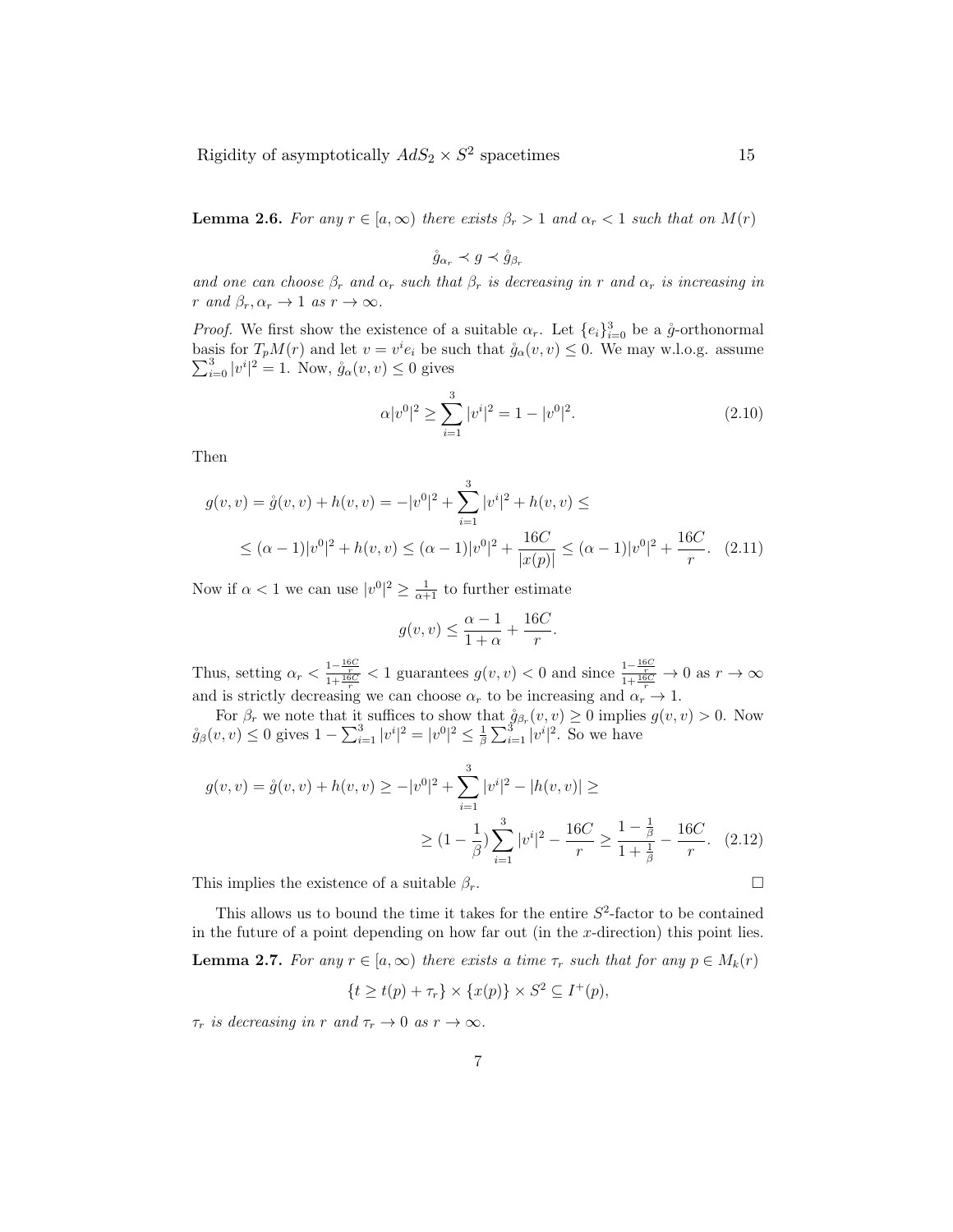*Proof.* Let  $\bar{\gamma}: I \to S^2$  be a unit speed geodesic (in  $S^2$ ) starting at  $\pi_{S^2}(p)$  and let  $\alpha_r$  be the constant from the previous lemma. Since  $|x(p)| \geq r$  the curve  $\gamma(s) :=$  $(t(p) + \frac{1}{\sqrt{\alpha_r}\cosh(r)}s, x(p), \bar{\gamma}(s))$  is causal for  $\mathring{g}_{\alpha_r}$ , hence timelike for g by Lemma 2.6. Noting that  $S^2$  has a finite diameter of  $\pi$  proves the claim for  $\tau_r := \frac{\pi}{\sqrt{\alpha_r} \cosh(r)}$ . This is decreasing and goes to zero as  $r \to 0$  because  $\alpha_r$  is increasing and  $\alpha_r \to 1$ .

We also note the following consequence for null vectors.

**Lemma 2.8.** Let  $q_{ij}$ ,  $i, j = 0, \ldots, 3$ , be smooth functions on  $U \subseteq M_1 \cup M_2$  satisfying the asymptotics  $|q_{ij}| \leq \frac{C \cosh^{\#t}(x)}{|x|}$  $\lim_{|x| \to 0} (e.g., q_{ij} = h_{ij}, \hat{\Gamma}_{ij}^x - \Gamma_{ij}^x, \text{Ric}_{ij} - \text{Ric}_{ij}, \dots).$  Then there exists a constant  $c > 0$  such that for any null vector  $v \in TU$  we have

$$
|q_{ij}v^iv^j| \le \frac{c}{|x|}(|v^x|^2 + |\bar{v}|_{S^2}^2),\tag{2.13}
$$

where  $v^i$  denotes the components of v in one of the charts  $\psi$  specified in Remark 2.5.

*Proof.* Let  $\beta_a$  be as in Lemma 2.6. Then v being null implies  $\mathring{g}_{\alpha_a}(v, v) > 0$ , which gives the estimate  $|v^t|^2 < \frac{1}{\alpha_a \cosh^2(x)}(|v^x|^2 + |\bar{v}|^2_{S^2})$ . Further, note that in either chart  $\psi$  on  $S^2$  one always has  $|v^{\theta}| \leq |\bar{v}|_{S^2}$  and  $|v^{\phi}| < 2|\bar{v}|_{S^2}$ , which gives the estimates,

$$
|v^{i}||v^{j}| \le \frac{1}{2}(|v^{i}|^{2} + |v^{j}|^{2}) \le 4(|v_{x}|^{2} + |\bar{v}|_{S^{2}}^{2}), \tag{2.14}
$$

$$
|v^t||v^j| \le \frac{1}{\sqrt{\alpha_a}\cosh(x)}\sqrt{|v^x|^2 + |\bar{v}|^2_{S^2}}|v^j| \le \frac{5}{2}\frac{1}{\sqrt{\alpha_a}\cosh(x)}(|v_x|^2 + |\bar{v}|^2_{S^2})\tag{2.15}
$$

for  $i, j \neq t$ . Hence

$$
|q_{ij}v^iv^j| \le \sum_{i,j \ne t} \frac{C}{|x|} |v^i||v^j| + 2\sum_{j \ne t} \frac{C \cosh(x)}{|x|} |v^t||v^j| + \frac{C \cosh^2(x)}{|x|} |v^t|^2 \le \frac{c}{|x|} (|v^x|^2 + |\bar{v}|_{S^2}^2)
$$
\n(2.16)

for 
$$
c = (36 + \frac{15}{\sqrt{\alpha_a}} + \frac{1}{\alpha_a})C
$$
.

Finally we want to study maximizing null curves. Generally we say that a null curve  $\gamma: I \to M$  is a future (or past) null ray if  $I = [a, b]$  and  $\gamma$  is maximizing (i.e., its image is achronal) and future (resp. past) directed and future (resp. past) inextendible. We say that a null curve  $\gamma: I \to M$  is a *null line* if  $I = (a, b)$  and  $\gamma$  is maximizing and inextendible in both directions.

**Lemma 2.9** (Null rays must run to infinity). Let  $\gamma : I \to M$  be a future null ray. Then  $\gamma$  is eventually contained in one of the  $M_k$ 's and  $|x(\gamma(s))| \to \infty$  as  $s \to b$ .

*Proof.* If  $q \in \gamma \cap A$ , then  $\gamma$  must eventually leave the compact set  $A \setminus (I^+(q) \cup I^-(q))$ and never return to it, but since  $\gamma$  is achronal, that means that  $\gamma$  cannot return to A at all, i.e., it is contained in  $M_k$ , say  $M_2$ . So we may assume  $\gamma(0) = (t_0, x_0, \omega_0) \in M_2$ and  $x_0 = a$ . For any  $r > 0$  the set  $[t_0, t_0 + \frac{\pi}{\sqrt{\alpha_a}} + \tau_a] \times [a, r] \times S^2$  is compact, so  $\gamma$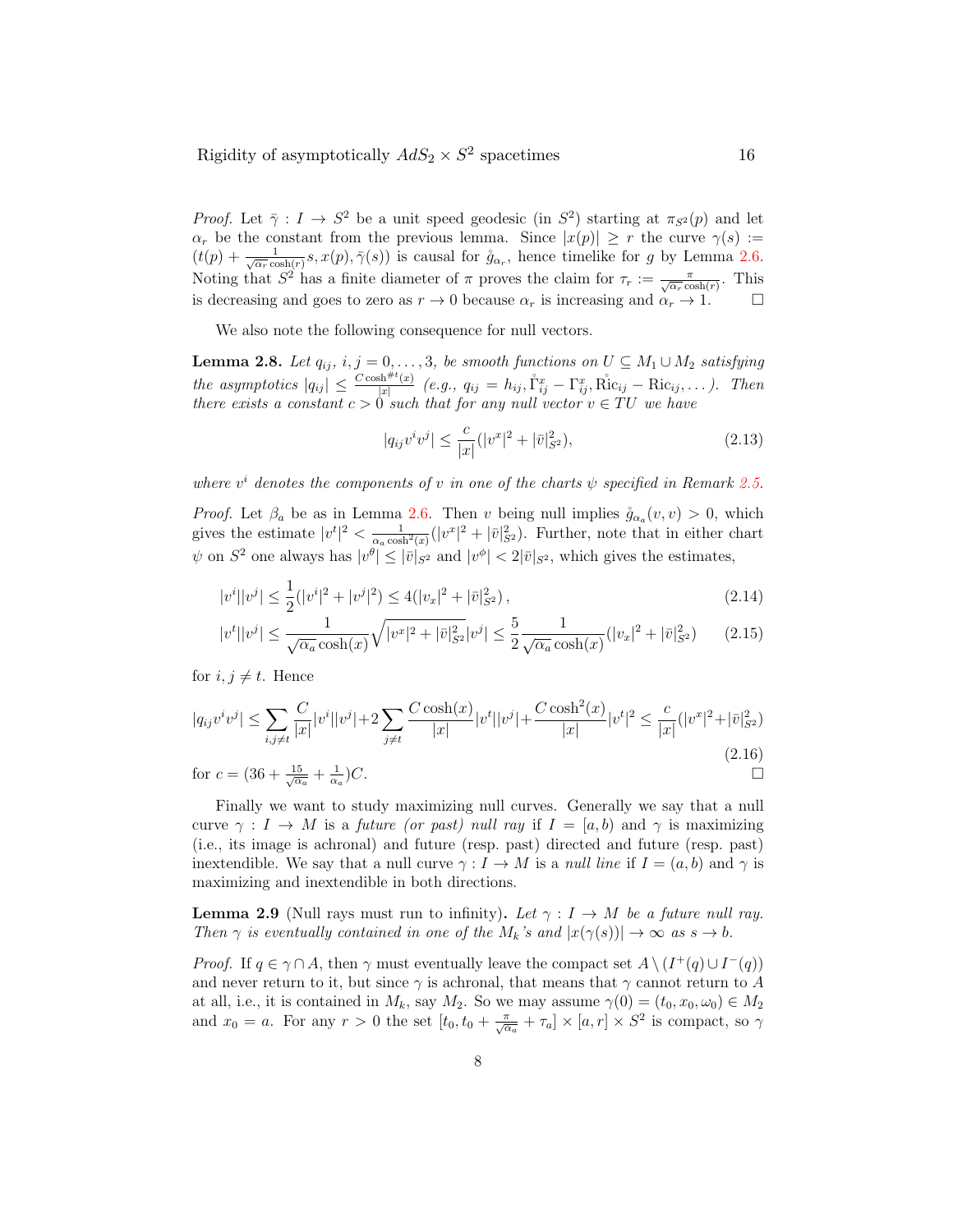must leave it. Since  $\gamma$  is future directed, we must have  $t > t_0$  along  $\gamma$ . Moreover, by applying, first, Lemma 2.3, then, Lemma 2.7, together with Lemma 2.6, we see that we must have  $t < t_0 + \frac{\pi}{\sqrt{\alpha_a}} + \tau_a$  along  $\gamma$ , otherwise the achronality of  $\gamma$  would be violated. It follows that  $\gamma$  must cross  $x = r$ .

**Lemma 2.10.** There exists  $r > 0$  such that for any null geodesic  $\gamma \subseteq M_1(r)$  one has  $\ddot{\gamma}_x > 0$ , *i.e.*,  $\dot{\gamma}_x$  can change sign at most once.

Proof. By the geodesic equation and the estimate (2.13) we have

$$
\ddot{\gamma}^x = -\Gamma^x_{ij}\dot{\gamma}^i\dot{\gamma}^j \ge -\mathring{\Gamma}^x_{ij}\dot{\gamma}^i\dot{\gamma}^j - |(\mathring{\Gamma}^x_{ij} - \Gamma^x_{ij})\dot{\gamma}^i\dot{\gamma}^j| \ge \tag{2.17}
$$

$$
\geq \cosh(|x|)\sinh(|x|)|v^t|^2 - \frac{c}{|x|}(|\dot{\gamma}_x|^2 + |\dot{\bar{\gamma}}|_{S^2}^2)
$$
\n(2.18)

Finally,  $\gamma$  being null implies  $\mathring{g}_{\beta_r}(\dot{\gamma}, \dot{\gamma}) < 0$ , which gives  $|\dot{\gamma}_t|^2 > \frac{1}{\beta_r \cosh^2(x(\gamma))} (|\dot{\gamma}_x|^2 + |\dot{\gamma}|_{S^2}^2)$ , so

$$
\ddot{\gamma}^x > \left(\frac{1}{\beta_r} \tanh(|x|) - \frac{c}{|x|}\right) \left(|\dot{\gamma}_x|^2 + |\dot{\bar{\gamma}}|_{S^2}^2\right) > \left(\frac{1}{\beta_r} \tanh(r) - \frac{c}{r}\right) \left(|\dot{\gamma}_x|^2 + |\dot{\bar{\gamma}}|_{S^2}^2\right) > 0 \tag{2.19}
$$

for  $r$  large.

**Corollary 2.11.** Let  $r > 0$  be such that the previous Lemma holds. Then any null geodesic  $\gamma : [a, b] \to M_1(r)$  with  $\lim_{s \to b} x(\gamma(s)) = -\infty$  may be parametrized with respect to the x-coordinate.

*Proof.* Let  $\gamma : [a, b] \to M$  be a null geodesic with image in  $M_1(r)$ . Lemma 2.10 shows that  $\dot{\gamma}^x$  is strictly increasing, so if  $\dot{\gamma}^x(s_0) \geq 0$  for any  $s_0 \in [a, b)$  then  $\dot{\gamma}^x|_{[s_0, b)} \geq 0$ and hence  $x(\gamma|_{[s_0,b)}) \geq x(\gamma(s_0))$ . This contradicts  $\lim_{s\to b} x(\gamma(s)) = -\infty$ . Thus  $s \mapsto$  $x(\gamma(s))$  is strictly monotonically decreasing and so there exists a reparametrization  $\tilde{\gamma}: (-\infty, x(\gamma(a))] \to M_1(r)$  of  $\gamma$  with  $x(\tilde{\gamma}(s)) = s$ .

**Lemma 2.12.** Any future (or past) null ray  $\gamma : [0, a) \rightarrow M$  is future (or past) complete.

*Proof.* By the proof of Lemma 2.9 for any  $r > 0$   $\gamma$  is eventually contained in either  $M_1(r)$  or  $M_2(r)$  and  $|x(\gamma(s))| \to \infty$  as  $s \to a$ . For now, look at the case where  $\gamma$  is eventually contained in  $M_1(r)$  (for some large r, at least  $r \geq r(1)$  from the previous Lemma). We may assume  $\gamma : [0, a) \to M_1(r)$  and  $|\gamma^x(0)| = 1$  and we have to show that  $a = \infty$ . By the arguments in Corollary 2.11 we have  $\dot{\gamma}^x(0) < 0$  and  $s \mapsto \dot{\gamma}^x(s)$  is strictly increasing, so  $|\dot{\gamma}^x(s)|^2 \leq 1$  for all s. But this gives  $|x(\gamma(s)) - x(\gamma(0))| \leq |s|$ , contradicting  $x(\gamma(s)) \to -\infty$  as  $s \to a$  if  $a < \infty$ . The case of the end contained in  $M_2(r)$  is analogous (note that the analogues to Lemma 2.10 and Corollary 2.11 show  $\ddot{\gamma}^x < 0$  and  $\dot{\gamma}^x > 0$  on  $M_2(r)$ ).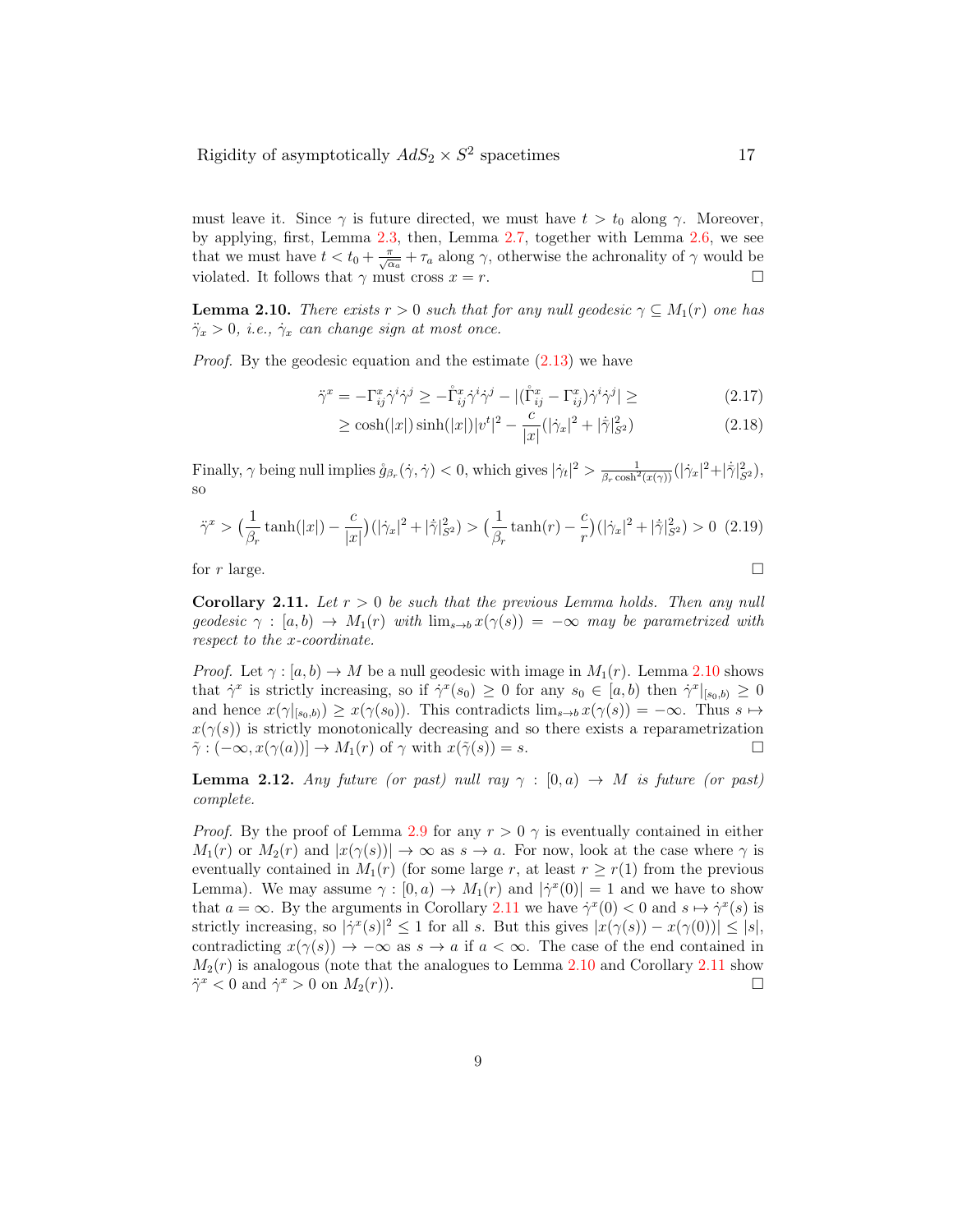Lemma 2.13 (Angular velocities go to zero for null lines). Assume the null energy condition holds, i.e.,  $\text{Ric}(X, X) \geq 0$  for all null vectors X. For any  $\varepsilon > 0$  there exists  $r(\varepsilon)$  such that  $|\dot{\overline{\gamma}}|_{S^2} < \varepsilon$  on  $M_1(r(\varepsilon))$  for any null line  $\gamma : I \to M$  with  $|\dot{\gamma}^x| \leq 1$  on  $M_1(r(\varepsilon))$ .

*Proof.* Since  $\gamma$  is complete by Lemma 2.12 the Raychaudhuri equation applied to  $\gamma$ (affinely parametrized) implies that  $\text{Ric}(\dot{\gamma}, \dot{\gamma}) = 0$  along  $\gamma$  (else  $\gamma$  would contain a pair of conjugate points). This condition does not change under reparametrization of  $\gamma$ . We now use  $\mathring{\mathrm{Ric}}(\dot{\gamma}, \dot{\gamma}) = -\mathring{g}(\dot{\gamma}, \dot{\gamma}) + 2|\dot{\overline{\gamma}}|_{S^2}^2$  and  $(2.13)$  to estimate

$$
0 = \text{Ric}(\dot{\gamma}, \dot{\gamma}) \ge \text{Ric}(\dot{\gamma}, \dot{\gamma}) - \frac{c}{|x(\gamma(s))|} (|\dot{\gamma}^x|^2 + |\dot{\gamma}|^2_{S^2}) \ge
$$
  

$$
\ge -\mathring{g}(\dot{\gamma}, \dot{\gamma}) + 2|\dot{\gamma}|^2_{S^2} - \frac{c}{|x(\gamma(s))|} (1 + |\dot{\gamma}|^2_{S^2}) \ge -g(\dot{\gamma}, \dot{\gamma}) + 2|\dot{\gamma}|^2_{S^2} - \frac{2c}{|x(\gamma(s))|} (1 + |\dot{\gamma}|^2_{S^2}) =
$$
  

$$
= 2|\dot{\gamma}|^2_{S^2} - \frac{2c}{|x(\gamma(s))|} (1 + |\dot{\gamma}|^2_{S^2}). \quad (2.20)
$$

So

$$
(2 - \frac{c}{|x(\gamma(s))|})|\dot{\gamma}|_{S^2}^2 \le \frac{c}{|x(\gamma(s))|}
$$
\n(2.21)

from which the claim follows.  $\Box$ 

# 3 Proof of the main results

Throughout this section we will frequently make use of the null energy condition,  $Ric(X, X) \geq 0$  for all null vectors X. This assumption enters in Proposition 3.5 (and thus Remark 3.6) via Lemma 2.13 and in Theorem 3.9 via both Remark 3.6 and [4, Theorem IV.1]. All further results, in particular all of subsection 3.2, build upon Theorem 3.9.

## 3.1 Constructing a foliation by totally geodesic null hypersurfaces

**Lemma 3.1.** Let  $p \in M_k$  and  $x_0 \in (-\infty, -a] \cup [a, \infty)$ . Then  $I^{\pm}(p) \cap \{x = x_0\} \neq \emptyset$ .

*Proof.* Let w.l.o.g.  $p \in M_1$  and first consider  $x_0 \in (-\infty, -a]$ . Then this is clearly true for any  $\mathring{g}_{\alpha}$ , hence by Lemma 2.6 also for g. Since  $\{x = -a\} \subseteq \partial A \subseteq A$ , condition  $(a_2)$ from Def. 2.4 then shows that  $I^{\pm}(p) \cap M_2 \neq \emptyset$ . Note that this also must even imply  $I^{\pm}(p) \cap \{x = a\} \neq \emptyset$  from which the claim follows for  $x_0 \in [a, \infty)$  by the same argument as above.  $\Box$ 

**Lemma 3.2.** For any  $p \in M_1$  there exists a future null ray  $\gamma_p : [0, b) \to M$  such that  $\gamma_p$  is eventually contained in  $M_2$ .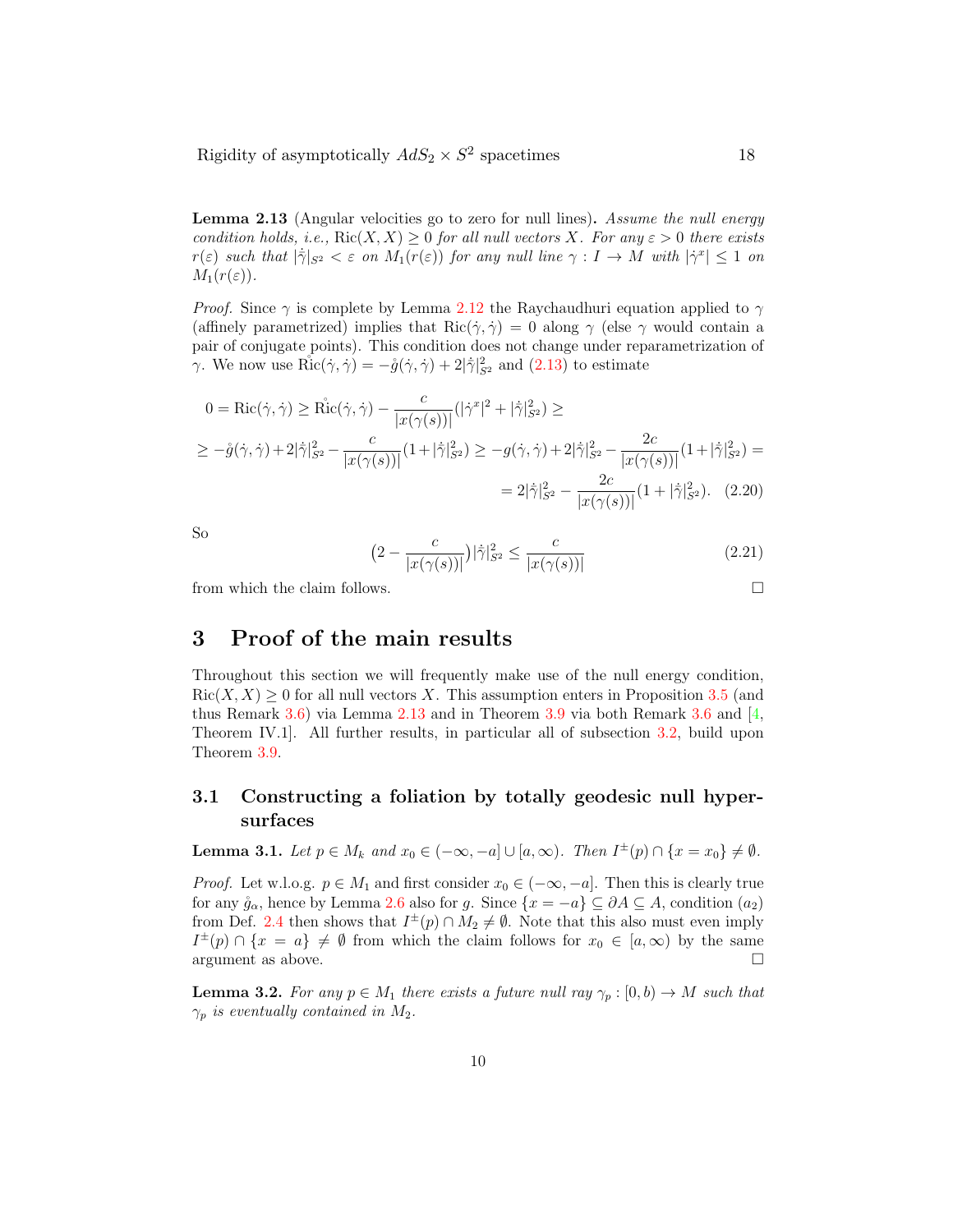*Proof.* By Lemma 3.1 and causality, for each positive integer  $n \in [a,\infty)$ ,  $\{x = n\} \neq$  $I^+(p) \cap \{x = n\} \neq \emptyset$ , so there exist  $q_n \in \partial J^+(p) \cap \{x = n\}$ . Every  $q_n$  is the future endpoint of a maximizing null geodesic  $\gamma_n \subseteq \partial J^+(p)$  which must end in p because  $J^+(p)$  is closed. Hence, there exists a limit curve  $\gamma$  starting at p that is maximizing and inextendible (because the  $q_n$  run off to infinity). It is eventually contained in  $M_2$ because by the 'no turning back' lemma (Lemma 2.10)  $\gamma_n \cap \{x = -r\} = \emptyset$  for r large, so  $|x(\gamma(s))| \to \infty$  as  $s \to \infty$  (see Lemma 2.9) implies  $x(\gamma(s)) \to \infty$ . so  $|x(\gamma(s))| \to \infty$  as  $s \to \infty$  (see Lemma 2.9) implies  $x(\gamma(s)) \to \infty$ .

This allows us to construct null lines:

**Proposition 3.3.** For any  $u \in \mathbb{R}$  there exists a complete null line  $\eta_u : (-\infty, \infty) \to M$ with past end eventually contained in  $M_1$  and future end eventually contained in  $M_2$ and  $t(\eta_u(s)) \to u$  as  $s \to -\infty$ .

*Proof.* Let  $u \in \mathbb{R}$ , fix any  $\omega_0 \in S^2$  and set  $p_n := (u, -n, \omega_0) \in M_1$ . Then by Lemma 3.2 there exist maximizing future inextendible null curves  $\gamma_n : [0, \infty) \to M$ starting at  $p_n$  that are eventually contained in  $M_2$ . We now show that the sequence  $\gamma_n$  contains an accumulation point. Let  $t_{n,m}$  be the maximal t-coordinate of the set  $\gamma_n \cap \{x = -m\} \neq \emptyset$  for  $n \geq m$ . Clearly  $t_{n,m} \geq u$  for  $n \geq m$ . By Lemmas 2.6, 2.1 (and remark 2.2) and 2.7 we see that  $t_{n,m} \leq u + \tau_m + \frac{\pi}{\sqrt{\alpha_m}} - \frac{2 \tan^{-1}(e^{-n})}{\sqrt{\alpha_m}} < u + \tau_m + \frac{\pi}{\sqrt{\alpha_m}} < c$ (because all points p in  $\{x = -m\}$  with larger t-coordinate belong to  $I^+(p_n)$ ). Thus the sequence  $\{t_{n,m}\}_n\geq m$  has an accumulation point for m large.

By the no turning back lemma, for large enough m each  $\gamma_n$  meets  $\{x = -m\}$  in a unique point. We reparametrize such that this point is always  $\gamma_n(0)$ .

Thus there exists a limit curve  $\eta_u$  which is maximizing and both past and future inextendible, hence complete by Lemma 2.12. Since  $\gamma_n|_{[0,\infty)} \subseteq \{x \geq -m\} \cup A \cup M_2$ the same holds for  $\gamma|_{[0,\infty)}$ , so the future end of  $\gamma$  is eventually contained in  $M_2$  (by a similar argument to Lemma 3.2). And since  $\gamma_n|_{[a_n,0]} \subseteq \{x \leq -m\} \subseteq M_1$  the past end of  $\gamma$  must lie in  $M_1$ .

Finally, we need to argue that  $t(\eta_u(s)) \to u$  as  $s \to -\infty$ . Since  $t(\gamma_n) \geq u$  (as long as  $\gamma_n$  remains in  $M_1$ ) the same holds for  $t(\eta_u)$ . Assume now that  $t(\eta_u(s)) \to u_1$  with  $u_1 > u$ . This implies that  $t(\eta_u(s)) > u_1 > u + \varepsilon$  for all s. But this is a contradiction to  $t_{n,m} \le f_{\alpha_m}(n-m, u, -n) + \tau_m = \tau_m + \frac{\pi}{\sqrt{\alpha_m}}(\tan^{-1}(e^{-m}) - \tan^{-1}(e^{-n})) + u < u + \varepsilon$ for m large and  $n \geq m$ .

While the construction above depends on the choice of  $\omega_0 \in S^2$  and hence is not unique, we are now going to argue that any null line  $\eta$  with  $t(\eta(s)) \to u$  is contained in a totally geodesic null hypersurface  $N_u$  that only depends on u. We first note the following:

**Proposition 3.4.** Given two past inextendible causal curves  $\eta_1, \eta_2 : (-\infty, 0] \to M$ with past end contained in  $M_1$ ,  $\lim_{s\to-\infty} x(\eta_i(s)) = -\infty$  and  $\lim_{s\to-\infty} t(\eta_1(s)) >$  $\lim_{s\to-\infty} t(\eta_2(s))$  one has  $\eta_1 \subseteq I^+(\eta_2)$ .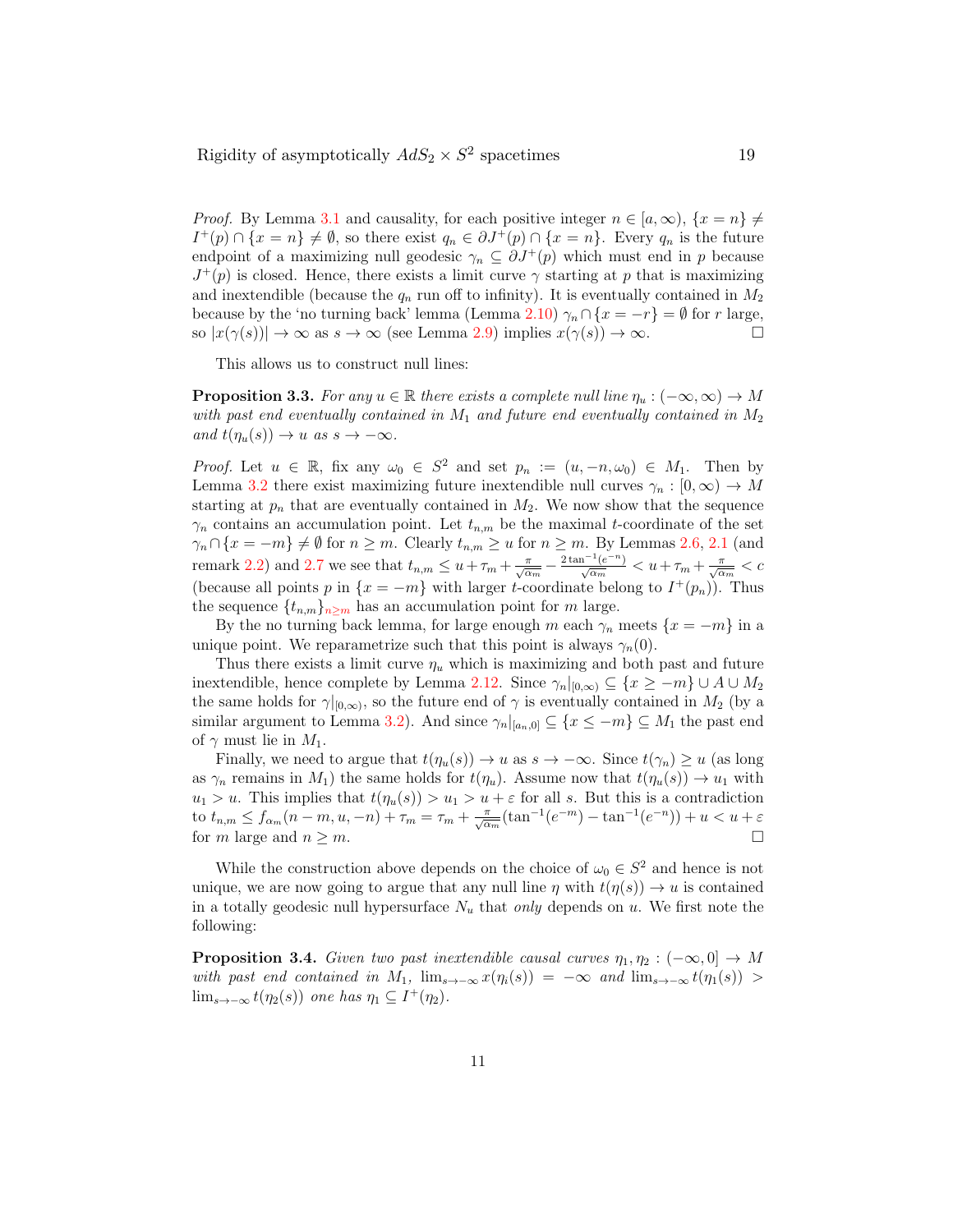Proof. Use Lemma 2.7, note that  $\tau_r \to 0$  as  $r \to \infty$  and that by assumption  $|x(n_i(s))| \to \infty$  as  $s \to -\infty$ .  $|x(\eta_i(s))| \to \infty$  as  $s \to -\infty$ .

**Proposition 3.5.** Let  $\eta_1 : (-\infty, \infty) \to M$  be a null line and  $\eta_2 : (-\infty, b] \to M$  be a past null ray, both with past end contained in M<sub>1</sub>, such that  $\lim_{s\to-\infty} t(\eta_1(s))$  =  $\lim_{s\to-\infty} t(\eta_2(s))$ . Then  $\eta_1 \subseteq I^+(\eta_2)$ . If  $\eta_2$  extends to a null line this further implies  $\eta_1 \subseteq \partial J^+(\eta_2)$  and vice versa.

Proof. We may assume that, far enough out, both curves are parametrized with respect to the x-coordinate, so  $|\eta_{1,2}^x| = 1$ . We also note that by Lemma 2.13 since  $\eta_1$  is assumed to be maximizing and both future and past inextendibile we have that  $|\dot{\bar{\eta}}_1(s)|^2_{S^2} \leq 1.$ 

We will first show that  $\eta_1 \subseteq \overline{I^+(\eta_2)}$ . This follows immediately if we can find  $r > 0$ such that  $\eta_1|_{(-\infty,-r]}$  can be approximated by curves  $\delta \eta_1 \subseteq I^+(\eta_2)$ . We are now going to construct such approximating curves.

To do this we estimate  $|g_{(t_1,x,\theta,\phi)} - g_{(t_2,x,\theta,\phi)}|$  in terms of  $|t_1 - t_2|$ . Since  $\hat{g}$  is independent of  $t$  this is just the difference of the corresponding  $h$ -terms and and  $\frac{1}{\cosh(x)}|\partial_t h_{ij}| \leq \frac{C \cosh^{(\#t(i,j))}}{|x|^2}$ , (2.13) gives (assuming v is null and satisfies the same estimates as  $\dot{\eta}_1$ )

$$
|h_{(t_1,x,\theta,\phi)}(v,v) - h_{(t_2,x,\theta,\phi)}(v,v)| \leq |\partial_t h_{ij}| |v^i| |v^j| |t_1 - t_2| \leq \frac{2c \cosh(x)}{x^2} |t_1 - t_2|.
$$
 (3.1)

For a function  $f > 0, \dot{f} > 0$  (which will be determined later), we define the curve  $\delta \eta_1 := (\eta_1^t(s) + \delta + \delta f(s), s, \bar{\eta}_1(s))$ . Clearly these curves approximate  $\eta_1$ . And by the 1 above and  $\eta_1$  being null we may estimate  $g_{\delta \eta_1(s)}(\dot{\eta}_1(s), \dot{\eta}_1(s)) \leq \frac{2c \cosh(s)}{s^2}$  $\frac{\text{osn}(s)}{s^2}(\delta + \delta f(s)).$ This, together with  $\frac{1}{\beta_s \cosh^2(s)} \leq |\dot{\eta}_1^t(s)|^2 \leq \frac{2}{\alpha_s \cosh^2(s)}$ , leads to

$$
g_{\delta\eta_{1}}(\delta\dot{\eta}_{1},\delta\dot{\eta}_{1}) \leq \frac{2c\cosh(s)}{s^{2}}(\delta + \delta f(s)) + 2\delta g_{\delta\eta_{1}}(\dot{\eta}_{1},(\dot{f},0,\bar{0})) + \delta^{2}\dot{f}^{2}g_{tt} \leq
$$
  

$$
\leq \frac{2c\cosh(s)}{s^{2}}(\delta + \delta f(s)) + 2\delta\dot{g}(\dot{\eta}_{1},(\dot{f},0,\bar{0})) + |2\delta\dot{f}h_{it}\dot{\eta}_{1}^{i}| \leq
$$
  

$$
\leq \frac{2c\cosh(s)}{s^{2}}(\delta + \delta f(s)) - \frac{2\delta\cosh^{2}(s)}{\sqrt{\beta_{s}}\cosh(s)}\dot{f}(s) + |2\delta\dot{f}h_{it}\dot{\eta}_{1}^{i}|. \quad (3.2)
$$

Finally,  $|h_{it} \eta_1^i| \leq |h_{tt}| |\dot{\eta}_1^t| + \sum_{i \neq t} |h_{it}| \leq (\frac{\sqrt{2}}{\sqrt{\alpha_s}} + 3) \frac{C \cosh(s)}{|s|} \leq \frac{5C \cosh(s)}{|s|}$  $\frac{\cosh(s)}{|s|}$  for s large enough to ensure  $\alpha_s > \frac{1}{2}$ . So

$$
g_{\delta\eta_1}(\delta\dot{\eta}_1, \delta\dot{\eta}_1) \le \delta \cosh(s) \left(\frac{2c}{s^2}(1+f(s)) - \frac{2}{\sqrt{\beta_s}}\dot{f}(s) + \frac{5C}{|s|}\dot{f}(s)\right) \tag{3.3}
$$

Now if  $f(s) = |s|^{-\kappa}$  with  $0 < \kappa < 1$  we have that f is bounded by one and  $f(s) \to 0$ slower than  $\frac{1}{s^2}$  as  $s \to -\infty$ . So there exists r (independent of  $\delta$ ) such that  $\delta \eta_1|_{(-\infty,-r]}$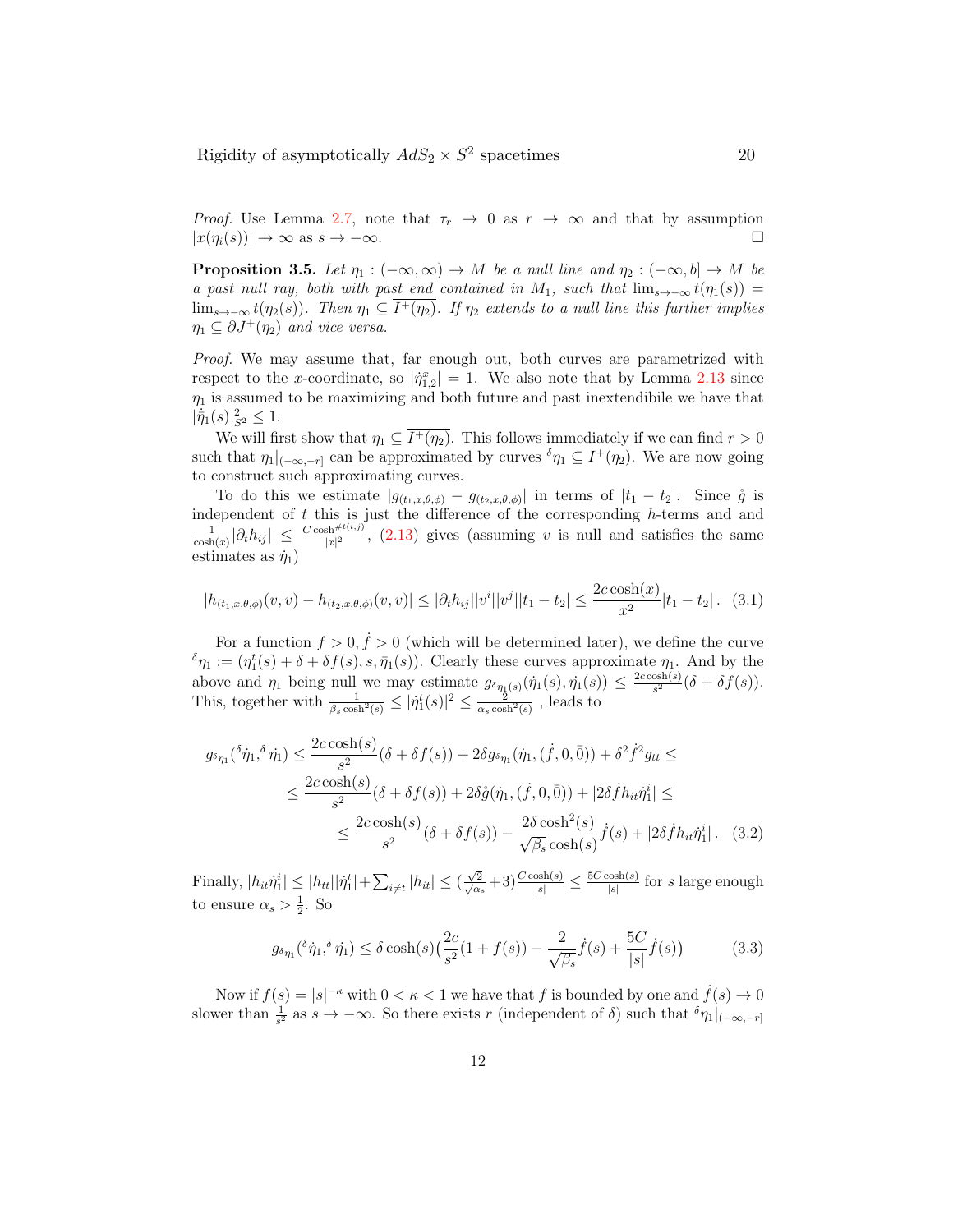is timelike. Since by construction  $\lim t({\delta \eta_1}(s)) = \lim t(\eta_1(s)) + \delta = \lim t(\eta_2(s)) + \delta$ Proposition 3.4 implies  ${}^{\delta}\eta_1 \subseteq I^+(\eta_2)$ .

If both curves are null lines, we may apply the same argument to  $\eta_2$  to get get  $\eta_1 \subseteq \overline{I^+(\eta_2)}$  and  $\eta_2 \subseteq \overline{I^+(\eta_1)}$ . From this we see that  $I^+(\eta_2) \subseteq I^+(\overline{I^+(\eta_1)}) = I^+(\eta_1)$ , hence  $\eta_1 \cap I^+(\eta_2) = \emptyset$  by achronality of  $\eta_1$ , proving the claim.

Remark 3.6. Note that this implies that for any future directed null line  $\eta$  with past end contained in  $M_1$  the set  $\partial J^+(\eta)$  depends only on  $\lim_{s\to-\infty} t(\eta(s))$ . In particular for two lines  $\eta_{u,\omega_1}$  and  $\eta_{u,\omega_2}$  constructed as in Proposition 3.3 one has  $\partial J^+(\eta_{u,\omega_1}) =$  $\partial J^+(\eta_{u,\omega_1}) =: \partial J^+(\eta_u).$ 

**Proposition 3.7.** For any  $u \in \mathbb{R}$  and any  $x_0 \in (-\infty, -a] \cup [a, \infty)$  the set  $\partial J^+(\eta_u) \cap$  ${x \in x_0} \subseteq \mathbb{R} \times {x_0} \times S^2$  is a graph over  $S^2$  with continuous graphing function  $\mathcal{T}_{u,x_0}: S^2 \to \mathbb{R}$ . In particular, it is connected.

*Proof.* Let  $\pi: \{x = x_0\} \equiv \mathbb{R} \times \{x_0\} \times S^2 \to S^2$  be the projection onto  $S^2$  and define  $S := \partial J^+(\eta_u) \cap \{x = x_0\}.$  Being the intersection of an achronal locally Lipschitz hypersurface with a timelike hypersurface, S is itself an achronal locally Lipschitz hypersurface in  $\{x = x_0\}$ . Clearly,  $\pi|_S$  is injective since S is achronal and  $\partial_t$  is timelike. Hence we may define  $\mathcal{F}_{u,x_0} := (\pi|_S)^{-1} : \pi(S) \subseteq S^2 \to S$ . Next we will argue that S is actually compact: Let  $(t_0, x_0, \omega_0) \in S$ . Then by Lemma 2.7, any  $p \in \{x = x_0\}$  with  $t(p) < t_0 - \tau_{|x_0|}$  lies in  $I^-(S)$  and any  $p \in \{x = x_0\}$  with  $t(p) > t_0 + \tau_{|x_0|}$  lies in  $I^+(S)$ . So by achronality  $S \subseteq [t_0 - \tau_{|x_0|}, t_0 + \tau_{|x_0|}] \times \{x_0\} \times S^2$ , hence it must be compact. This implies that  $\pi_S : S \to \pi(S) \subseteq S^2$  is actually a homeomorphism onto its image. In particular  $\pi(S)$  is compact and  $\mathcal{F}_{u,x_0}$  is continuous. Since S is itself a two dimensional (topological) manifold, invariance of domain implies that  $\pi|_S : S \to S^2$  is an open map. Hence  $\pi(S) = S^2$ .

Thus,  $\mathcal{F}_{u,x_0}$  is a homeomorphism, and hence S is homeomorphic to  $S^2$ , in particular connected. The graphing function  $\mathcal{T}_{u,x_0}: S^2 \to \mathbb{R}$ , defined via:  $\mathcal{T}_{u,x_0}(\omega) = t(\mathcal{F}_{u,x_0}(\omega))$ is clearly continuous.

#### Corollary 3.8. For any  $u \in \mathbb{R}$  the set  $\partial J^+(\eta_u)$  has only one connected component.

*Proof.* Any point in  $\partial J^+(\eta_u)$  lies on a past inextendible achronal null geodesic  $\gamma_p$ contained in  $\partial J^+(\eta_u)$ . By the time dual of Lemma 2.9 we know that  $\gamma_p$  eventually enters  $M_1$  or  $M_2$  and hence meets  $\{x = x_0\}$  for some  $x_0 \in (-\infty, -a] \cup [a, \infty)$ . Now since  $\eta_u$  meets every  $\{x = \text{const.}\}\$  slice and  $\{x = x_0\} \cap \partial J^+(\eta_u)\$  is connected, p lies in the same connected component as  $\eta_u$ . Since this is true for every p, connectedness follows.  $\Box$ 

**Theorem 3.9.** For any  $u \in \mathbb{R}$  there exists a smooth closed achronal totally geodesic null hypersurface  $N_u$  such that there exists a null geodesic generator  $\eta$  with  $u =$  $\lim_{s\to\infty} t(\eta(s))$ . Further  $\lim_{s\to\infty} t(\eta(s))$  is independent of the choice of the null generator  $\eta$  and determines  $N_u$  uniquely. We have  $N_u = \partial J^+(\eta) = \partial J^-(\eta)$ .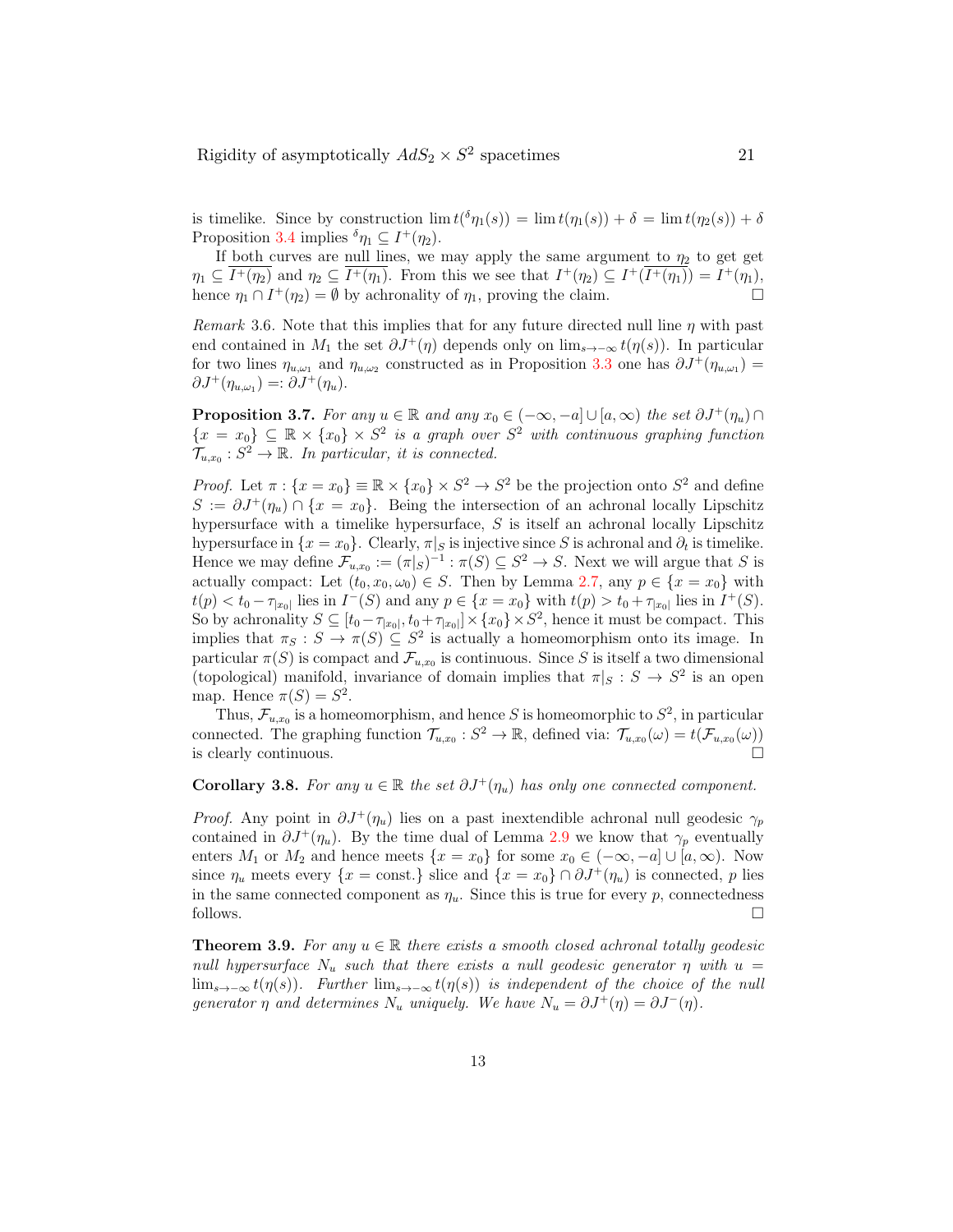*Proof.* Let  $\eta_u$  be any of the null lines from Prop. 3.3. Note that by Lemma 2.12 the null geodesic generators of  $\partial J^+(\eta_u)$  and  $\partial J^-(\eta_u)$  are complete, so we may apply the null splitting theorem [4, Theorem IV.1] to  $\eta_u$  by [4, Remark IV.2]. This gives that the connected component of  $\partial J^+(n_u)$  containing  $n_u$  is a smooth closed achronal totally geodesic null hypersurface which by construction contains a null geodesic generator  $\eta$ with  $u = \lim_{s \to -\infty} t(\eta(s))$ . Now since  $\partial J^+(\eta_u)$  and  $\partial J^-(\eta_u)$  are connected (the same arguments as in Prop. 3.7 and Cor. 3.8 also give connectedness of  $\partial J^-(\eta_u)$  the null splitting theorem further shows  $\partial J^+(\eta_u) = \partial J^-(\eta_u)$ . The remaining claims follow from Prop. 3.4 and Remark 3.6. Hence,  $N_u := \partial J^+(\eta_u)$  is the null hypersurface we were looking for.  $\Box$ 

**Theorem 3.10.** For any  $p \in M$  there exists a unique  $u_p \in \mathbb{R}$  such that  $p \in N_{u_p}$ .

*Proof.* That  $N_{u_1} \cap N_{u_2} = \emptyset$  for  $u_1 \neq u_2$  is clear from Theorem 3.9. We need to show that for any  $p \in M$  there exists  $u_p$  such that  $p \in N_{u_p}$ . We start by showing that there exists  $r > 0$  such that  $M(r)$  is covered by the union  $\bigcup_{u \in \mathbb{R}} N_u$ .

Let  $\sigma = \mathbb{R} \times \{x_0\} \times \{\omega_0\} \subseteq M(r)$  be any t-line in  $M(r)$ . We define a function  $f : \mathbb{R} \to \mathbb{R}$  as follows: For each  $u \in \mathbb{R}$  there is an associated totally geodesic null hypersurface  $N_u$ . By Proposition 3.7,  $N_u$  meets  $\sigma$  in a unique point; let  $f(u)$  be the t-coordinate of that point. Using Proposition 3.4, one sees (in order to avoid an achronality violation) that  $f$  is strictly increasing.

We will now argue that f is continuous and onto. Fix an interval  $[a, b]$ , and let  $u_0 \in (a, b)$ . We have  $f(a) < f(u_0) < f(b)$ . We first show that f is continuous from the left, i.e.,  $\lim_{u \to u_0^-} f(u) = f(u_0)$ .

To each  $u < u_0$  we have an associated null hypersurface  $N_u$ , and hence an associated null geodesic generator  $\eta_u$  determined by where  $N_u$  meets  $\sigma$ . Note, for  $u_1 < u_2$ , we have  $\eta_{u_2} \subset I^+(\eta_{u_1})$ . By considering their intersection with  $\sigma$  and noting that  $f(a) < f(u) = t(\eta_u \cap \sigma) < f(b)$ , we see that as  $u \nearrow u_0$  the null lines  $\eta_u$  accumulate to a unique null line  $\eta$  passing through  $\sigma$  at a t-coordinate  $t = \sup\{f(u) : u < u_0\} = \lim_{u \to u_0^-} f(u)$ . By the null splitting thorem,  $\eta$  determines a totally geodesic null hypersurface  $N_v$  for some v. Then  $\eta = \eta_v$  is the null geodesic generator of  $N_v$  determined by where  $N_v$  meets  $\sigma$ . Clearly we must have  $v \ge u_0$ , otherwise, by Proposition 3.4,  $\eta_u$  would lie to the future of  $\eta_v$  for u sufficiently close to  $u_0$ , which would contradict  $f(u) < f(v)$ . If it were the case that  $v > u_0$  then  $\eta_v$  would be in the timelike future of  $\eta_{u_0}$ . But then,  $f(v) > f(u_0)$ , so by the convergence,  $f(u) > f(u_0)$  for u sufficiently close to  $u_0$ , contradicting monotonicity of f. Hence,  $v = u_0$ , and we conclude that  $\lim_{u \to u_0^-} f(u) = f(u_0)$ .

A similar argument shows  $\lim_{u \to u_0^+} f(u) = f(u_0)$ . Thus for any  $a < c < d < b$ , f is continuous on  $[c, d]$ , and, since increasing, onto  $[f(c), f(d)]$ . Since [a, b] is arbitrary, this is enough to imply the claim.

Thus, we have shown that every t-line in  $M(r)$  is covered by  $\cup_{u\in\mathbb{R}}N_u$ , so  $M(r)\subseteq$  $\cup_{u\in\mathbb{R}}N_u$ . Let now  $p\in M$  be arbitrary. By a dual argument to Lemma 3.2 there exists a past inextendible maximizing ray  $\gamma_p$  that is eventually contained in  $M_1(r) \subseteq$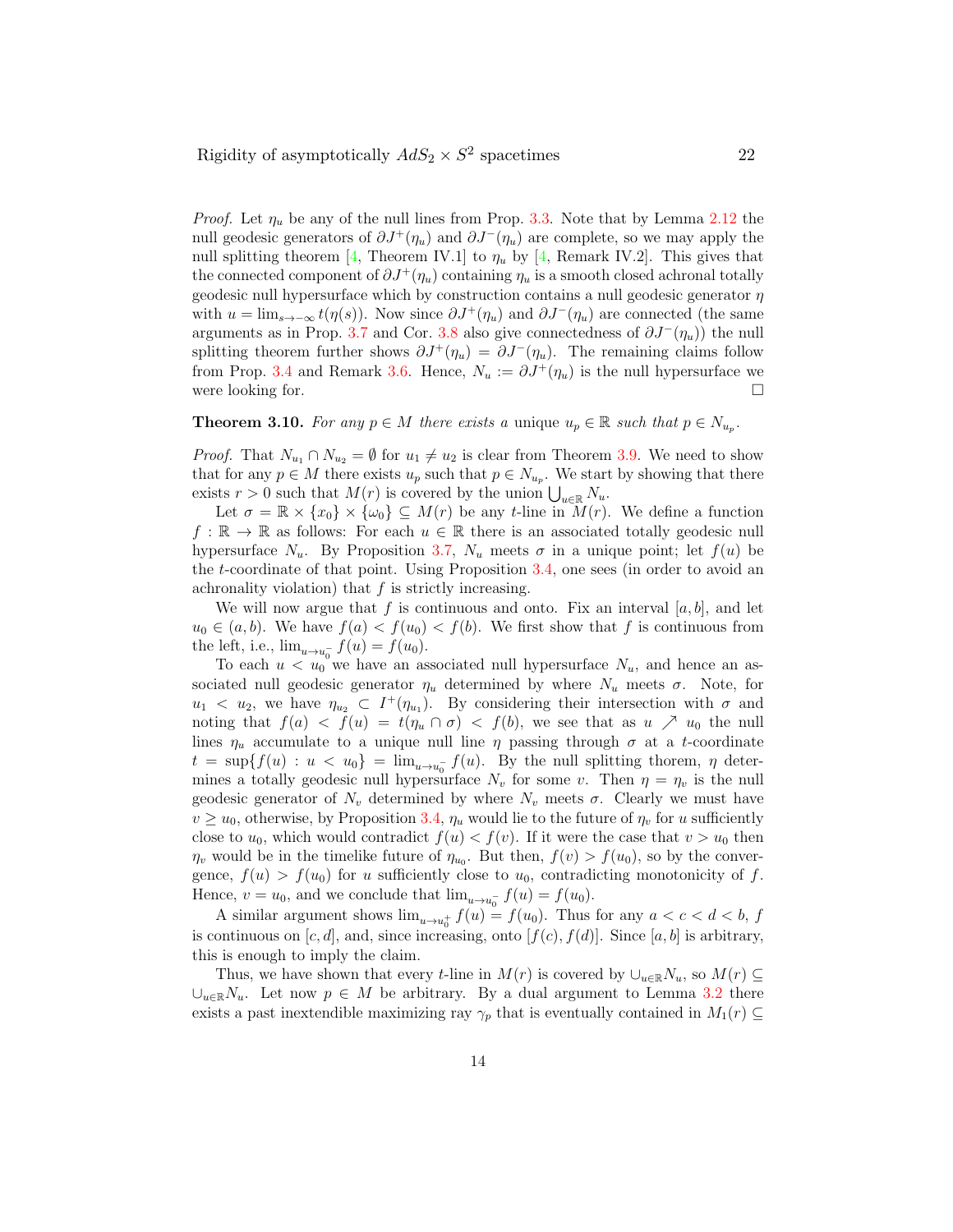$\cup_{u\in\mathbb{R}}N_u$ . Now for any  $s_0$  with  $\gamma_p|_{(-\infty,s_0]} \subseteq M_1(r)$  either  $\gamma_p|_{(-\infty,s_0]} \subseteq N_{u_p}$  for  $u_p :=$  $\lim_{s\to-\infty} t(\gamma_p(s))$ , then  $p \in N_{u_p}$  since  $N_u$  is totally geodesic and we are done. Or there exists  $u \neq u_p$  with  $\gamma_p|_{(-\infty,s_0]} \cap N_u \neq \emptyset$ . If  $u > u_p$  this contradicts achronality of  $\gamma_p$  because by Prop. 3.4  $N_u \subseteq I^+(\gamma_p)$ . If  $u < u_p$  this contradicts achronality of  $N_u$ because  $\gamma_p \subseteq I^+(N_u)$ .  $^{+}(N_u)$ .

*Remark* 3.11. From this we get the following structure: For any  $u \in \mathbb{R}$  the spacetime M is the disjoint union of  $I^+(N_u)$ ,  $N_u$  and  $I^-(N_u)$ . Let  $p \in M$ , then  $p \in N_{u_p}$  for some  $u_p$ . If  $u_p = u$ , then  $p \in N_u$ . If  $u_p > u$ , then  $p \in I^+(N_u)$  by Prop. 3.4. Finally, if  $u_p < u$ , then  $I^-(N_u) \cap N_{u_p} \neq \emptyset$  (by the argument in the proof of Prop. 3.4). Thus  $N_{u_p} \subseteq I^{-}(N_{u_p})$  since  $N_{u_p} \cap \partial I^{-}(N_u) = \emptyset$  (because  $\partial I^{-}(N_u) = N_u$  by Theorem 3.9 and  $N_u \cap N_{u_p} = \emptyset$ ).

**Theorem 3.12.** The null hypersurfaces  $\{N_u : u \in \mathbb{R}\}\$  form a continuous codimension one foliation of M.

*Proof.* Let  $(t, x_1, x_2, x_3)$  be coordinates on some open set U with  $\partial_t$  timelike. We will show that  $\psi: U \to \mathbb{R}^4$  defined by  $\psi(p) := (u_p, x_1(p), x_2(p), x_3(p))$  is a continuous chart on U, for which clearly  $\{p \in U : u_p = c\} = N_c \cap U$ . Further,  $p \mapsto u_p$  is continuous on M: Let  $p_n \to p_0$ , then the null lines  $\eta_n \subseteq N_{u_{p_n}}$  corresponding to  $p_n$  accumulate to a null line  $\eta \subseteq N_{u_{p_0}}$  at  $p_0$ . From this continuity follows as in the previous proof. Finally,  $\psi$  is injective. Assume  $\psi(p_1) = \psi(p_2)$ , then  $x_i(p_1) = x_i(p_2)$  for  $i = 1, 2, 3$  and it remains to show that  $t(p_1) = t(p_2)$ . If not, w.l.o.g.  $t(p_1) > t(p_2)$  so, by t being the time coordinate,  $p_1 \in I^+(p_2)$  which contradicts  $u_{p_1} = u_{p_2}$  by achronality of the  $N_u$ 's. From this invariance of domain implies that  $\psi$  is a homeomorphism, i.e., a continuous chart.

#### 3.2 Obtaining a foliation by totally geodesic round 2-spheres

The same way one constructed the foliation  $\{N_u\}_{u\in\mathbb{R}}$  one may obtain a second, transverse foliation with the same properties except that its null geodesic generators will be past instead of future directed. We denote this transverse foliation by  $\{\hat{N}_v\}_{v \in \mathbb{R}}$ . The idea is now to show that  $S_{u,v} := N_u \cap \hat{N}_v$  (if non-empty) are isometric 2-spheres and to use the asymptotics to argue that they must even be isometric to round 2-spheres.

We will first aim to characterize the pairs  $(u, v)$  for which  $S_{u,v} \neq \emptyset$ . To do so, let  $\eta_u$  be a future directed null geodesic generator of  $N_u$  and  $\hat{\eta}_v$  be a past directed null geodesic generator for  $\hat{N}_v$ . Then we define  $u_\infty := \lim_{s\to\infty} t(\eta_u(s))$  and  $v_\infty :=$  $\lim_{s\to\infty} t(\hat{\eta}_v)$ . These do not depend on the choice of  $\eta_u, \hat{\eta}_v$  by an analogue of Prop. 3.5.

**Lemma 3.13.** Let  $(u, v) \in \mathbb{R}^2$ . Then the following are equivalent:

- (i)  $S_{u,v} \neq \emptyset$ ,
- (ii)  $u < v$  and  $u_{\infty} > v_{\infty}$ ,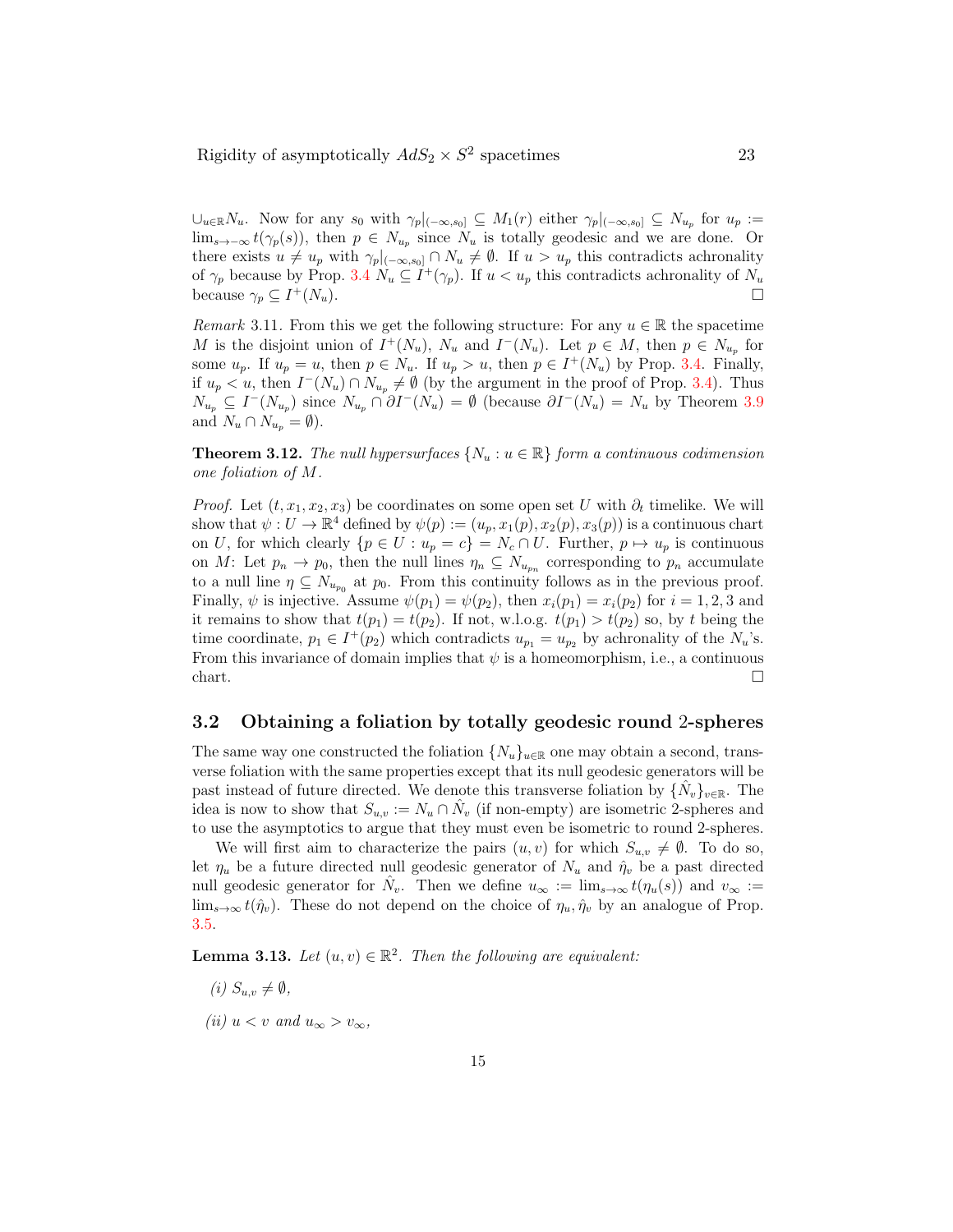- (iii) any (future directed) null geodesic generator of  $N_u$  starts in  $I^-(\hat{N}_v)$  and ends in  $I^+(\hat{N}_v)$ ,
- (iv) any null geodesic generator of  $N_u$  meets  $S_{u,v}$  exactly once.

*Proof.* We begin by showing that (i) implies (ii). If  $S_{u,v} \neq \emptyset$  then there exists a (future directed) null geodesic generator  $\eta_u$  of  $N_u$  with  $\eta_u \cap N_v \neq \emptyset$ . Since  $\eta_u$ intersects  $\hat{N}_v$  transversally and  $M = I^+(\hat{N}_v) \cup \hat{N}_v \cup I^-(\hat{N}_v)$  (by the analogue of Remark 3.11) it intersects  $\hat{N}_v$  only once, say in  $\eta_u(s_0)$ . Because it is future directed we have  $\eta_u|_{(-\infty,s_0)} \subseteq I^-(\hat{N}_v)$  and  $\eta_u|_{(s_0,\infty)} \subseteq I^+(\hat{N}_v)$ . So there exists r large such that  $\eta_u \cap M_1(r) \subseteq I^-(\hat{N}_v)$ . Then  $t(\eta_u \cap \{x = -r\}) < t(\hat{\eta}_v \cap \{x = -r\})$  for an appropriately chosen (past directed) generator of  $\hat{N}_v$ . This gives  $u < v$  because t is decreasing along  $\eta_u$  and increasing along  $\hat{\eta}_v$  as  $s \to -\infty$ . An analogous argument in  $M_2(r)$  shows  $u_{\infty} > v_{\infty}$ .

Now, if  $u < v$  and  $u_{\infty} > v_{\infty}$  it immediately follows from (a slight variation of) Prop. 3.4 that any null geodesic generator of  $N_u$  starts in  $I^-(\hat{N}_v)$  and ends in  $I^+(\hat{N}_v)$ . This shows *(iii)*.

If any null geodesic generator of  $N_u$  starts in  $I^-(\hat{N}_v)$  and ends in  $I^+(\hat{N}_v)$  then it must intersect  $\hat{N}_v = \partial I^+(\hat{N}_v)$  and hence  $S_{u,v}$  at least once. Further, it can intersect  $S_{u,v}$  at most once by the same argument as in the first paragraph. This shows (iv). Finally, that  $(iv)$  implies  $(i)$  is obvious.

**Proposition 3.14.** For any  $(u, v) \in \mathbb{R}^2$  with  $u < v$  and  $u_{\infty} > v_{\infty}$  the set  $S_{u,v}$  is a totally geodesic, spacelike codimension 2 submanifold homeomorphic to  $S^2$ . Further for any two such pairs  $u_1, v_1$  and  $u_2, v_2$  the spheres  $S_{u_1, v_1}$  and  $S_{u_2, v_2}$  are isometric.

Proof. That the intersection is a totally geodesic, (smooth) spacelike codimension 2 submanifold follwos immediately from  $N_u$  and  $\hat{N}_v$  intersecting transversally and being totally geodesic.

Let  $n_u$  be a null vectorfield defining  $N_u$  with  $\nabla_{n_u} n_u = 0$ . Then its flow  $\Phi^{n_u}$ :  $\mathbb{R} \times (N_u \cap \{x = -r\}) \to N_u$  is a diffeomorphism (for r sufficiently large): By Lemma 2.9 and Corollary 2.11 every integral curve of  $n_u$  intersects  $N_u \cap \{x = -r\}$  exactly once and clearly every point of  $N_u$  lies on an integral curve. Since by Lemma 3.13 any integral curve also intesects  $S_{u,v}$  exactly once we may rescale  $n_u$  such that  $\Phi^{n_u}(1,.)$ :  ${x = -r} \cap N_u \to S_{u,v}$  is a diffeomorphism. Thus  $S_{u,v}$  is homeomorphic to  $S^2$  by Prop. 3.7.

Next we show that  $S_{u,v_1}$  is isometric to  $S_{u,v_2}$  if both are non-empty. This follows by a fairly standard argument from the fact that  $N_u$  is totally geodesic (see e.g [1, Appendix A]): We rescale  $n_u$  such that  $\Phi_1^{n_u} \equiv \Phi^{n_u}(1,.) : S_{u,v_1} \to S_{u,v_2}$ is a diffeomorphism. Let  $X_1, X_2$  be a basis for  $T_pS_{u,v_1}$ . We need to show that  $g(X_i, X_j) = g((\Phi_1^{n_u})_*(X_i), (\Phi_1^{n_u})_*(X_j))$ . For  $s \in (0,1]$  we set  $X_i(s) := (\Phi_s^{n_u})_* X_i$ . Then a straightforward computation shows  $\mathcal{L}_{n_u}X_i = 0$ . Setting  $g_{ij}(s) = g(X_i(s), X_j(s))$  we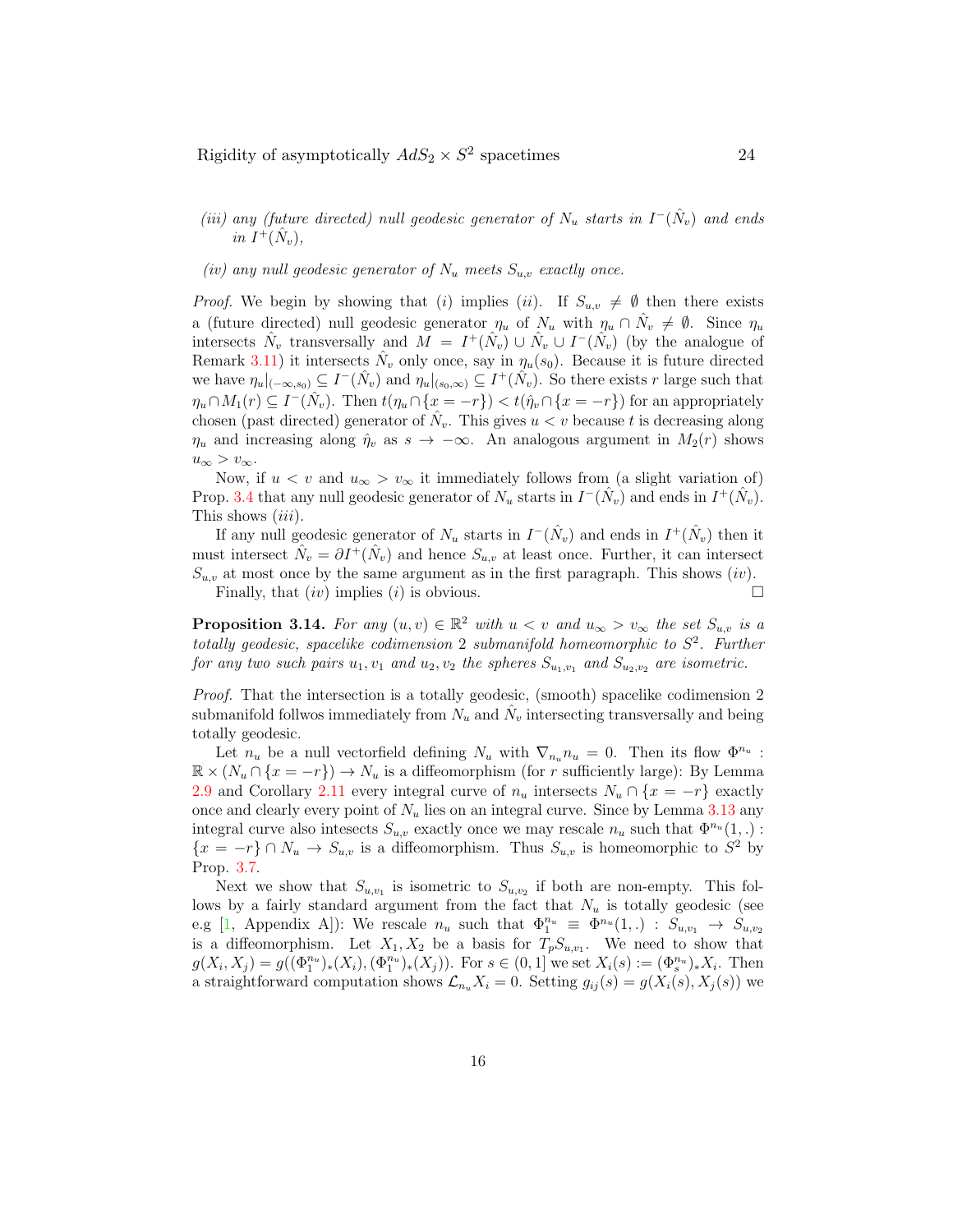have

$$
\frac{d}{ds}g_{ij} = n_u(g(X_i, X_j)) = g(\nabla_{n_u} X_i, X_j) + g(X_i, \nabla_{n_u} X_j) =
$$
  
=  $g(\nabla_{X_i} n_u, X_j) + g(X_i, \nabla_{X_j} n_u) = 0,$  (3.4)

because the null second fundamental form of  $N_u$  vanishes since  $N_u$  is totally geodesic. The same argument (only using  $\hat{N}_v$  instead of  $N_u$ ) applies to show that  $S_{u_1,v}$  and  $S_{u_2,v}$  are also isometric. Since one can see that any two (non-empty) spheres  $S_{u_1,v_1}$ and  $S_{u_2,v_2}$  can be connected via finitely many steps of this form.

Now we will estimate the curvature of such spheres  $S_{u,v} \subseteq M(r)$  for r large.

**Proposition 3.15.** For any  $\varepsilon > 0$  there exists r (depending only on  $\varepsilon$ ) such that any (non-empty)  $S_{u,v} \subseteq M(r)$  has Gauss curvature  $1 - \varepsilon \le K_{u,v} \le 1 + \varepsilon$ .

*Proof.* Let  $n_u$  and  $\hat{n}_v$  be null vector fields defining  $N_u$  and  $\hat{N}_v$ , respectively. We assume that they are normalized to  $n_u^x = \hat{n}_v^x = 1$ . To simplify notation, we will drop the indices  $u, v$ . Let  $X \in TS$  be any vector tangent to S with  $|X^x|^2 + |\bar{X}|^2_{S^2} \leq 1$ and hence in our charts  $|X^{\theta}| \leq 1, |X^{\phi}| \leq 2$ . We will first estimate  $|X^t|$ : Since  $X \in TS$  we have  $g(X, n - \hat{n}) = 0$  and X is g-spacelike, so  $\mathring{g}_{\alpha_r}(X, X) > 0$ , i.e.,  $|X^t| \leq \frac{1}{\sqrt{\alpha_r} \cosh(x)} \leq \frac{2}{\cosh(x)}$  for r large. Thus, we estimate

$$
|\mathring{g}(X, n - \hat{n}) - g_{S^2}(\bar{X}, \bar{n} - \bar{\hat{n}})| \le |h(X, n - \hat{n})| + g_{S^2}(\bar{X}, \bar{n} - \bar{\hat{n}}) \le
$$
  
\n
$$
\le |h_{ij}||X^i||n^j - \hat{n}^j| + 2\sin^2(\theta)|\bar{n}^{\phi} - \bar{\hat{n}}^{\phi}| + 2|\bar{n}^{\theta} - \bar{\hat{n}}^{\theta}| \le
$$
  
\n
$$
\le \frac{6C \cosh(x)}{r}|n^t - \hat{n}^t| + \frac{6C}{r} \sum_{j=1}^3 |n^j - \hat{n}^j| + 2\sin^2(\theta)|\bar{n}^{\phi} - \bar{\hat{n}}^{\phi}| + 2|\bar{n}^{\theta} - \bar{\hat{n}}^{\theta}| =
$$
  
\n
$$
= \frac{6C \cosh(x)}{r}|n^t - \hat{n}^t| + \frac{6C}{r} \sum_{j \neq \theta, \phi} |n^j - \hat{n}^j| + 2\sin^2(\theta)|\bar{n}^{\phi} - \bar{\hat{n}}^{\phi}| + 2|\bar{n}^{\theta} - \bar{\hat{n}}^{\theta}|. \quad (3.5)
$$

Using Lemma 2.13 we see that for any  $\varepsilon$  there exists r such that  $|\bar{n}|^2_{S^2}, |\bar{n}|^2_{S^2} < \varepsilon^2$ , i.e., in our charts  $|n^{\phi}| < 2\varepsilon$ ,  $|\hat{n}^{\phi}| < 2\varepsilon$  and  $|n^{\theta}| < \varepsilon$ ,  $|\hat{n}^{\theta}| < \varepsilon$ . By Lemma 2.6 we estimate  $|n^t|^2$ ,  $|\hat{n}^t|^2 < \frac{1+\varepsilon^2}{\alpha_r \cosh^2(x)}$ . Thus

$$
|-\cosh^2(x)X^t(n^t - \hat{n}^t)| \le \frac{6C}{r}\left(6\varepsilon + 2\sqrt{\frac{1+\varepsilon^2}{\alpha_r}}\right) + 12\varepsilon.
$$

Because *n* is future pointing and  $\hat{n}$  is past pointing we see that  $|n^t - \hat{n}^t| = n^t + |\hat{n}^t| \ge$  $\frac{2}{\sqrt{\beta_r}\cosh(x)}$ , so  $|X^t| \leq \frac{1}{\cosh(x)}(\frac{e}{r}+c'\varepsilon)$  for some  $c, c'$ . Thus for any  $\varepsilon > 0$  there exists r such that

$$
|X^t| \le \frac{1}{\cosh(x)} \varepsilon. \tag{3.6}
$$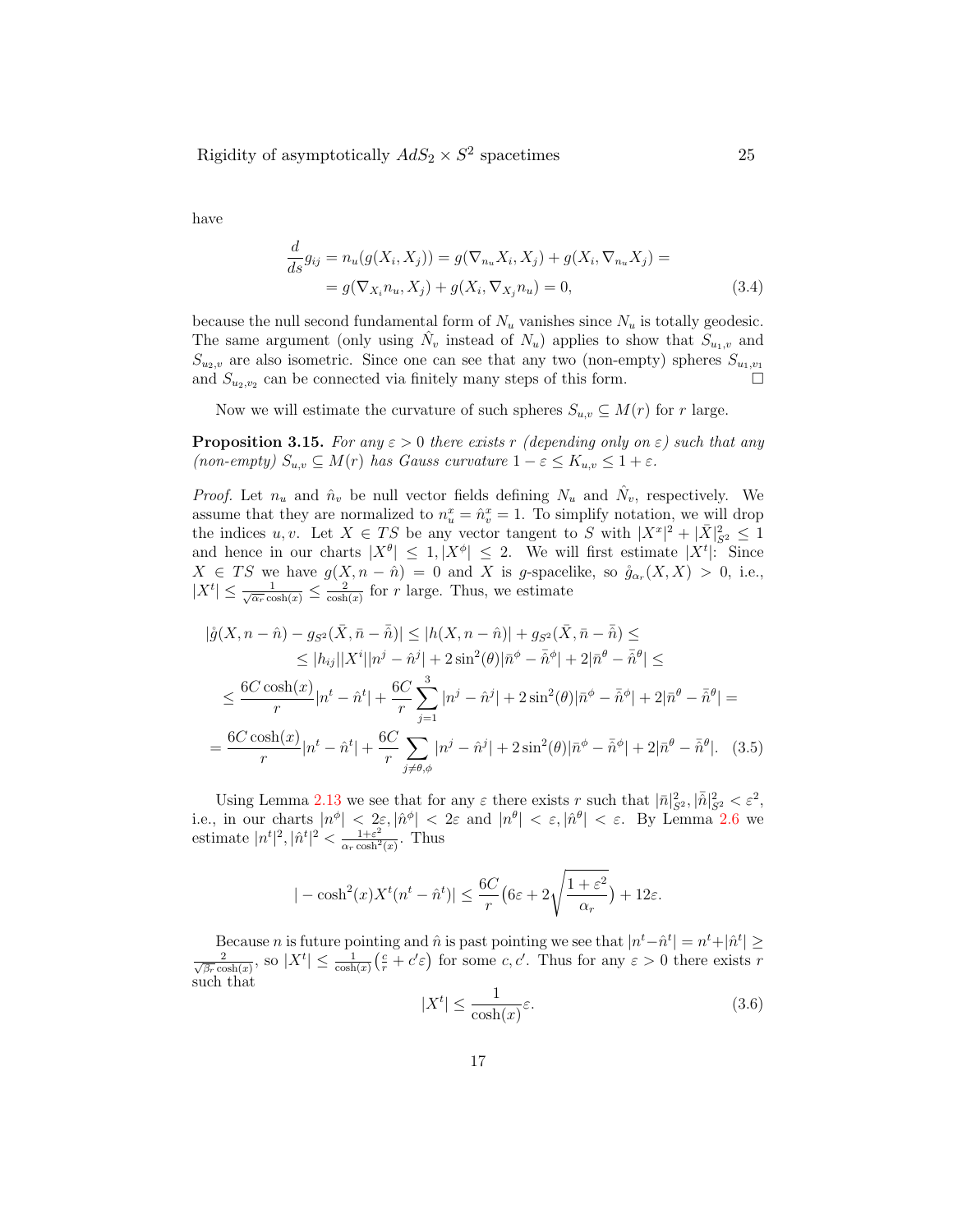Next we derive a similar estimate for  $|X^x|$ : Proceeding as before but looking at  $\mathring{g}(X, n + \hat{n})$  yields

$$
|-\cosh^{2}(x)X^{t}(n^{t}+\hat{n}^{t})+2X^{x}| \leq \left(\frac{c}{r}+c'\varepsilon\right)
$$
\n(3.7)

for some c, c'. We now need to estimate  $|n^t + \hat{n}^t|$ . Since  $\frac{1}{\sqrt{\beta_r} \cosh(x)} \leq |n^t|, |\hat{n}^t| \leq$  $\frac{1+\varepsilon}{\sqrt{\alpha_r}\cosh(x)}$  we have  $|n^t + \hat{n}^t| = |n^t - \hat{n}^t|| \le \frac{1}{\cosh(x)}(\frac{1+\varepsilon}{\sqrt{\alpha_r}} - \frac{1}{\sqrt{\beta_r}}) \le \frac{1}{\cosh(x)}\varepsilon$  for r large. Combining this with  $(3.6)$  we see  $|\cosh^2(x)X^t(n^t + \hat{n}^t)| < \varepsilon^2$  and hence for any  $\varepsilon > 0$ we can find  $r$  such that also

$$
|X^x| \le \varepsilon. \tag{3.8}
$$

Note that these estimates also ensure that  $S$  is  $\overset{\circ}{q}$ -spacelike.

We now use this to estimate K: Let  $p \in S$ , let X, Y be a  $\mathring{g}$ -orthogonal basis for  $T_pS$  with  $|X^x|^2 + |\bar{X}|^2_{S^2} = 1$  and denote the Riemann tensor for  $(S, g|_S)$  by  $R_S$ . Then

$$
K(X,Y) = \frac{g(R_S(X,Y)Y,X)}{g(X,X)g(Y,Y) - g(X,Y)^2} = \frac{g(R(X,Y)Y,X)}{g(X,X)g(Y,Y) - g(X,Y)^2}
$$
(3.9)

because  $S$  is totally geodesic in  $M$ .

We start by estimating  $K(X, Y) - \overset{\circ}{K}(X, Y)$  (where  $\mathring{K}(X,Y) = \frac{\mathring{g}(\mathring{R}(X,Y)Y,X)}{\mathring{g}(X,X)\mathring{g}(Y,Y)}$ . First note that by (3.6)  $|\mathring{g}(X,X) - 1| = |\mathring{g}(X,X) - |X^x| - |\bar{X}|^2_{S^2}| = \cosh^2(x)|X^t|$ 

$$
|\mathring{g}(X,X) - 1| = |\mathring{g}(X,X) - |X^x| - |\bar{X}|^2_{S^2}| = \cosh^2(x)|X^t|^2 < \varepsilon
$$
 (3.10)  
and the same for  $|\mathring{g}(Y,Y) - 1|$ , i.e., X and Y are close to being  $\mathring{g}$ -othonormal.

From  $|\mathring{R}_{ijkl} - R_{ijkl}| \leq \frac{C \cosh^{\#t}(x)}{r}$  $\frac{n^{n}-(x)}{r}$  (see Remark 2.5) and using  $(3.6),(3.8)$  for  $X, Y$ and  $|X^i|, |Y^i| \leq 2$  for  $i = \theta, \phi$  (which follows from our choice of charts and  $\bar{X}, \bar{Y}$ having unit  $g_{S^2}$ -norm) we see that

$$
|\mathring{g}(\mathring{R}(X,Y)Y,X) - g(R(X,Y)Y,X)| \le \frac{c}{r}
$$
\n(3.11)

for some  $c > 0$ . Similarly, using  $|h_{ij}| \leq \frac{C \cosh^{i\#t}(x)}{r}$  $\frac{\ln^{n}f(x)}{r}$ , we get  $|g(X,Y)| = |g(X,Y)| |\overset{\circ}{g}(X,Y)| < \frac{c}{r}$  and

$$
1 + \frac{c}{r} + \varepsilon \le |g(X, X)|, |g(Y, Y)| \le 1 - \frac{c}{r} - \varepsilon
$$
\n(3.12)

(note that  $\mathring{g}(X, X), \mathring{g}(Y, Y) \in (1 - \varepsilon, 1 + \varepsilon)$ ). Putting these estimates together shows that indeed for any  $\varepsilon$  there exists r such that

$$
|K(X,Y) - \mathring{K}(X,Y)| \le \varepsilon
$$

as long as  $S \subseteq M_1(r) \cup M_2(r)$ .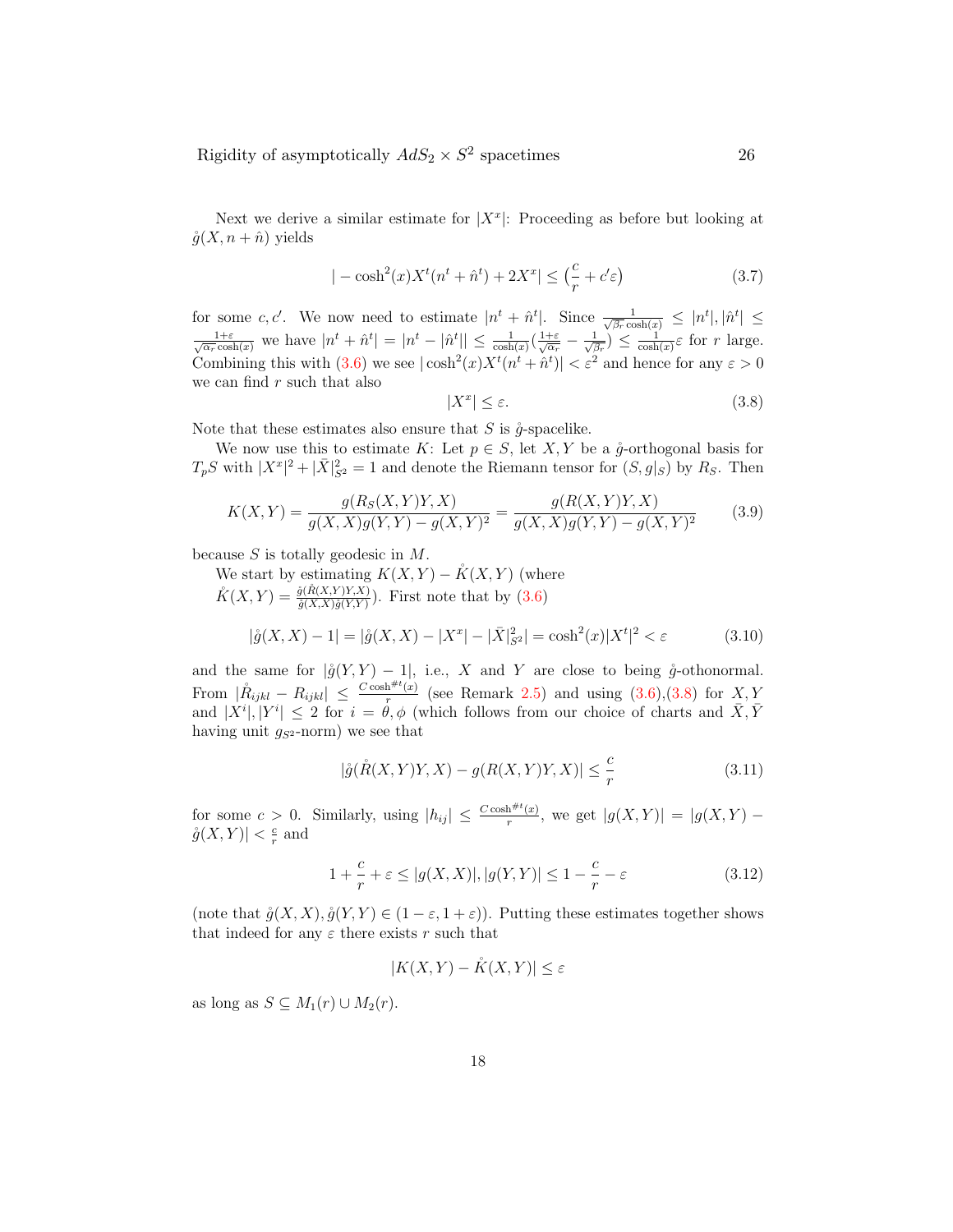To estimate  $K(X, Y)$  note that because  $\mathring{g} = g_{AdS_2} + g_{S^2}$ ,  $K_{S^2} = 1$  and  $(3.6),(3.8)$ we have

$$
|\mathring{g}(\mathring{R}(\bar{X}, \bar{Y})\bar{Y}, \bar{X}) - 1| = |\mathring{g}(\bar{X}, \bar{X})\mathring{g}(\bar{Y}, \bar{Y}) - \mathring{g}(\bar{X}, \bar{Y})^2 - 1| \leq
$$
  
\$\leq |\mathring{g}(X, X)\mathring{g}(Y, Y) - \mathring{g}(X, Y)^2 - 1| + c\epsilon. (3.13)

So for any  $\varepsilon > 0$  we can find r such that

$$
|\mathring{g}(\mathring{R}(\bar{X},\bar{Y})\bar{Y},\bar{X})-1|<\varepsilon.\tag{3.14}
$$

Finally,

$$
|\mathring{K}(X,Y) - 1| = |\mathring{g}(\mathring{R}(X,Y)Y,X) - 1| \le |\mathring{g}(\mathring{R}(\bar{X},\bar{Y})\bar{Y},\bar{X}) - 1| + c\varepsilon < (c+1)\varepsilon
$$
(3.15)

and we are done.  $\hfill \square$ 

**Theorem 3.16.** The family 
$$
\{S_{u,v}\}_{(u,v)\in Q}
$$
, where  $Q = \{(u,v) \in \mathbb{R}^2 : u < v \text{ and } u_{\infty} > v_{\infty}\}\$ , gives a continuous foliation of M by totally geodesic round 2-spheres.

*Proof.* We start by showing that  $S_{u,v}$  is isometric to  $S^2$ . Let  $r_0$  be large enough for Lemma 2.10 to apply. We will show that for any  $(u, v) \in Q$  and  $r > a$  there exists  $u_0 \equiv u_0(v,r)$  such that  $[u, u_0] \times \{v\} \subseteq Q$  and  $S_{u_0,v} \cap M_1(r_0) \subseteq M_1(r)$ . For any past null generator  $\eta_u : (-\infty, x_p] \to M$  of  $N_u$  starting in a point  $p = (t_p, x_p, \omega_p) \in M_1(r_0)$ with  $|x_p| = r$  we have  $\eta_u(s) \in J^-(t_p + \tau_r, x_p, \omega(\eta_u(s)))$  by Lemma 2.7. So, since such a generator must be contained in  $M_1(r)$ , we get  $\eta_u(s) \in I_{\hat{g}_{\beta_r}}^-(t_p + \tau_r, x_p, \omega(\eta_u(s)))$  by Lemma 2.6, and hence by Lemma 2.1

$$
t(\eta_u(s)) < \frac{2}{\sqrt{\beta_r}}(\tan^{-1}(e^s) - \tan^{-1}(e^{-r})) + t_p + \tau_r \tag{3.16}
$$

if  $\eta_u$  is parametrized with respect to the x-coordinate. Letting  $s \to -\infty$  we get

$$
t_p \ge u + \frac{2}{\sqrt{\beta_r}} \tan^{-1}(e^{-r}) + \tau_r.
$$
 (3.17)

A similar argument applied to  $\hat{\eta}_v : (-\infty, x_p] \to M$ , using that  $\hat{\eta}_v(s) \in J^+((t_p \tau_r, x_p, \omega(\hat{\eta}_v(s)))$ , shows

$$
t_p \le v - \frac{2}{\sqrt{\beta_r}} \tan^{-1}(e^{-r}) - \tau_r.
$$
 (3.18)

So if  $p \in S_{u,v}$ , then

$$
\frac{4}{\sqrt{\beta_r}} \tan^{-1}(e^{-r}) + 2\tau_r \le v - u.
$$
 (3.19)

Hence by choosing  $u_0(v, r) < v$  as close to v as necessary it follows that  $S_{u_0,v} \cap$  $M_1(r_0) \subseteq M_1(r)$ . That  $[u, u_0] \times \{v\} \subseteq Q$  is clear from  $u \mapsto u_\infty$  being increasing, so  $\bar{u}_{\infty} > u_{\infty} > v_{\infty}$  for all  $\bar{u} > u$ .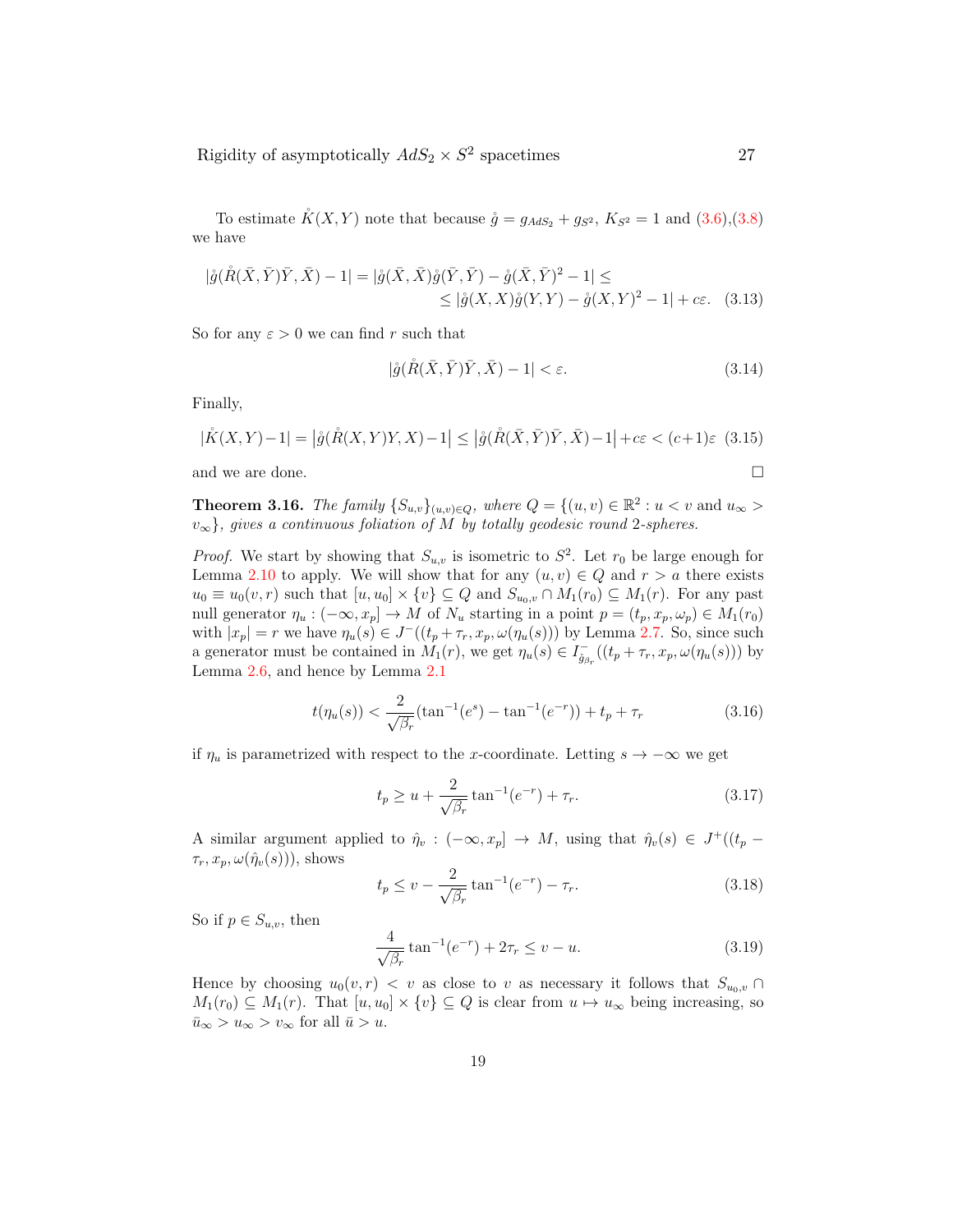Now connectedness of  $S_{u_0(r),v}$  implies that even  $S_{u_0(r),v} \subseteq M_1(r)$  for any  $r >$  $r_0$ . Then by Prop. 3.15 the Gauss curvature  $K_{u_0(r),v} \to 1$  uniformly on  $S_{u_0(r),v}$  as  $r \to \infty$ . But because all the  $S_{u_0(r),v}$  are isometric to  $S_{u,v}$ , their Gauss curvatures (in corresponding points) have to be equal, so  $K_{u,v} = 1$ . Together with  $S_{u,v}$  being homeomorphic to  $S^2$  this shows that  $S_{u,v}$  is isometric to the round 2-sphere.

It remains to show that  $\{S_{u,v}\}_{(u,v)\in Q}$  is a continuous foliation. This follows from the Frobenius theorem if we can show that  $p \mapsto T_p S_{u_p, v_p}$  is a continuous distribution (it clearly is integrable, because it consists of tangent spaces to (smooth) submanifolds). Since  $T_p S_{u_p, v_p} = \text{span}\{n_p, \hat{n}_p\}^{\perp}$ , where  $n_p$  and  $\hat{n}_p$  denote the future pointing null tangents (normed w.r.t. some Riemannian background metric) to  $N_{u_p}$  and  $\hat{N}_{v_p}$  in  $p$ , it is sufficient to show continuity of  $p \mapsto n_p$  and  $p \mapsto \hat{n}_p$ . Let  $p_k \to p_0$  and let  $\eta_n$  be the unique null geodesic generators of  $N_{u_{p_k}}$  with  $\dot{\eta}_k(0) = n_{p_k}$ . Then the  $\eta_k$  accumulate to a null line  $\eta_0$  passing through  $p_0$  with  $\eta \subseteq N_{u_{p_0}}$ . Hence  $n_{p_k} = \dot{\eta}_k(0) \to \dot{\eta}_0(0) = n_{p_0}$ .  $\Box$ 

# 4 Asymptotically  $AdS_2\times S^2$  spacetimes with parallel Ricci tensor

In this section we will use the assumption of  $\nabla Ric = 0$  to first obtain a general local splitting result, see Thm. 4.1, and finally a full rigidity result, see Thm. 4.4. For  $k > 0$  we denote by  $AdS_2(k)$  and  $dS_2(k)$  two dimensional anti-de Sitter space with scalar curvature  $-2k$  and two dimensional de Sitter space with scalar curvature 2k, respectively. Similarly  $S^2(k)$  and  $H^2(k)$  denote the two dimensional sphere with scalar curvature 2k and two dimensional hyperbolic space with scalar curvature  $-2k$ .

**Theorem 4.1.** Let  $(M, q)$  be a (four dimensional, connected) spacetime with  $\nabla$ Ric = 0. If  $R = 0$  and Ric is non-degenerate, then there exists  $k > 0$  such that any  $p \in M$ has a neighbourhood U that is isometric to an open subset V of  $AdS_2(k) \times S^2(k)$  or  $dS_2(k) \times H^2(k)$ .

*Proof.* First note that Ric cannot be proportional to the metric because  $R = 0$  but Ric  $\neq 0$  because it is non-degenerate. So [13, Lemma 3.1] applies showing that for any open simply connected domain  $(D, g) \subseteq (M, g)$  either the holonomy group is nondegenerately reducible or there exists a covariantly constant null vector field X. But by the definition of Ric one clearly has  $Ric(X, Y) = 0$  for any vector field Y if  $\nabla X = 0$ . So the existence of a covariantly constant vector field contradicts the non-degeneracy of Ric. Hence the holonomy group of  $(D, g)$  is non-degenerately reducible.

Now  $[15,$  Prop. 3 gives that any point p in M has a neighbourhood U that is isometric to a direct product, say  $U = L \times P$ , where L is Lorentzian and P is Riemannian. First note that  $Ric<sub>L</sub>$  and  $Ric<sub>P</sub>$  are non-degenerate (as bilinear forms on  $TL \times TL$ , respectively  $TP \times TP$ : By the direct product structure Ric $(X, Y) = 0$ for  $X \in TL$  and  $Y \in TP$  so if Ric<sub>L</sub> or Ric<sub>P</sub> were degenerate, then so would be Ric. Thus,  $\dim(L) > 1$  and  $\dim(P) > 1$ , so the only possibility is  $\dim(L) = 2 = \dim(P)$ .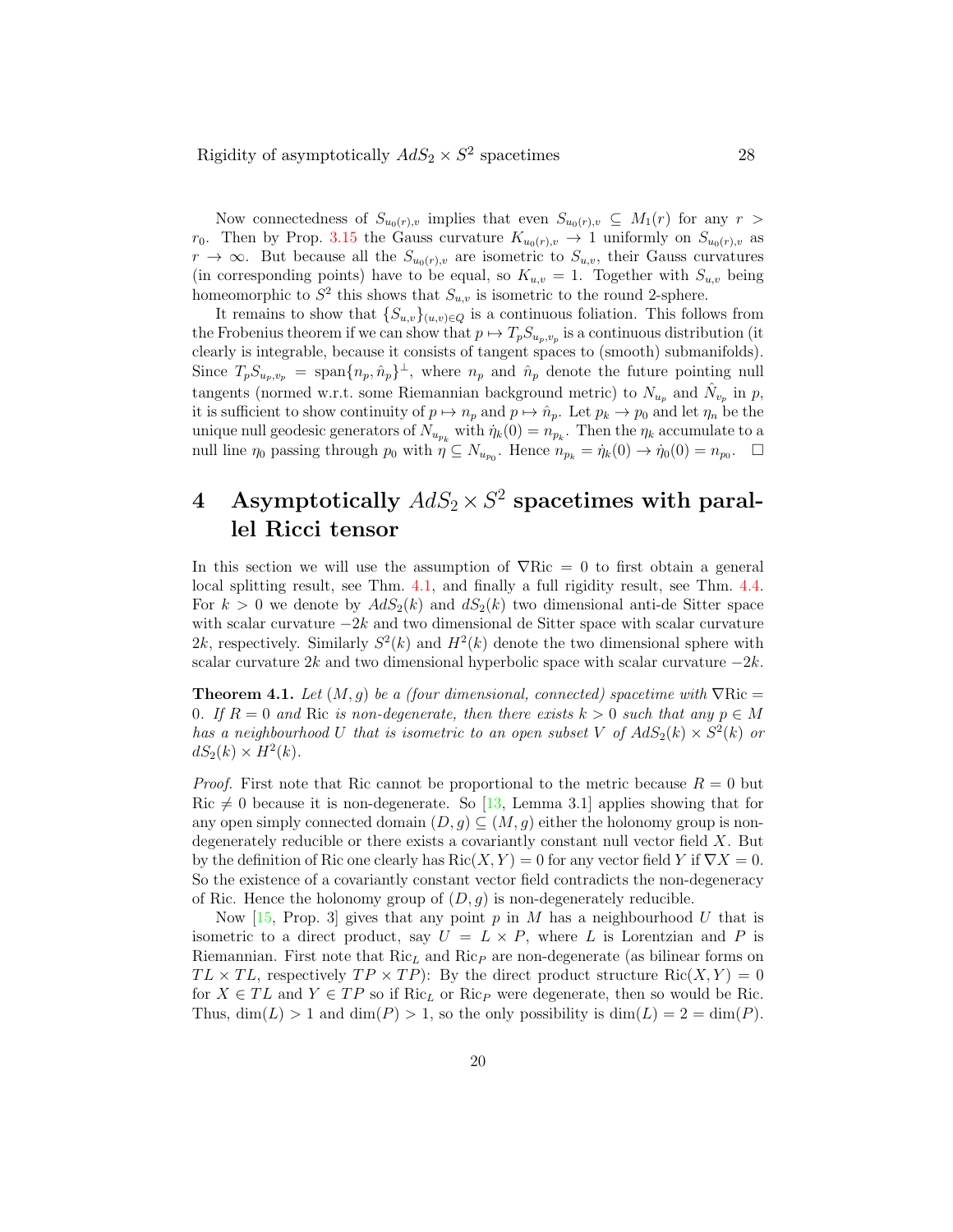Neither  $L$  nor  $P$  splits, since any further splitting would give a one-dimensional factor contradicting non-degeneracy of Ric. So both  $Ric<sub>L</sub>$  and  $Ric<sub>P</sub>$  have to be proportional to the respective metrics on L and P, i.e., Ric<sub>L</sub> =  $\lambda_L g_L$  and Ric<sub>P</sub> =  $\lambda_P g_P$  with  $\lambda_L + \lambda_P = 0$ . Setting  $k := |\lambda_P| = |\lambda_L|$ , non-degeneracy of Ric implies  $k > 0$ . So we have shown that for any  $p \in M$  there exists a k and a neighbourhood U that is isometric to an open subset V of  $AdS_2(k) \times S^2(k)$  (if  $\lambda_P > 0$ ) or  $dS_2(k) \times H^2(k)$  (if  $\lambda_P < 0$ ). Clearly  $\lambda_P$ , and thus k, is unique and locally constant, hence constant.

Remark 4.2. It is actually sufficient to assume that there exists a point  $p_0$  such that  $\text{Ric}_{p_0}$  is non-degenerate and a sequence  $p_n$  such that  $R_{p_n} \to 0$ . This is obvious from the fact that  $\nabla \text{R} = 0$  implies  $\nabla R = 0$ , so  $R = \text{const.}$ , and that if  $\text{Ric}_{p_0}(X_{p_0},.) = 0$ then Ric $(X, .) = 0$  for any X that is the parallel transport of  $X_{p_0}$  along any curve.

If  $(M, g)$  is asymptotically  $AdS_2 \times S^2$ , then  $\lambda_P = 1$  and the structure obtained in the previous section is consistent with this local product structure.

**Corollary 4.3.** Let  $(M, g)$  be asymptotically  $AdS_2 \times S^2$  (in the sense of Def. 2.4) and assume that the null energy condition holds and that  $\nabla$ Ric = 0. Then any  $p \in M$ has a neighbourhood U that is isometric to an open subset  $V \equiv L \times P$  of  $AdS_2 \times S^2$ (with metric  $\mathring{g}$ ). Further, the tangent space  $T_qL$  is spanned by the vectors  $n_q$ ,  $\hat{n}_q$  and  $T_qP = T_qS_{u_q,v_q}$  for all  $q \in V$ .

*Proof.* Clearly  $R_{p_n} \to 0$  as  $x(p_n) \to \infty$  by the asymptotics (2.8). Also, there must exist a point p where Ric<sub>p</sub> is non-degenerate: Else we can find a sequence  $p_n \in M_2$ with  $x(p_n) \to \infty$  and vectors  $X_n \in T_{p_n}M$  with  $\text{Ric}(X_n, \cdot) = 0$ . We may assume that these  $X_n$  are normed to  $\cosh^2(x(p_n))|X_n^t|^2 + |X_n^x|^2 + |\bar{X}_n|^2_{S^2} = 1$ , so setting  $Y_n :=$  $X_n^t \partial_t - X_n^x \partial_x + \bar{X}_n$  we have  $\overset{\circ}{\text{Ric}}(X_n, Y_n) = 1$  and  $|\text{Ric}(X_n, Y_n) - \overset{\circ}{\text{Ric}}(X_n, Y_n)| \leq \frac{C}{|x(p_n)|}$ . This contradicts  $\text{Ric}(X_n,.)=0$  for large enough  $x(p_n)$ .

Thus, by Remark 4.2, we can apply Theorem 4.1, to get  $U \cong L \times P$ . We have that  $n, \hat{n} \subseteq TL$ : If not, then  $0 = g_L(n,n) + gp(n,n)$  and  $gp(n,n) \neq 0$ , so  $-g_L(n,n)$  $g_P(n,n) > 0$  because  $g_P$  is Riemannian. So  $\text{Ric}(n,n) = -k g_L(n,n) + k g_P(n,n) \neq 0$ , contradicting  $\text{Ric}(n, n) = 0$  (which follows from the NEC and  $n, \hat{n}$  being tangent to null lines). Thus  $T_qL$  is spanned by  $n_q$ ,  $\hat{n}_q$  and  $T_qS_{u_q,v_q} = \text{span}\{n_q, \hat{n}_q\}^{\perp} = T_qP$ . Finally, because  $S_{u,v}$  is isometric to the round 2-sphere by Theorem 3.16, we must have  $\lambda_P = 1$ , so  $L \times P \subseteq AdS_2 \times S^2$ .

Finally, the fact that the spheres  $S_{u,v}$  are isometric to  $S^2$  and hence geodesically complete allows us to globalize this splitting:

**Theorem 4.4.** Let  $(M, g)$  be asymptotically  $AdS_2 \times S^2$  (in the sense of Def. 2.4) and assume that the null energy condition holds and that  $\nabla Ric = 0$ . Then M is isometric to  $AdS_2 \times S^2$ .

*Proof.* From the local splitting in Cor. 4.3 we see that the foliation  $F := \{S_{u,v}\}_{(u,v)\in Q}$ from Theorem 3.16 must be smooth. Further, the distribution  $q \mapsto \text{span}\{n_q, \hat{n}_q\}$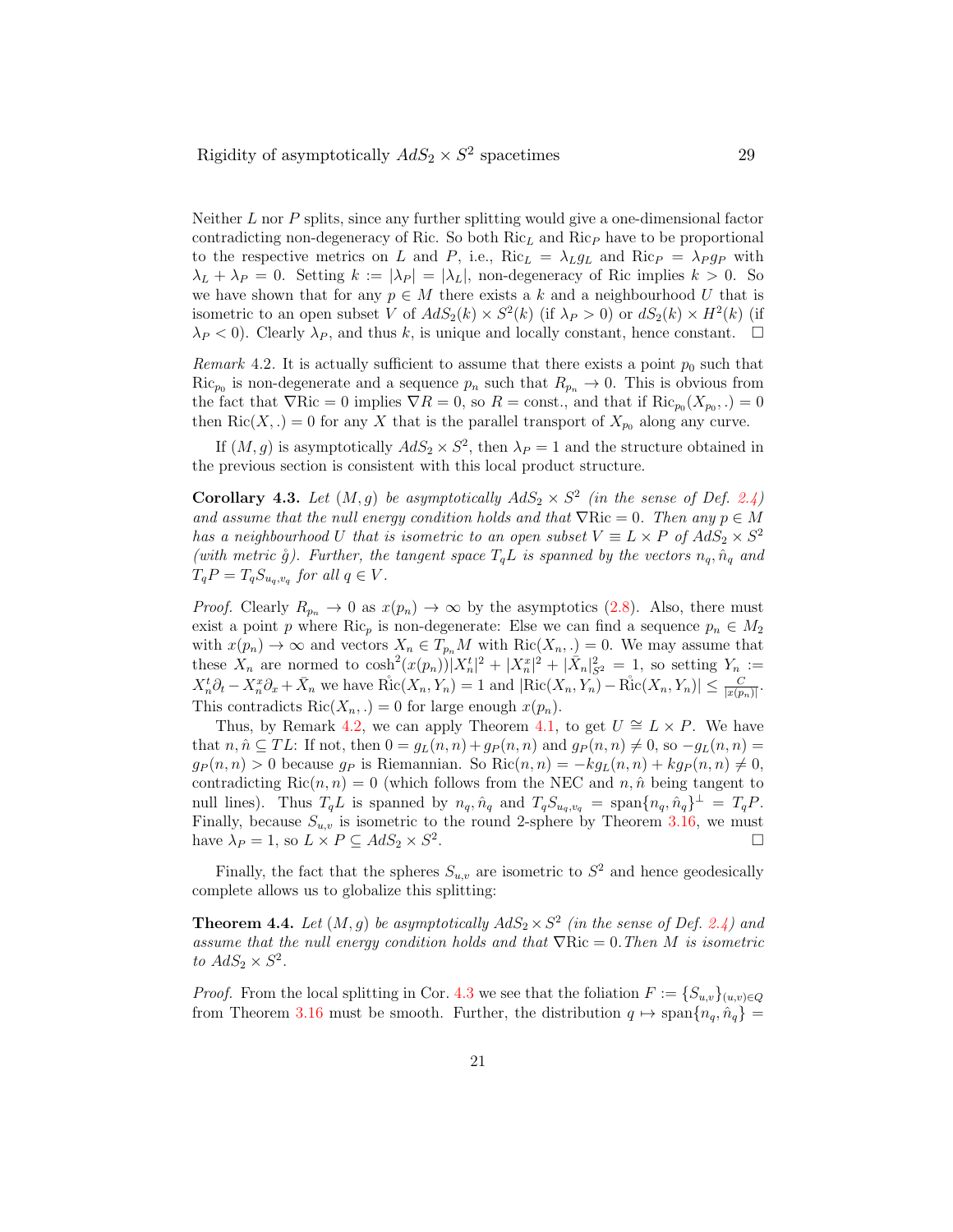$T_q S_{u_q,v_q}^{\perp} \subseteq T_qM$  must be smooth as well and hence by the Frobenius theorem give rise to a smooth foliation  $K$  with leaves perpendicular to the leaves of  $F$ . Also, from the local product structure we immediately see that both of these foliations are totally geodesic (i.e., their leaves are totally geodesic).

For F we know even more: Note that the leaves are exactly the spheres  $S_{u,v}$  which are totally geodesic submanifolds isometric to  $(S^2, d\Omega^2)$  by Theorem 3.16 and hence even geodesically complete. Finally, note the  $M$  is simply connected because it is homeomorphic to  $\mathbb{R}^2 \times S^2$  (for any  $x_0 < -a$  the flow  $\Phi^n : \mathbb{R} \times (\mathbb{R} \times \{x = x_0\} \times S^2) \to M$ of  $n$  is a homeomorphism).

So we may apply  $[12, \text{Cor. 2}]$  to obtain that M is globally isometric to a product  $L \times P$  such that K and F correspond to the canonical foliations of the product  $L \times P$ . Since P is a leaf of F, we see that  $P = (S^2, d\Omega^2)$ . And since L is a leaf of K it must be isometric to a non-empty open subset U of  $(AdS_2, g_{AdS_2})$ . Further L is null geodesically complete because the only null geodesics in Q are null geodesic generators of the achronal null hypersurfaces  $N_u$  and  $\hat{N}_v$ , hence complete by Lemma 2.12. So all that remains is to show that any null geodesically complete non-empty open subset U of  $AdS_2$  must already be all of  $AdS_2$ : For any  $p \in AdS_2 \setminus U$  all null geodesics emanating from p must also lie in  $AdS_2 \setminus U$ . So if  $U \neq AdS_2$  then  $AdS_2 \setminus U = AdS_2$ because any two points in  $AdS_2$  can be connected by a curve consisting solely of null geodesic segments.  $\square$ 

# A Asymptotics for the curvature

In this appendix we give some details on the derivation of  $(2.7)$ ,  $(2.8)$  from  $(2.5)$ ,  $(2.6)$ . Throughout this appendix we use C to denote a running constant.

In general, if two pairs of functions  $\mathring{f}_1, f_1$  and  $\mathring{f}_2, f_2$  satisfy  $|f_1 - \mathring{f}_1| \leq \frac{C}{|x|} |\mathring{f}_1(x)|$ and  $|f_2 - \mathring{f}_2| \leq \frac{C}{|x|} |\mathring{f}_2(x)|$  on  $\mathbb{R} \setminus [-a, a]$  then  $|f_1| \leq C |\mathring{f}_1|, |f_2| \leq C |\mathring{f}_2|$  and

$$
|\mathring{f}_1\mathring{f}_2 - f_1f_2| \le \frac{C}{|x|} |\mathring{f}_1(x)\mathring{f}_2(x)| \text{ on } \mathbb{R} \setminus [-a, a]. \tag{A.1}
$$

Using this, (2.5) and the form of  $\mathring{q}$  (note that  $\sin(\theta)$  is bounded away from zero in the charts we use) allows us to estimate

$$
|\det(\mathring{g}) - \det(g)| \le |\det(\mathring{g}) - \prod_{i=1}^4 g_{ii}| + \sum_{\sigma \ne id} \prod_{i=1}^4 |g_{i\sigma(i)}| \le
$$
  

$$
\le \frac{C}{|x|} \cosh^2(x) + \frac{C \cosh^2(x)}{|x|^2} (1 + \frac{1}{|x|} + \frac{1}{|x|^2}) \le \frac{C}{|x|} \cosh^2(x). \quad (A.2)
$$

From this we get

$$
\left|\frac{1}{\det(\mathring{g})} - \frac{1}{\det(g)}\right| \le \frac{C}{|x|} \frac{1}{\cosh^2(x)}\tag{A.3}
$$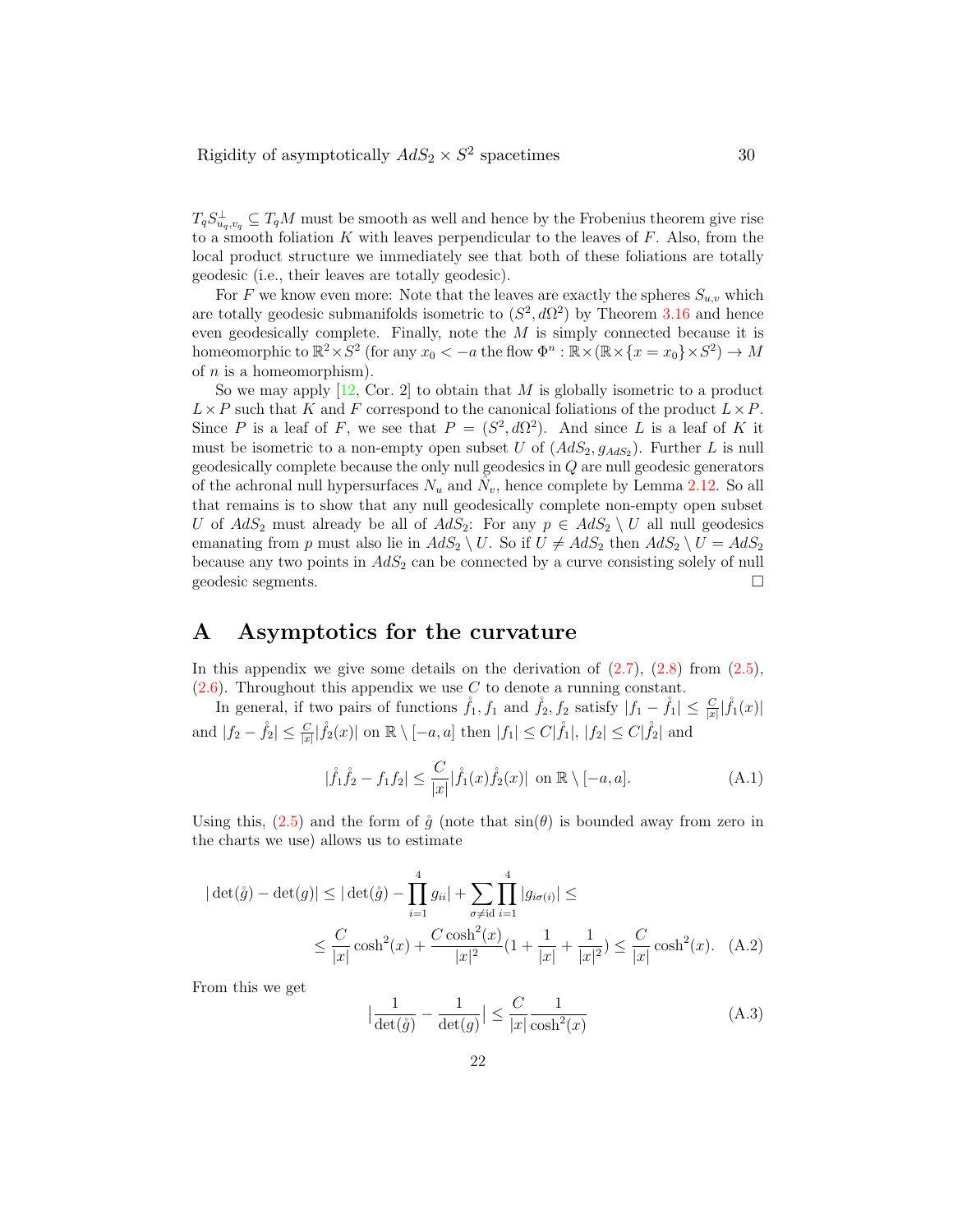and using  $A^{-1} = \frac{1}{\det(A)} \text{adj}(A)$  this gives

$$
|\mathring{g}^{tt} - g^{tt}| \le \frac{C}{|x|} \frac{1}{\cosh^2(x)}, \quad |\mathring{g}^{ti} - g^{ti}| \le \frac{C}{|x|} \frac{1}{\cosh(x)} \quad \text{and} \quad |\mathring{g}^{ij} - g^{ij}| \le \frac{C}{|x|} \tag{A.4}
$$

for  $i, j \neq t$ . Note that these imply

$$
|g^{tt}| \le \frac{C}{\cosh^2(x)}, \ |g^{ti}| \le \frac{C}{|x|} \frac{1}{\cosh(x)}, \ |g^{ii}| \le C \text{ and } |g^{ij}| \le \frac{C}{|x|} \text{ for } i \ne j. \tag{A.5}
$$

Regarding the Christoffel symbols we note that

$$
\Gamma_{ij}^l = \frac{1}{2} g^{lk} \left( \partial_j g_{ki} + \partial_i g_{kj} - \partial_k g_{ij} \right).
$$

Since only  $\partial_x \mathring{g}_{tt}$ ,  $\partial_\theta \mathring{g}_{\phi\phi}$  are non-zero, the estimates of all Christoffels not containing either of those derivatives follow from  $(A.5)$  and  $|\partial_k g_{ij}| \leq \frac{C \cosh^{#t}(x)}{|x|}$  $\frac{\sin^{n} f(x)}{|x|}$  for  $(k, i, j) \neq$  $(t, x, x), (\theta, \phi, \phi)$ . So we have

$$
|\Gamma_{ij}^k| \le \frac{C}{|x|} \cosh^{\#t}(x) \tag{A.6}
$$

 $\inf_{\mathcal{A}} (k, i, j) \neq (t, t, x), (x, t, t), (\phi, \phi, \theta), (\theta, \phi, \phi)$ . The remaining Christoffels are  $\Gamma^t_{tx}, \Gamma^x_{tt}$ ,  $\Gamma^{\phi}_{\phi\theta}$  and  $\Gamma^{\theta}_{\phi\phi}$ . For these, the summands appearing in  $|\mathring{\Gamma}-\Gamma|$  for which the  $\mathring{g}$ -part does not vanish can be estimated using  $|\partial_x \mathring{g}_{tt} - \partial_x g_{tt}| \leq \frac{C}{|x|} |\partial_x \mathring{g}_{tt}| \leq \frac{C}{|x|} \cosh^2(x)$  (since  $\cosh^2(x)$ ) and sinh have the same behaviour at infinity) and  $|\partial_{\theta} \mathring{g}_{\phi\phi} - \partial_{\theta} g_{\phi\phi}| \leq \frac{C}{|x|} |\partial_{\theta} \mathring{g}_{\phi\phi}| \leq \frac{C}{|x|}$ by  $(2.6)$ ,  $(A.4)$  and  $(A.1)$ . This gives

$$
|\mathring{\Gamma}_{ij}^k - \Gamma_{ij}^k| \le \frac{C}{|x|} \cosh^{\#t}(x) \quad \text{and} \quad |\Gamma_{ij}^k| \le C \cosh^{\#t}(x). \tag{A.7}
$$

for these four Christoffels.

For the components  $R_{iklm}$  of the Riemann tensor we use

$$
R_{iklm} = \frac{1}{2} \left( \partial_k \partial_l g_{im} + \partial_i \partial_m g_{kl} - \partial_k \partial_m g_{il} - \partial_i \partial_l g_{km} \right) + g_{np} \left( \Gamma^n{}_{kl} \Gamma^p{}_{im} - \Gamma^n{}_{km} \Gamma^p{}_{il} \right). \tag{A.8}
$$

Again, if those products always contain at least one factor that is zero for  $\hat{g}$ , the desired estimates follows easily from the assumption on  $\partial^2 h$ , h and  $(A.6)$ ,  $(A.7)$ . The remaining two cases are  $R_{xtxt}$  and  $R_{\theta\phi\theta\phi}$  where  $\mathring{g}_{tt}(\mathring{\Gamma}_{tx}^t \mathring{\Gamma}_{xt}^t - \mathring{\Gamma}_{tt}^t \mathring{\Gamma}_{xx}^t) = \mathring{g}_{tt}(\mathring{\Gamma}_{tx}^t)^2 =$  $\sinh^2(x)$  and  $\mathring{g}_{\phi\phi}(\mathring{\Gamma}^{\phi}_{\phi\theta}\mathring{\Gamma}^{\phi}_{\theta\phi} - \mathring{\Gamma}^{\phi}_{\phi\phi}\mathring{\Gamma}^{\phi}_{\theta\theta}) = \mathring{g}_{\phi\phi}(\mathring{\Gamma}^{\phi}_{\phi\theta})^2 = \cos^2(\theta)$ , respectively. For these cases we again use A.1 (and that sinh and cosh behave the same at infinity and that in our charts  $sin(\theta)$  is bounded away from zero).

Finally, the asymptotics for Ric and R follow from  $(A.4)$ ,  $(A.5)$  and the asymptotics of  $R_{iklm}$  using the same arguments.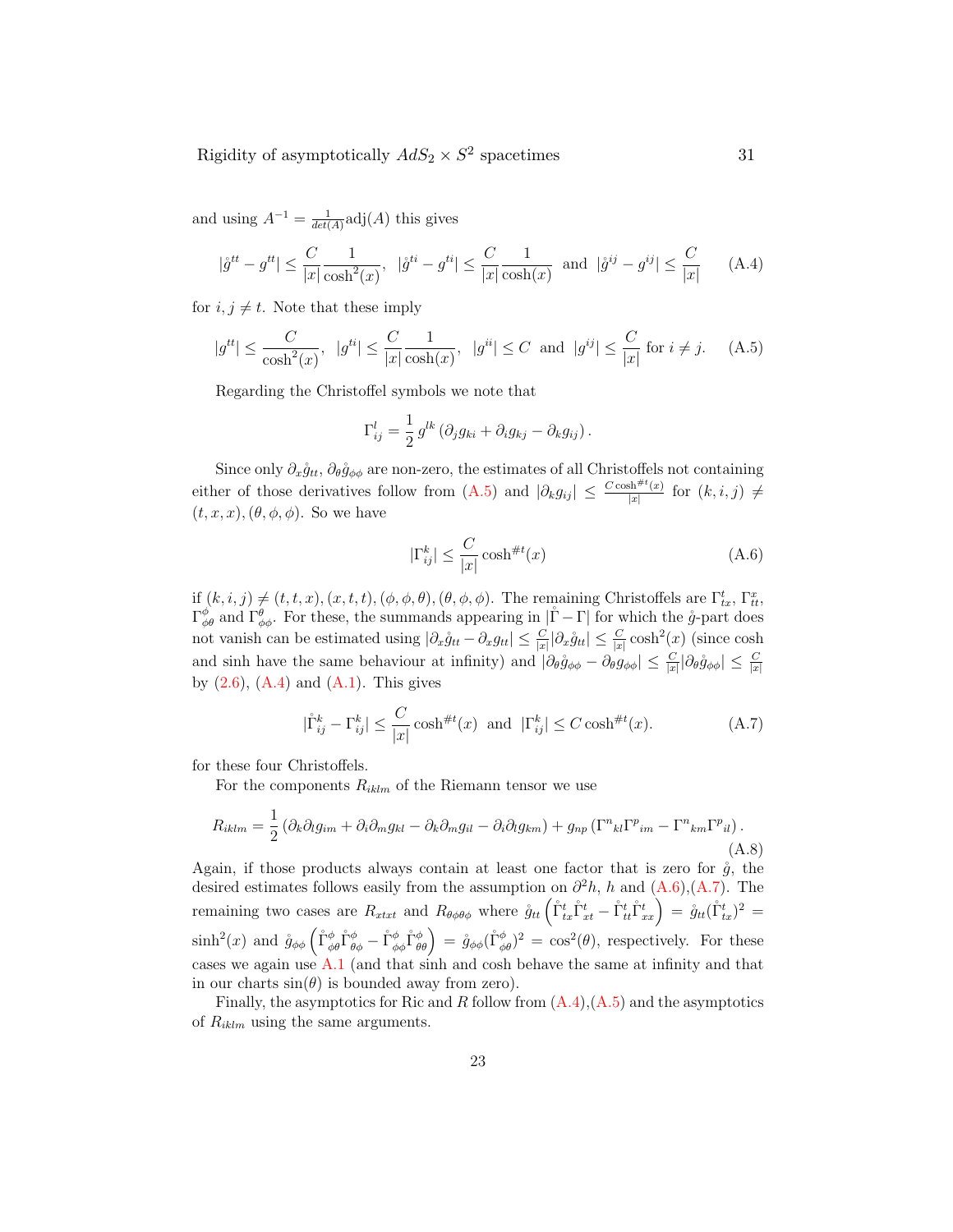# B Weakening of the null energy condition

In this appendix we wish to indicate how the results of this paper as summarized in Theorems 1.1 and 1.2 continue to hold under the weaker integrated curvature condition (1.1).

The NEC enters into the proof of Theorem 1.1 in two ways:

- (i) It is used in the proof of Lemma 2.13.
- (ii) It is used in results such as Theorem 3.9 which rely on the 'null splitting theorem', Theorem IV.1 in [4].

The following is sufficient to ensure that Lemma 2.13 holds under the curvature condition (1.1).

**Proposition B.1.** Assume  $(M, g)$  satisfies the curvature condition (1.1). If  $\eta$ :  $(-\infty, \infty) \to M$  is a complete null line then  $\text{Ric}(\eta'(s), \eta'(s)) = 0$  for all  $s \in \mathbb{R}$ .

*Proof.* This follows almost immedetiately from Corollary 3.3 in [2]. Since  $\eta$  is a complete null line, it is free of conjugate points. Then, by [2, Corollary 3.3],

$$
\int_{-\infty}^{\infty} \text{Ric}(\eta'(s), \eta'(s))ds \le 0.
$$

But then the curvature condtion  $(1.1)$  implies that we have equality in the above. In this case, [2, Corollary 3.3] further implies that  $\text{Ric}(\eta'(s), \eta'(s)) = 0$  for all  $s \in \mathbb{R}$ .  $\Box$ 

The NEC enters into the proof of  $[4,$  Theorem IV.1 in only one place, namely through Lemma IV.2. The following proposition shows that this lemma remains valid under the curvature condition (1.1).

**Proposition B.2.** Suppose S is an achronal  $C^0$  future null hypersurface in  $(M, g)$ whose null generators are future geodesically complete. If along each null generator  $\eta : [0, \infty) \to \mathbb{R}$  the Ricci curvature satisfies (1.1) then S has null mean curvature  $\theta \geq 0$  in the sense of support hypersurfaces.

We refer the interested reader to  $[4]$  for the definitions of terms being used in the statement of this proposition. The proof makes use of the following lemma which is proved in [3, Section 3].

Lemma B.3. Consider the intial value problem

$$
x'' + p(s)x = 0
$$
  
\n
$$
x(0) = 1
$$
  
\n
$$
x'(0) = a
$$
\n(B.1)

If  $p \in C^{\infty}([0,\infty))$  satisfies

$$
\int_0^\infty p(s)ds > a \tag{B.2}
$$

then the unique solution to (B.1) has a zero on [0,  $\infty$ ).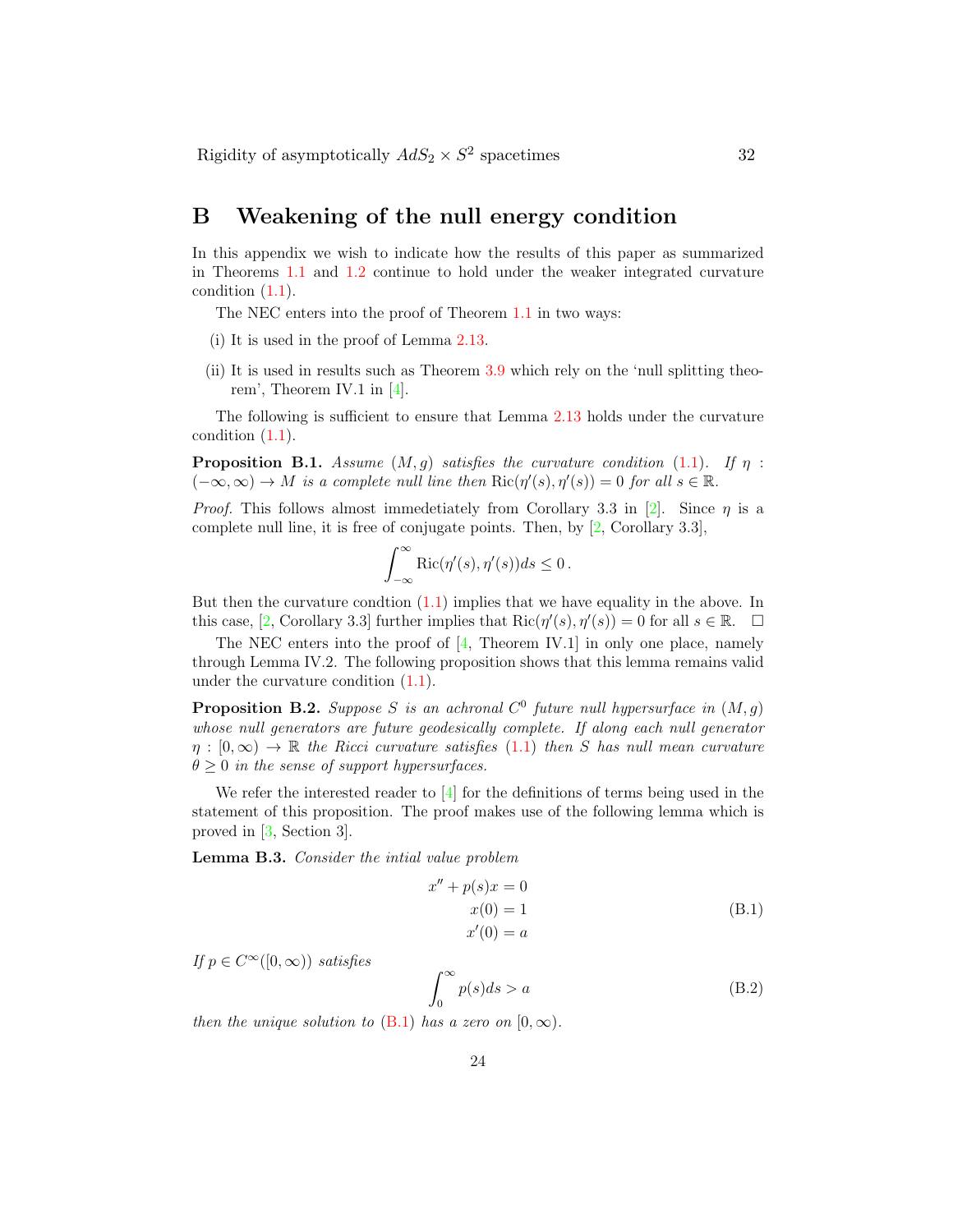Proof of Proposition B.2. Given  $p \in S$ , let  $\eta : [0, \infty) \to \mathbb{R}$  be a null generator of S starting at  $\eta(0) = p$ . For any  $\epsilon > 0$ , we have,

$$
\int_0^\infty \text{Ric}(\eta'(s), \eta'(s))ds > -(n-2)\epsilon.
$$
 (B.3)

By the lemma, the unique solution  $x = x(s)$  to the initial value problem (B.1), with

$$
p(s) = \frac{1}{n-2} \text{Ric}(\eta'(s), \eta'(s)) \quad \text{and} \quad a = -\epsilon \tag{B.4}
$$

satisfies  $x(r_*) = 0$  for some  $r_* \in (0, \infty)$ . We may assume  $r_*$  is the first zero of  $x(s)$ .

Fix  $r > r_*$ . As in the proof of [4, Lemma IV.2], by considering  $\partial J^-(\eta(r))$  we obtain a smooth null hypersurface  $S_r$  defined in a neighborhood of  $\eta|_{[0,r)}$  such that  $S_r$  is a past support hypersurface for S at p.

Let  $\theta = \theta(s)$  be the null expansion of  $S_r$  along  $\eta|_{[0,r)}$ ;  $\theta$  satisfies the Raychaudhuri equation [4, (II.4)]. Let  $y = y(s)$  be defined by the substitution,

$$
\frac{y'}{y} = \frac{1}{n-2}\theta(s)
$$

with  $y(0) = 1$ . A standard computation shows that y satisfies the IVP (B.1) with

$$
p(s) = \frac{1}{n-2} \left( \text{Ric}(\eta', \eta') + \sigma^2 \right)
$$
 and  $a = \frac{1}{n-2} \theta(p)$ . (B.5)

Suppose  $\theta(0) < -(n-2)\epsilon$ . By a basic ODE comparison result we have  $y(s) \leq x(s)$ (up to the first zero of y), where  $x(s)$  is the solution to  $(B.1)+(B.4)$ . In particular  $y(s)$ must go to zero somewhere on  $[0, r_*]$ . This implies that  $\theta$  is not defined everywhere on this interval, which is a contradiction since  $\theta = \theta(s)$  is smooth on  $[0, r)$ . Thus we must have  $\theta(0) \geq -(n-2)\epsilon$ . Since  $\epsilon$  is arbitrary, this proves the proposition.  $\square$ 

With regard to Theorem 1.2, the additional arguments of Section 4, beyond those of Section 3, show that it is sufficient for the NEC,  $Ric(X, X) \geq 0$ , to hold for vectors  $X$  tangent to null rays. But this follows trivially from  $(1.1)$ , since, under the assumption that Ric is covariant constant, the integrand is constant.

## References

- [1] P. T. Chrusciel, E. Delay, G. J. Galloway, and R. Howard, Regularity of horizons and the area theorem, Ann. Henri Poincaré  $2$  (2001), no. 1, 109–178.
- [2] P. E. Ehrlich and S.-B. Kim, From the Riccati inequality to the Raychaudhuri equation, Differential geometry and mathematical physics (Vancouver, BC, 1993), Contemp. Math., vol. 170, Amer. Math. Soc., Providence, RI, 1994, pp. 65–78.

25